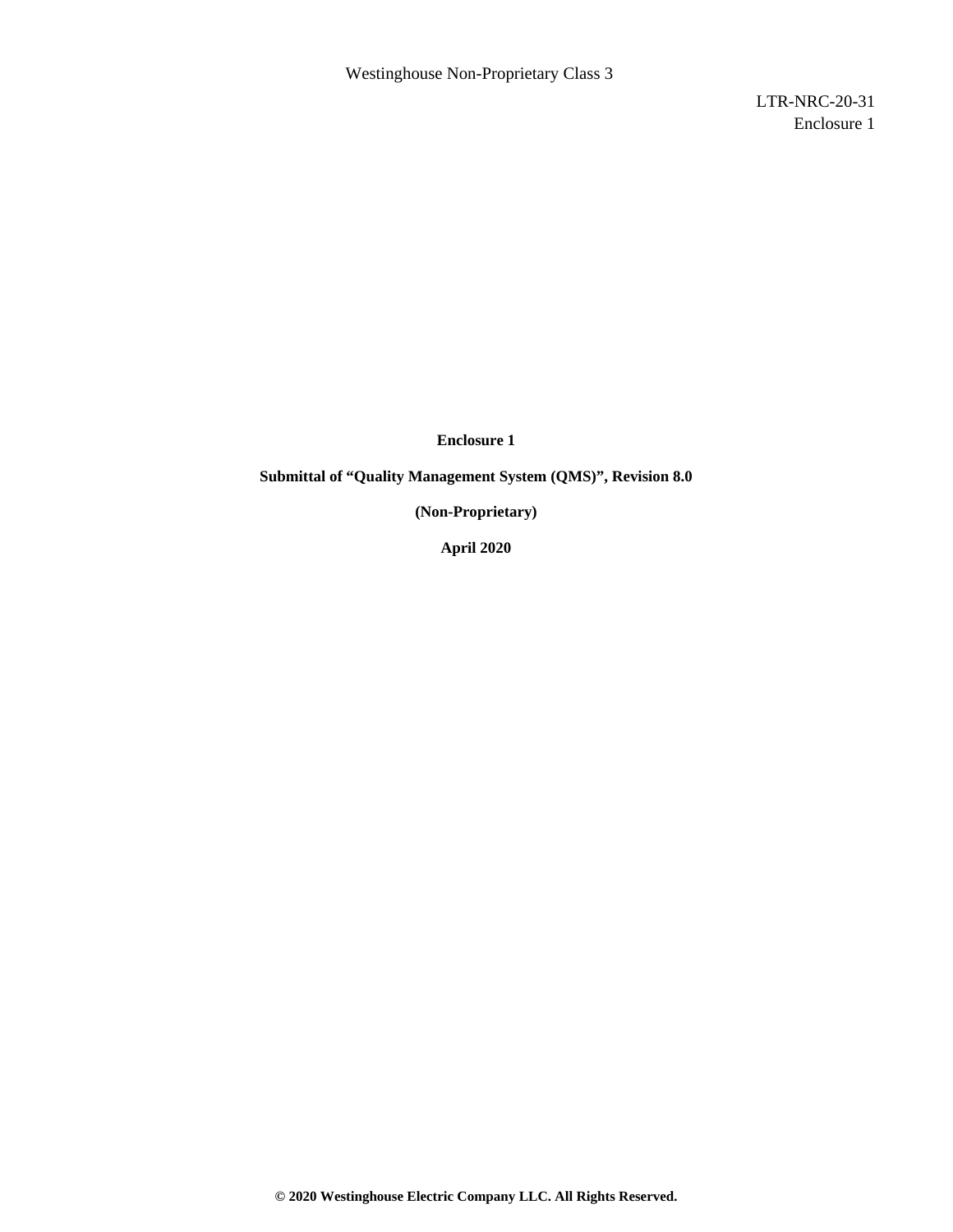Westinghouse Non-Proprietary Class 3 © 2020 Westinghouse Electric Company LLC. All Rights Reserved.



**Quality Management System-**Revision 8.0

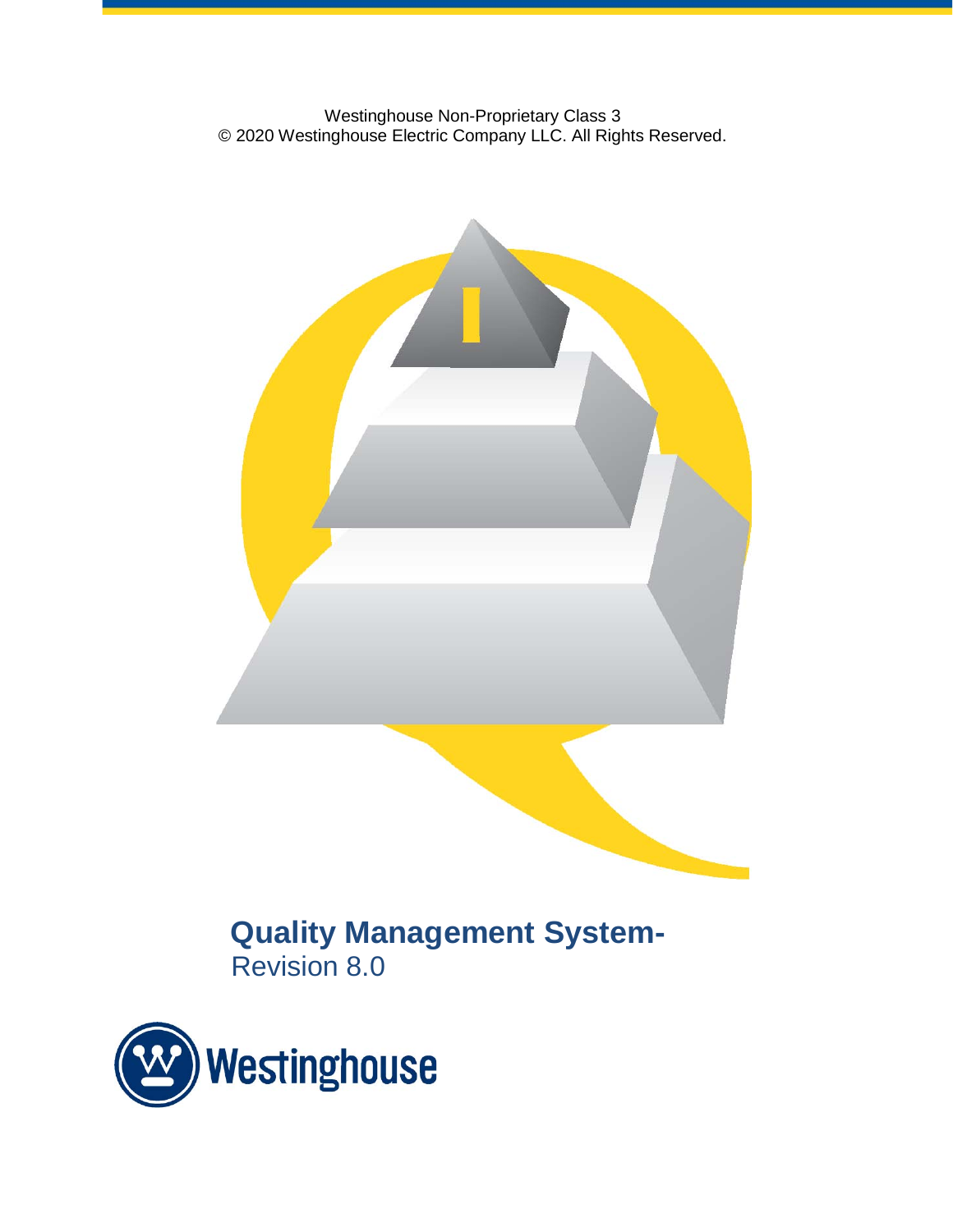QMS-Revision 8.0 22 May 2020

# **Westinghouse Electric Company Quality Management System**

Electronically Approved\*

# **Preparer Christopher Roache Management Systems Westinghouse Electric Company**

Electronically Approved\*

# **Document Owner Nancy DeAngelis Director, Global Quality Programs Westinghouse Electric Company**

Electronically Approved\*

**Date**

**Date**

**Approver Douglas Weaver Chief Quality Officer & Regulatory Affairs Westinghouse Electric Company**

Electronically Approved\*

### **Approver Patrick Fragman President and CEO Westinghouse Electric Company**

\*Electronically approved records are authenticated in the electronic document management system.

**Date**

**Date**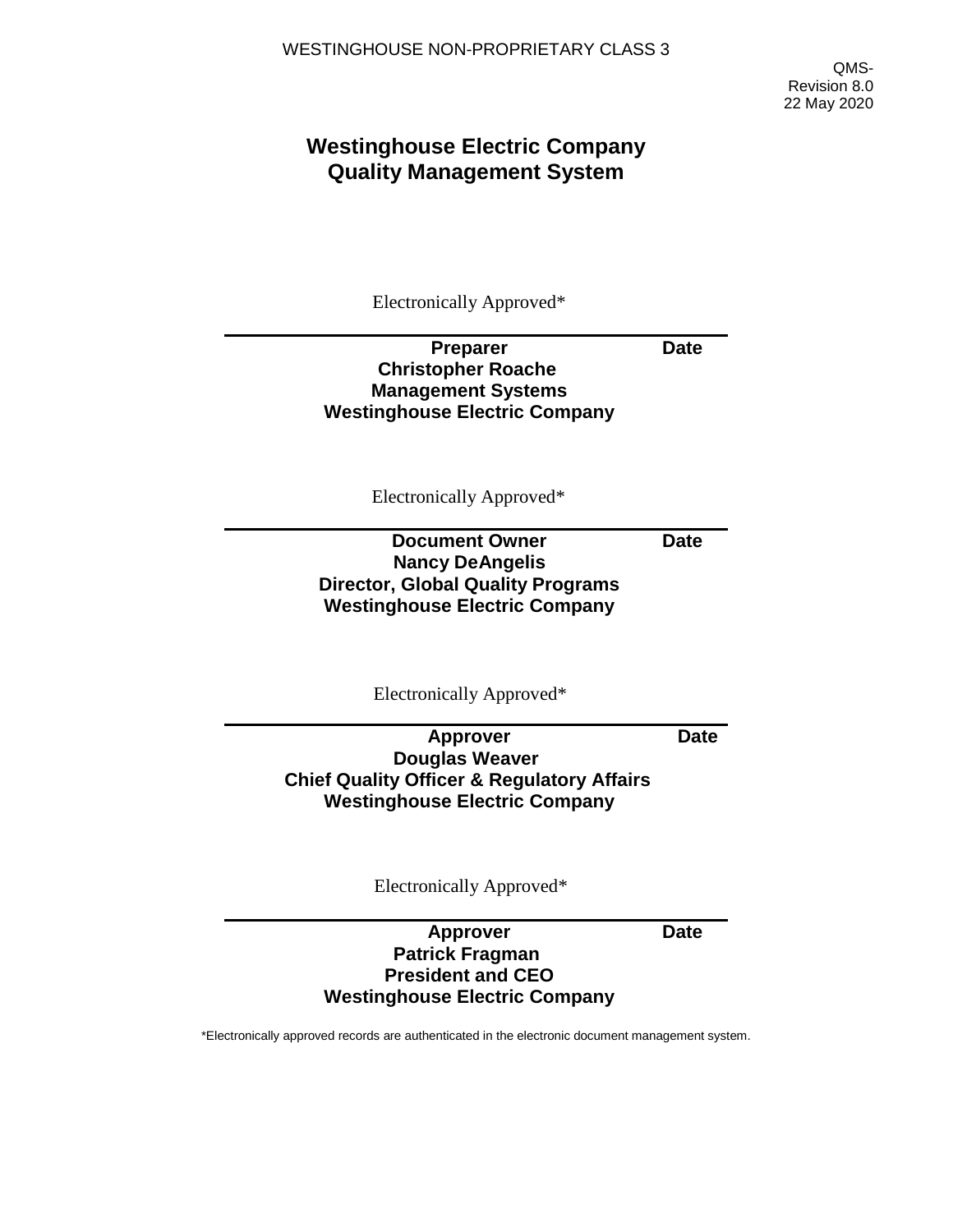QMS-Revision 8.0 22 May 2020

# INTENTIONALLY LEFT BLANK

# RESERVED FOR NRC SER – NRC ACCEPTANCE OF QATR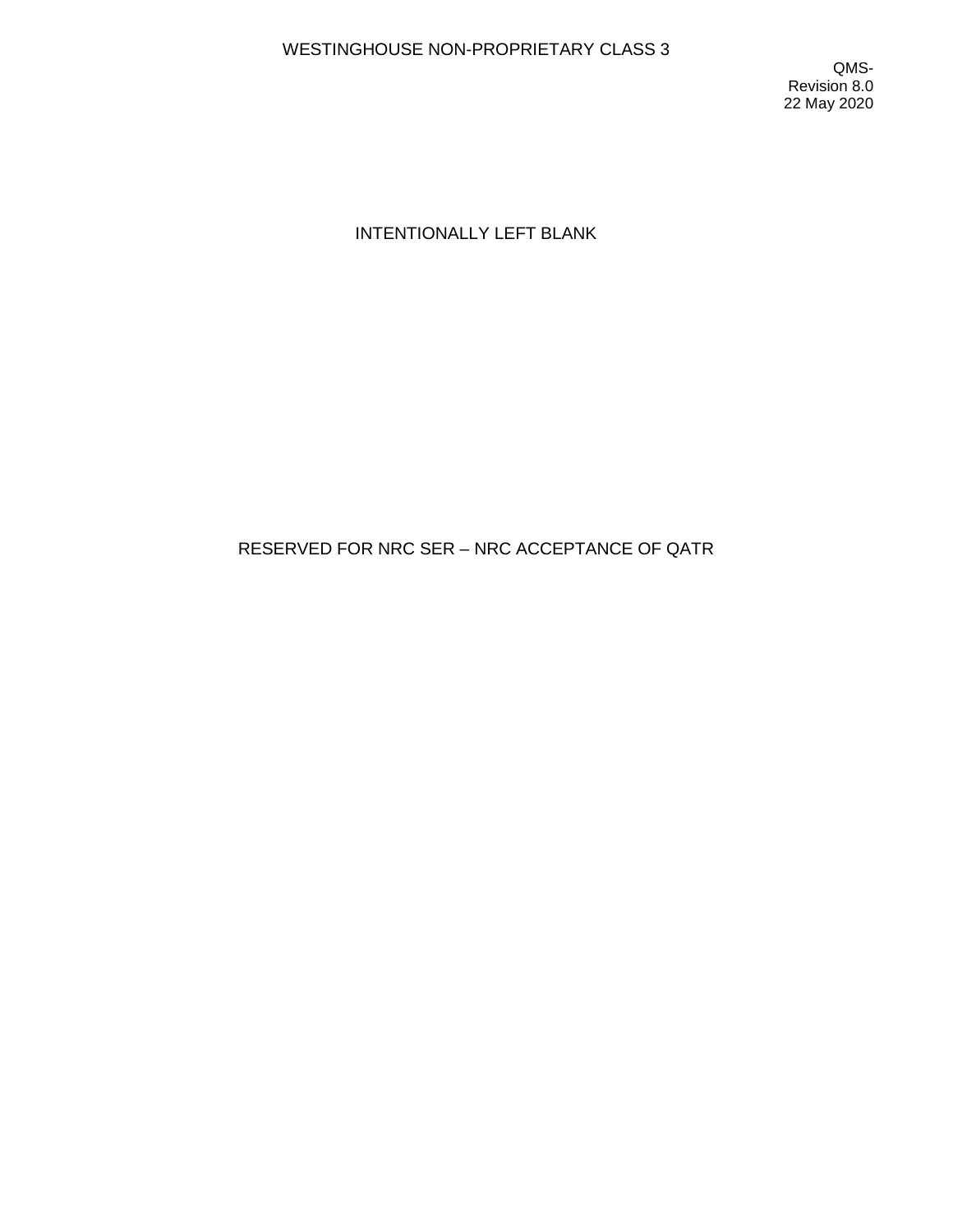## **TABLE OF CONTENTS**

| <b>SECTION</b> |     | <b>TITLE</b>                                              | <b>PAGE</b>              |
|----------------|-----|-----------------------------------------------------------|--------------------------|
|                |     | Introduction                                              | $\overline{2}$           |
|                |     | Applicability                                             | $\overline{2}$           |
| 1.0            |     | <b>Quality Management System</b>                          | 4                        |
|                | 1.1 | <b>Quality System</b>                                     | $\overline{\mathcal{A}}$ |
|                | 1.2 | Document and Data Control                                 | $\overline{7}$           |
|                | 1.3 | <b>Control of Quality Records</b>                         | 9                        |
| 2.0            |     | <b>Management Responsibility</b>                          | 11                       |
|                | 2.1 | <b>Quality Policy</b>                                     | 11                       |
|                | 2.2 | Westinghouse President and CEO                            | 11                       |
|                | 2.3 | <b>Operational Organization</b>                           | 11                       |
|                | 2.4 | Management Review                                         | 14                       |
|                | 2.5 | Management Representative                                 | 15                       |
| 3.0            |     | <b>Resource Management</b>                                | 16                       |
| 4.0            |     | <b>Product Realization</b>                                | 17                       |
|                | 4.1 | <b>Contract Review</b>                                    | 17                       |
|                | 4.2 | Design Control                                            | 17                       |
|                | 4.3 | Procurement                                               | 24                       |
|                | 4.4 | <b>Control of Customer-Supplied Product</b>               | 30                       |
|                | 4.5 | Product Identification and Traceability                   | 30                       |
|                | 4.6 | <b>Process Control</b>                                    | 31                       |
|                | 4.7 | Control of Inspection, Measuring, and Test Equipment      | 32                       |
|                | 4.8 | Handling, Storage, Packaging, Preservation and Delivery   | 33                       |
|                | 4.9 | Servicing                                                 | 35                       |
| 5.0            |     | <b>Measurement, Analysis and Improvement</b>              | 36                       |
|                | 5.1 | <b>Statistical Techniques</b>                             | 36                       |
|                | 5.2 | <b>Inspection and Testing</b>                             | 36                       |
|                | 5.3 | <b>Inspection and Test Status</b>                         | 38                       |
|                | 5.4 | <b>Control of Nonconforming Product</b>                   | 39                       |
|                | 5.5 | <b>Corrective and Preventive Action</b>                   | 39                       |
|                | 5.6 | <b>Internal Quality Audits</b>                            | 40                       |
|                |     | Appendix A - Position on Regulatory Guides and ASME NQA-1 | 42                       |
|                |     | Appendix B - Project Quality Plan Applicability Examples  | 51                       |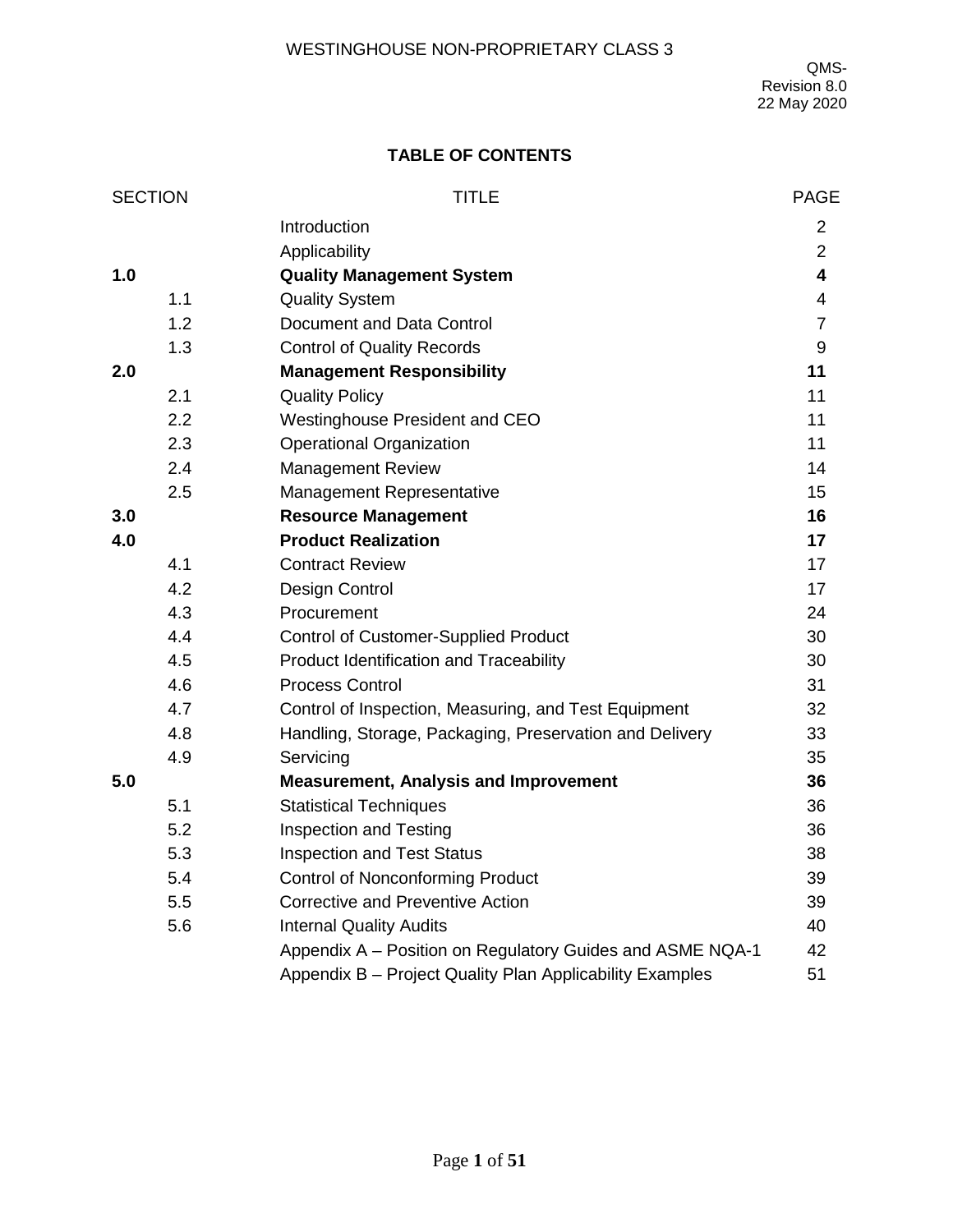## **INTRODUCTION**

The Westinghouse Electric Company (Westinghouse) Quality Management System (hereafter known as the QMS) has been developed to comply with statutory, regulatory, industry, and customer quality requirements that are applicable to items (i.e., structure, system, or component, or part thereof) and services provided by Westinghouse's world-wide operations. The QMS describes Westinghouse's commitment to quality assurance (QA) requirements that ensure the highest levels of customer satisfaction.

As a provider of nuclear technology items and services, Westinghouse recognizes that nuclear technology is special and unique and that its deliverables must be safe and reliable. These deliverables require compliance to quality assurance requirements and standards through management organizations that possess a strong nuclear safety culture with core values that are consistent with the corresponding enabling principles, and behaviors that reinforce them. The Westinghouse QMS provides the necessary quality assurance framework for an environment that enables and sustains those nuclear safety culture core values.

Nuclear Safety Culture is defined by the Institute of Nuclear Power Operations (INPO) as: "*The core values and behaviors resulting from a collective commitment by leaders and individuals to emphasize safety over competing goals to ensure protection of people and the environment.*" Westinghouse is committed to the embodiment of the INPO Traits of a Healthy Nuclear Safety Culture as the overriding principle behind the decisions made, and the actions taken by our organization.

Westinghouse has operations located throughout the world that are responsive to energy industry utilities, and government needs; and global nuclear safety culture requirements and expectations. Westinghouse operations are made up of organizations that are responsible for marketing, design, procurement, manufacture, construction, installation, inspection, testing, servicing, project management, operation and decommissioning of nuclear power plants, including structures, systems, and components, as well as, radioactive material packaging and transportation. Westinghouse also offers engineering services such as life-extension studies, diagnostics, analyses, and testing.

### **APPLICABILITY**

The QMS and implementing procedures apply to activities that affect the quality of items and services supplied by Westinghouse. It defines the basic requirements and commitments applicable to customer contracts.

Westinghouse complies with the regulatory requirements applicable to the items and services it provides for use in nuclear power plants, as imposed by the governing regulatory agency. For nuclear power plants subject to U.S. Nuclear Regulatory Commission (NRC) regulations, Westinghouse complies with the requirements of 10CFR50, Appendix B by implementing the guidance in NRC Regulatory Guide 1.28 which endorses ASME NQA-1-2008 Edition, including NQA-1a-2009 Addenda (hereafter known as NQA-1). For nuclear steam supply systems and pressure-retaining components and related services, Westinghouse supplements the QMS by implementing quality assurance program requirements such as WCAP-12308 "ASME Quality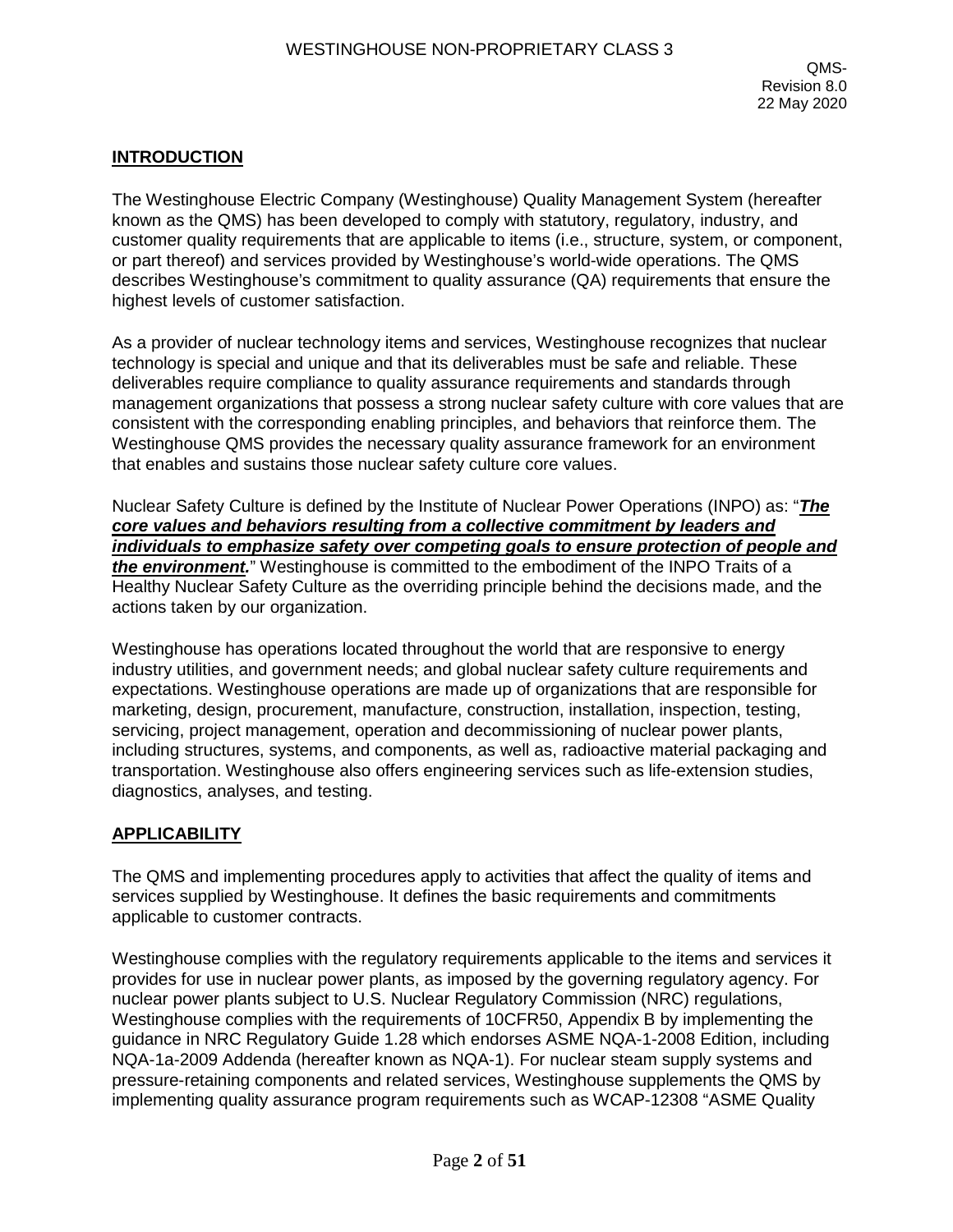Assurance Program" or WCAP-17281, "Quality Assurance Program for N1 Pressure Equipment and their Components under ESPN Regulation and RCC-M Code," or similar programs based on the applicable governing regulations or customer contract requirements.

Safety-related items, services and activities are those that may impact those nuclear power plant structures, systems and components that are relied upon to remain functional during and following design basis events to assure: 1) the integrity of the reactor coolant pressure boundary, 2) the capability to shut down the reactor and maintain it in a safe shutdown condition; or 3) the capability to prevent or mitigate the consequences of accidents which could result in potential offsite exposures comparable to the applicable guideline exposures set by the governing regulatory agency, if applicable. In addition, safety-related items, services, and activities may be those defined by a governing regulatory agency or contract.

The QMS also serves as a directive for all organizational functions in establishing the necessary policies and procedures that comply with the requirements of ISO 9001. Westinghouse will comply with the most recent edition of the ISO 9001 standard prior to the required compliance date.

Westinghouse utilizes the Project Quality Plan (PQP) (Section 1.1.2.2) process to describe how QMS requirements will be adapted or adjusted as necessary to meet unique customer/contract requirements that are not explicitly addressed in the QMS. See Appendix B for a non-exhaustive list of examples of requirements/regulations and standards for which Westinghouse would employ the use of a PQP to address customer-unique or contract-specific regulatory requirements.

Westinghouse positions and clarifications to NQA-1 and the applicable NRC Regulatory Guides are described in Appendix A to this document.

The QMS may be submitted to a governing regulatory agency, as needed. Westinghouse submits the QMS to the NRC for review and acceptance prior to implementation of any changes that reduce commitments contained herein for safety-related items and services subject to 10CFR50, Appendix B, ASME NQA-1 or applicable NRC Regulatory Guides. Westinghouse informs the NRC within ninety days of any implemented QMS changes that do not reduce QMS commitments in accordance with 10CFR 50.4(b)(7)(ii) requirements.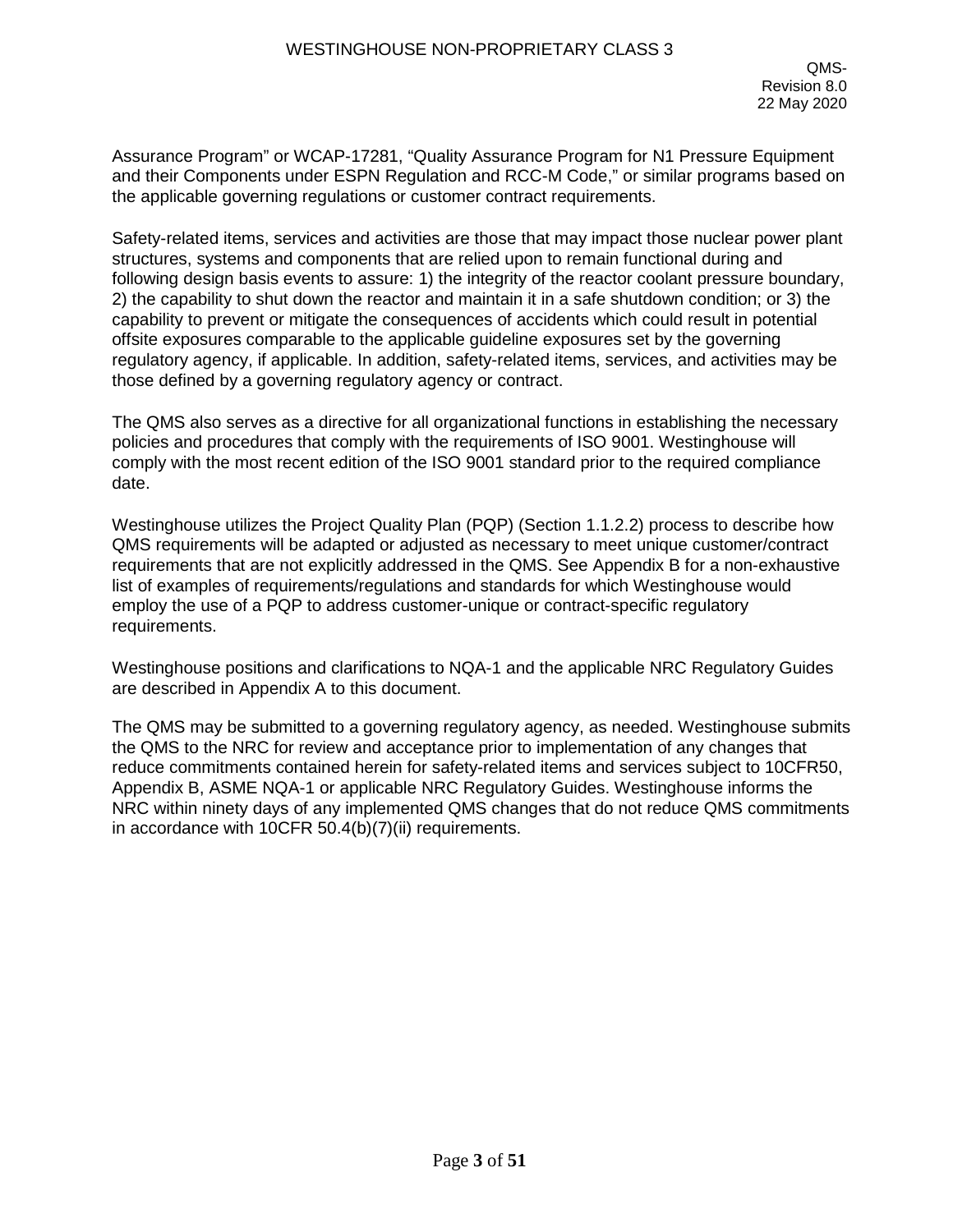## **1.0 QUALITY MANAGEMENT SYSTEM**

The QMS incorporates quality planning, provides a framework for managing the activities that enable the company to create items and services which consistently satisfy the customer and regulatory requirements, and is a tool for achieving enhanced customer satisfaction. The QMS also provides for continual improvement by monitoring processes based on their significance, measuring their effectiveness against objectives, and managing processes for improvement.

#### **1.1 Quality System**

Activities affecting quality are documented in accordance with written manuals, procedures, instructions, specifications, and drawings that contain appropriate criteria for determining whether prescribed activities have been satisfactorily accomplished. The documentation is established in the following three distinct levels that integrate the policies, procedures, and working documents:

- Level 1. QMS
- Level 2. Westinghouse Level 2 Policies and Procedures
- Level 3. Functional/Department/Plant Procedures and Work Instructions

#### **1.1.1 Quality Management System (Level 1)**

The QMS is structured around interlinked processes that provide the necessary implementation controls to ensure customer and regulatory requirements are met, and continual process improvement occurs. It provides the basis for policies and procedures that implement a comprehensive quality management system. These processes are those that define activities that are directly necessary to create the item or service, and those that provide the supporting infrastructure to enable the direct processes to operate under the required controls, and continually improve.

Figure 1 illustrates the continuous improvement model of the Westinghouse QMS. This model is a process-based quality management system that illustrates the process linkages as described in this manual. The model emphasizes the important role of the customer and regulator in defining the input requirements, and the importance of evaluating the product outputs and customer satisfaction to ensure the requirements are met with the goal of continual improvement.

The model illustrates the importance of Management Responsibility, Resource Management, Product Realization, and the Measurement System Analysis & Improvement Systems in achieving continual improvement. Product realization involves many individual processes that include (but are not limited to) the activities and functions shown in Figure 1 (Marketing, Contract Review, Project Management, Planning, Design & Development, Engineering, Purchasing [Supply Chain Management], Production [Manufacturing], Inspection, Measuring, Testing, Construction, Services, and Decommissioning).

The QMS is the foundation for the overall continual improvement model. The Environmental Health & Safety, Information Technology, and Finance Systems are key in supporting the overall operation of the company, but are not governed by the QMS. The implementing policies and procedures (Levels 2 and 3) provide the details of interaction and the sequence for the processes.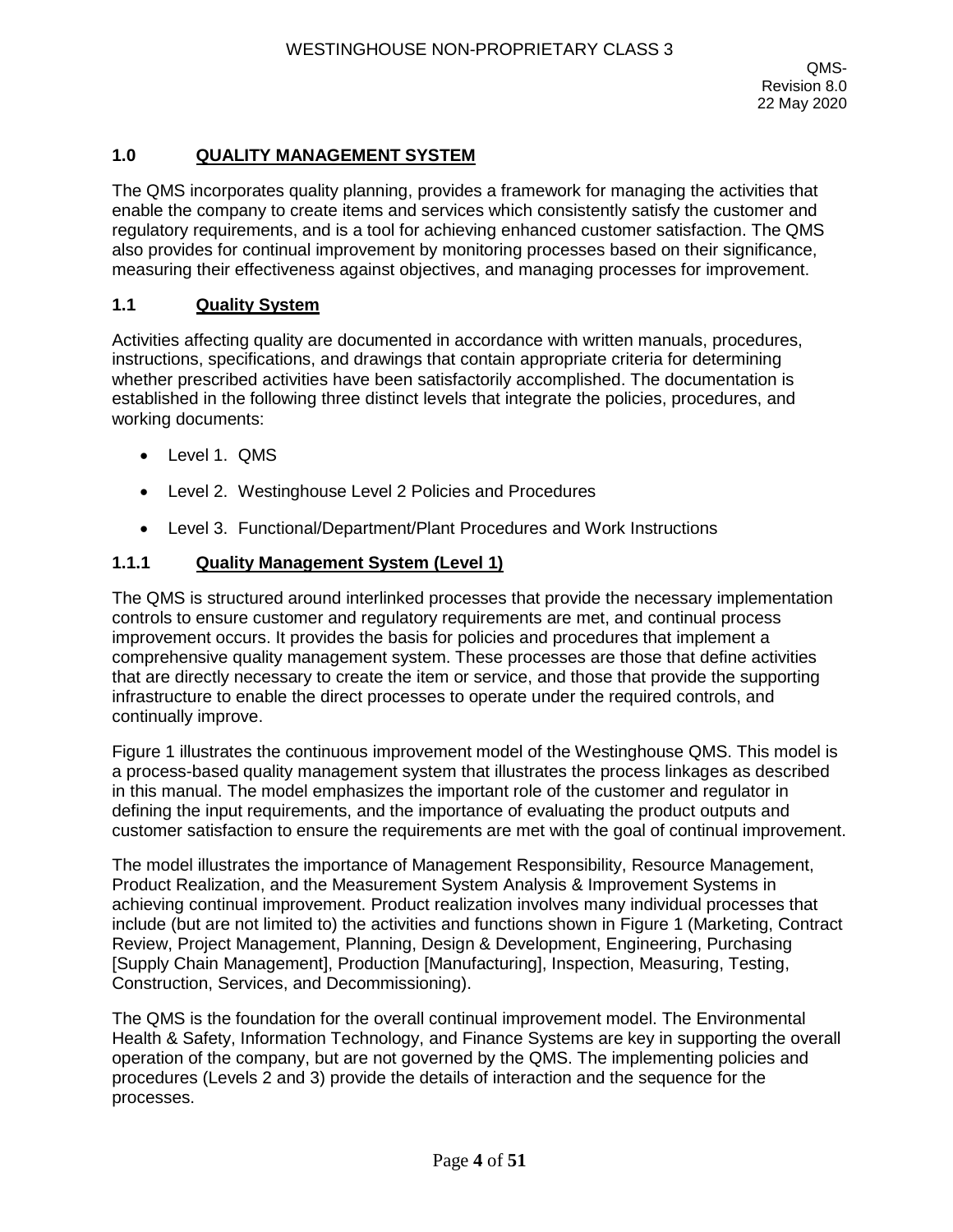The QMS includes commitments to address quality standards and regulatory requirements as indicated in the Applicability section. The QMS provides for, and organizations comply with, applicable QA requirements imposed by the governing regulatory agency and/or customer contract.

The QMS and changes thereto are reviewed and approved by Westinghouse management. The control of the QMS is the responsibility of the Management Representative, or designee.



## **FIGURE 1 QUALITY MANAGEMENT SYSTEM PROCESS INTERACTION**

### **1.1.1.1 10CFR50.55a/Appendix B to 10CFR50**

All organizations performing safety-related activities that impact pressure-retaining components or services subject to NRC regulatory requirements comply with the requirements of 10CFR50.55a, with the specific editions of the ASME Boiler and Pressure Vessel Code and Standards identified in the applicable customer's Safety Analysis Reports (SAR), and Appendix B to 10CFR50.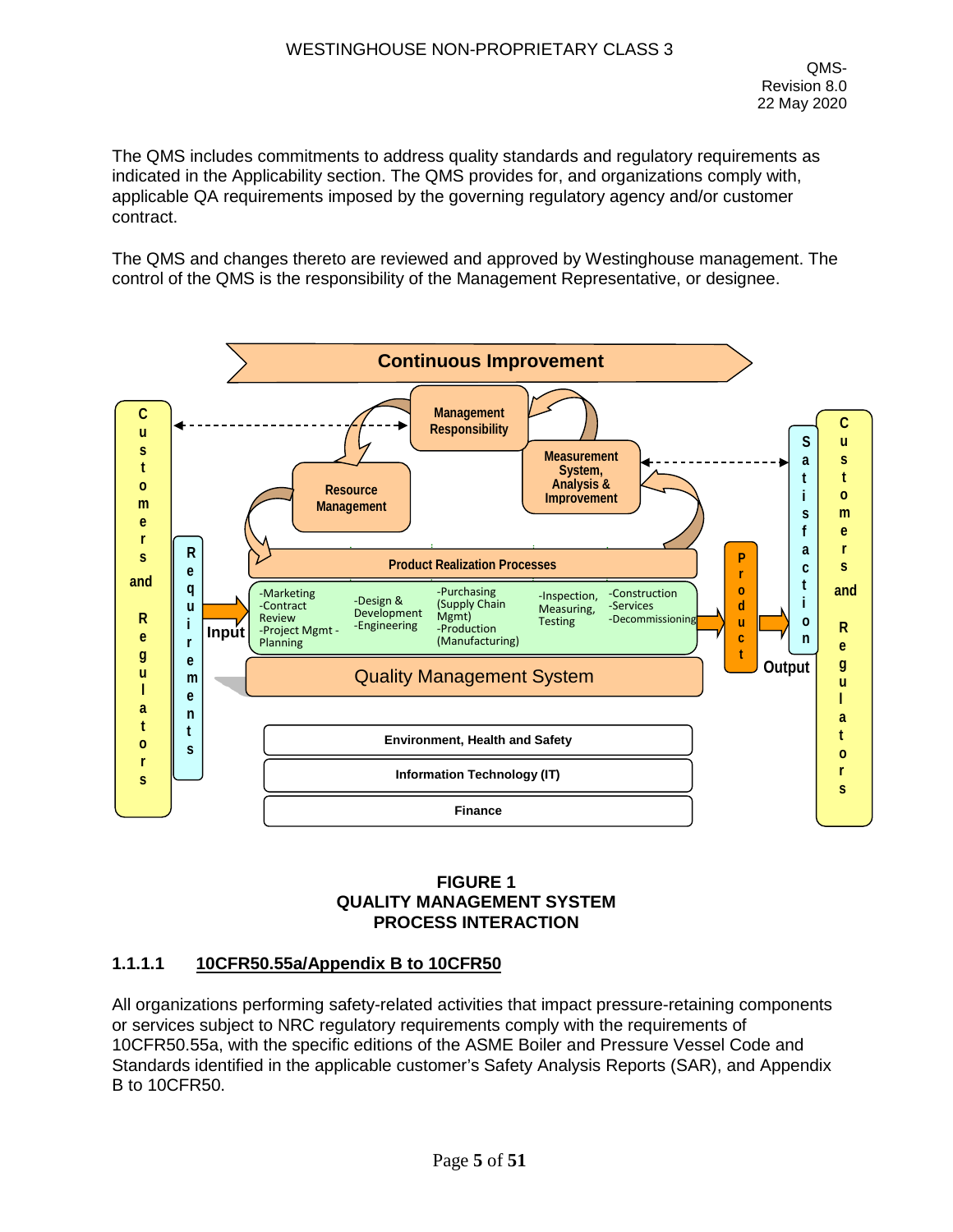## **1.1.1.2 10CFR21/10CFR50.55(e)**

Requirements imposed by a governing regulatory agency, law, or contract for reporting defects and noncompliance are addressed when applicable. Westinghouse maintains procedures that provide for the evaluation of reported conditions that may require NRC notification under United States law in accordance with the requirements of 10CFR21, Reporting of Defects & Noncompliance; and when imposed by customer contract, licensee notification under 10CFR50.55 (e), Conditions of Construction Permits.

## **1.1.1.3 Employee Safety Concerns**

Free and open expression of safety concerns is an essential attribute of the Westinghouse safety-conscious work environment. It is Westinghouse's policy that all employees and all personnel of Westinghouse contractors working at Westinghouse facilities or its customers' sites are free and encouraged to raise safety concerns and that such concerns are promptly reviewed, investigated as necessary and resolved with timely feedback to the concerned individual. Any issues relating to safety can be raised by employees of Westinghouse and personnel of its contractors without fear of discrimination, intimidation, harassment or retaliation and that those issues receive prompt and appropriate attention.

## **1.1.2 Westinghouse Policies and Procedures (Level 2)**

## **1.1.2.1 Policies and Procedures**

Organizations with impact on customer contractual or regulatory commitments are responsible for establishing procedures that comply with the requirements of the QMS. They are responsible for ensuring that lower-tier procedures are established as necessary to implement applicable requirements.

The Westinghouse Level 2 Policies and Procedures address regulatory requirements and QMS commitments, as applicable. These procedures are reviewed and approved by Executive Management, or designee, and each applicable organization. Adoption of these policies and procedures by other organizations for implementation will be subject to review by those organizations.

## **1.1.2.2 Project Quality Plans**

The quality requirements contained in the QMS may not explicitly address all quality system requirements invoked by customer contracts, or required by a governing regulatory agency, for each Westinghouse project. To define and implement an alternate quality system for specific projects, it may be necessary to create a Project Quality Plan (PQP) to specify supplemental quality requirements, identify supplemental/revised procedures, or provide recognition and compliance with alternative quality standards. When a PQP is necessary to address these needs, or to provide more detailed information required for specific customers, regulators, or market acceptance, the PQP may take the form of a complete quality assurance program manual based on the commitments of this document. For the project to which it is applicable, a PQP, in the language it is written, is the definitive quality system description and applies to activities that affect the quality of items and services supplied by Westinghouse.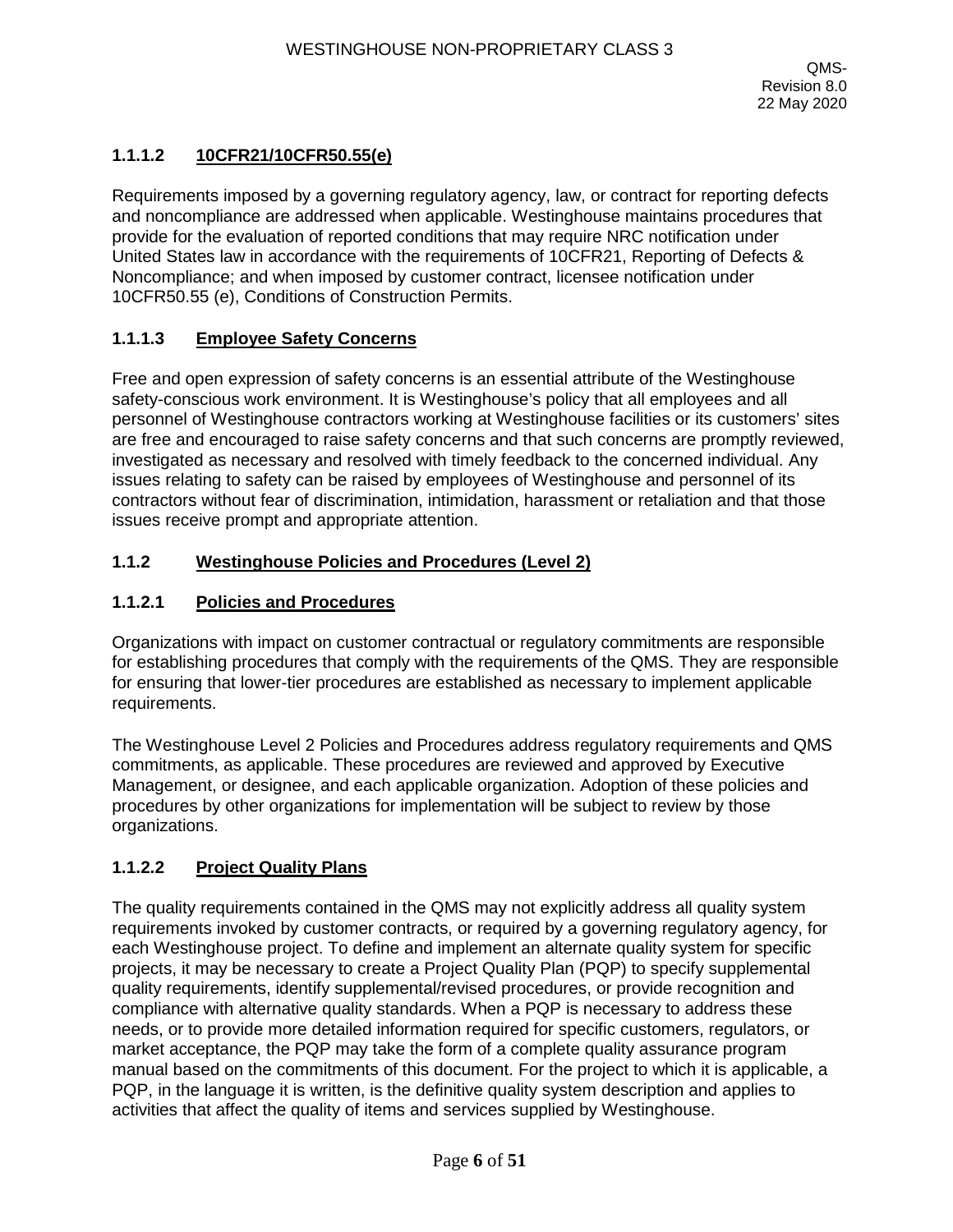A PQP is developed, issued, revised, and controlled in accordance with established procedures; it is reviewed and approved by the responsible functional organization or project management with Quality concurrence.

## **1.1.2.3 Graded Quality**

Requirements are applied as necessary to achieve the level of quality specified (i.e., Design Specifications, Contract Requirements, etc.). Procedures identify control requirements for items and services based on the complexity of the work and safety-related function of the item or service. To ensure consistency, the classification process, including safety classes, is documented in procedures. The safety classification of items is documented and approved by responsible management.

### **1.1.3 Functional/Department/Plant Procedures and Work Instructions (Level 3)**

#### **1.1.3.1 Functional/Department/Plant Procedures**

Procedures are established to implement local responsibilities in accordance with Level 2 policies and procedures or the QMS. Responsible managers ensure the preparation, approval, distribution, and revision of these procedures.

#### **1.1.3.2 Work Instructions**

Work instructions provide detailed steps to conduct specific work activities. Work instructions are prepared as needed to supplement procedure requirements and to ensure that critical work scopes are carried out in a consistent manner. Managers are responsible for determining where work instructions are required in their areas of responsibility and for establishing systems for the generation, review, distribution, revision, and control of work instructions.

## **1.2 Document and Data Control**

Managers are responsible for ensuring that all activities affecting the quality of items and services are accomplished in accordance with controlled documents such as quality system manuals, procedures, work instructions, drawings, and controlled data such as customer order requirements and documents of external origin. These documents describe the activity to a level of detail commensurate with the complexity of the activity to assure consistent and acceptable results, and contain appropriate criteria for determining whether prescribed activities have been completed satisfactorily. Procedures are established which provide for document review, approval, issuance, and changes to ensure inclusion of customer technical and quality requirements prior to implementation. All personnel are responsible for ensuring that the correct revisions of applicable industry codes and standards are used in accordance with customer requirements.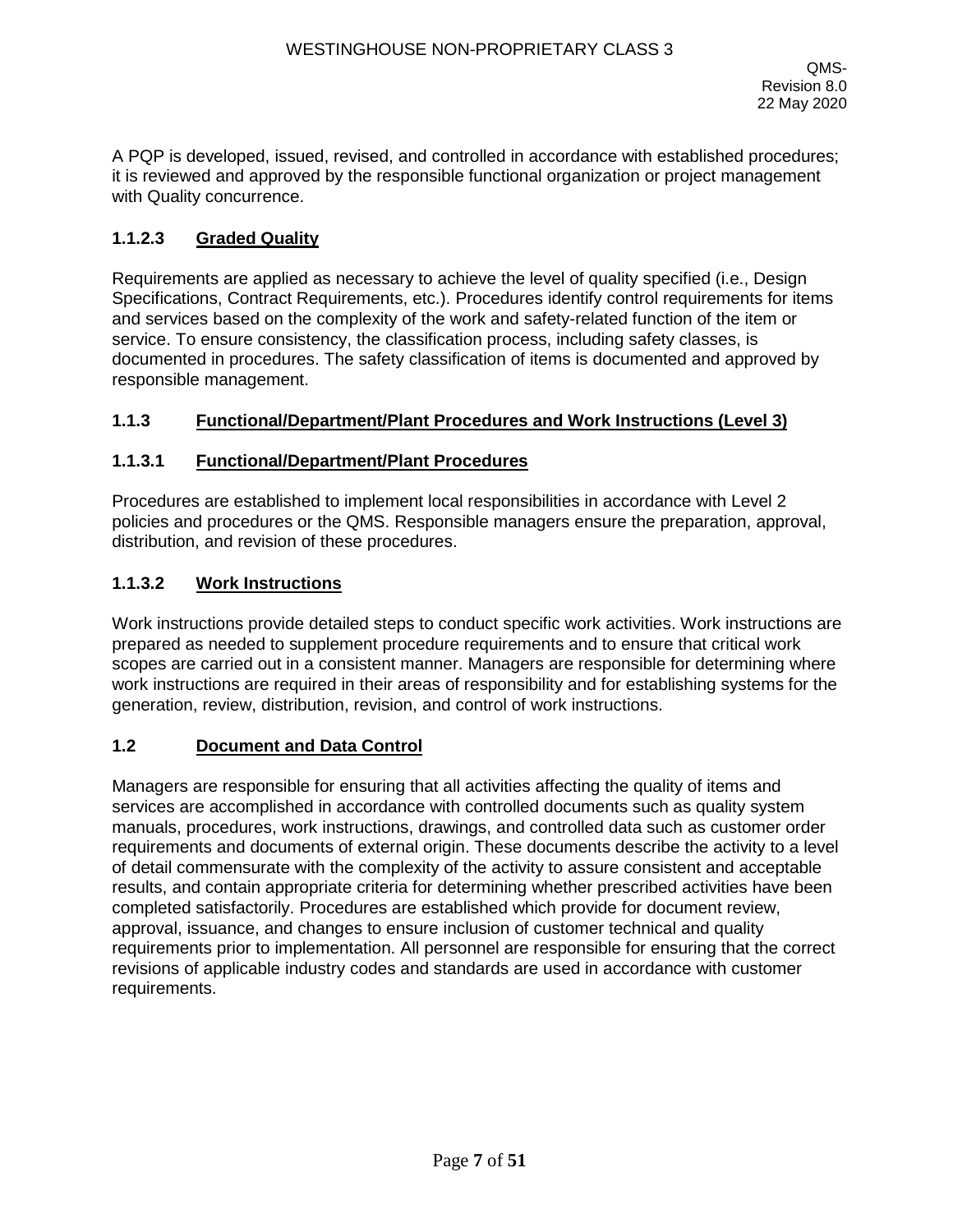## **1.2.1 Document Approval and Issue**

Each manager with lead responsibility for a document or document series is responsible for establishing controls that define responsibility, authority, issue, use, revision, and control of the document or document series. Document control procedures identify (as applicable):

- Format and content guidelines;
- Requirements to ensure that documents are complete, correct, current, and in compliance with all applicable technical, quality, and administrative requirements;
- Individuals or organizations responsible for review and approval of documents, and revisions thereto;
- Requirements for the release and issue of approved documents to ensure that responsible personnel are promptly provided with current document revisions at the location where the document is used;
- Requirements for document effective and/or issue dates;
- Requirements for identifying what has been revised;
- Requirements for maintaining document master lists and controlled distribution lists; and
- Provisions for reissuing drawings after a practical number of changes have been identified or approved for inclusion.

During the document preparation and review cycle, designated personnel review documents to ensure that the requirements can be met within a timely manner once the document is formally issued. Review and approval of changes are performed by the same organizations that reviewed and approved the original documents, or by designated alternate organizations that have access to the original data.

Change to procedures, instructions, and drawings are approved and documented prior to implementation and are made available at the location where the activity will be performed prior to commencing work.

### **1.2.2 Quality Management System Document Control**

All levels of management are responsible for assigning responsibilities to ensure that documents and data are controlled in accordance with established procedures and resolving issues pertaining to policy and procedure content, application, and use.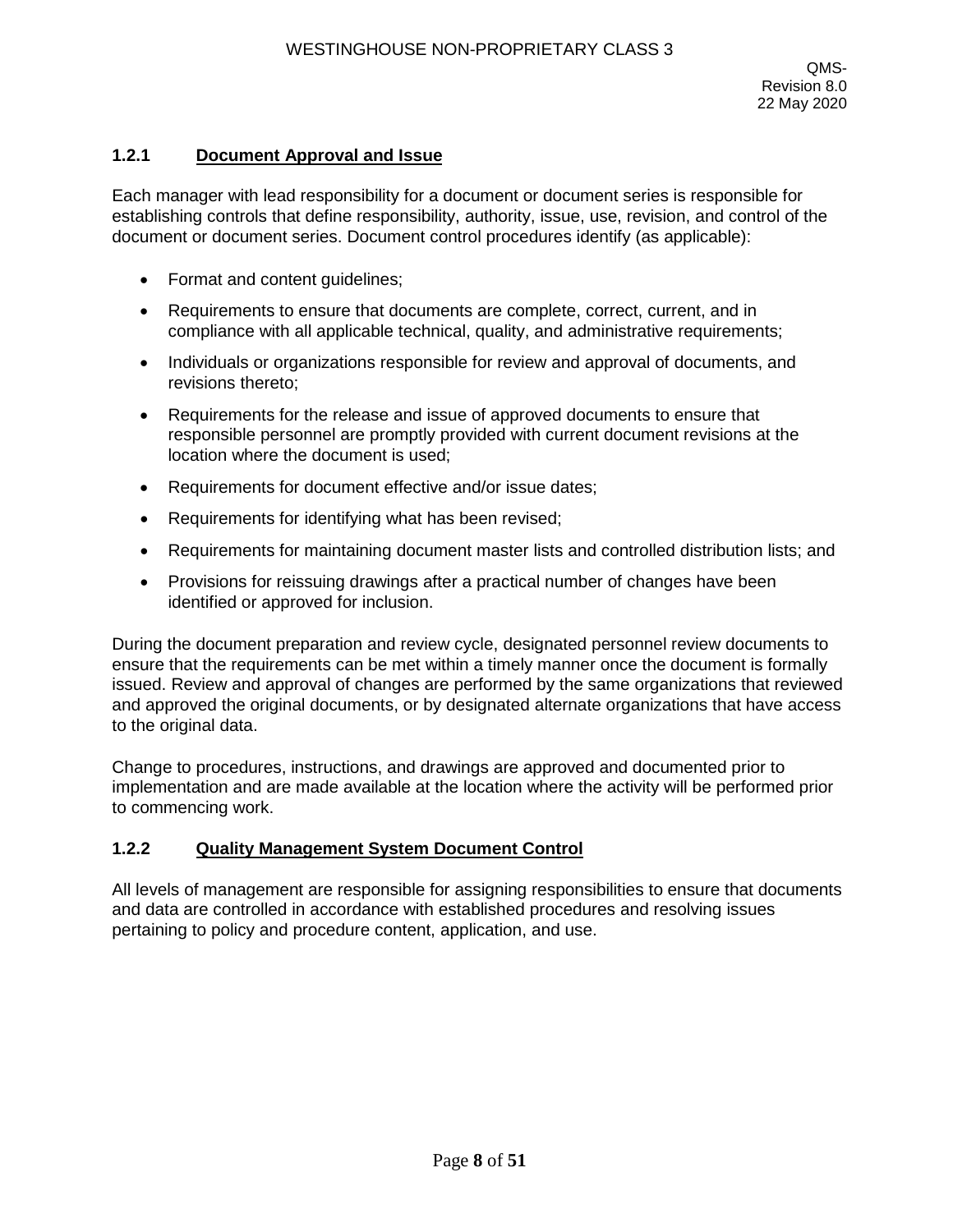## **1.2.3 Computer Software Control**

Procedures are established to govern the development and maintenance of computer software applications, and to control changes to configured computer software. The development and maintenance of computer software includes planning, requirements specification, design, implementation, acquisition, verification and validation testing, configuration control, and error reporting and handling. These activities are documented in accordance with established procedures. Organizations developing, acquiring, or supplying computer software are required to use policies and procedures that comply with the applicable requirements of the QMS.

### **1.2.4 Translation of Documents**

Translations of documents applicable to safety-related items or services from or to a language other than English will be translated by a qualified translator. These translations will be verified and certified in accordance with established procedures.

### **1.2.5 Specifications and Drawings**

Specifications and drawings are prepared to define design and process characteristics of items and services. The organization responsible for the design or process is responsible for determining the specification and drawings necessary to ensure compliance with customer and regulatory requirements. The organization that initiates specifications or drawings is responsible for ensuring that these documents are maintained and controlled.

### **1.3 Control of Quality Records**

Quality records are completed documents that furnish evidence of the quality of items, services, and/or activities affecting quality and compliance with the QMS. Quality records may also include articles such as materials or test specimens when required. Quality records are retained, reviewed, and provided to the customer in accordance with applicable contractual and regulatory requirements. In manufacturing and service organizations, product-related records are not considered complete until the time of shipment.

These quality records will be controlled in accordance with established procedures. These procedures identify the requirements and responsibilities for records classification, legibility, identification, collection, filing, indexing, storage, distribution, retention, retrieval, and disposition. Documents are considered valid records when they are validated by stamp, initialed, or signed and dated, by authorized personnel. Handwritten signatures are not required if the document is clearly certified or otherwise authenticated as a statement by the reporting individual or organization. Correction of quality records is in accordance with established procedures. Procedures are established to ensure that no degradation of the electronic record media occurs during the established retention period and that they remain retrievable after hardware, software, or technology changes. When records are duplicated or transferred to the same media or to different media for the purposes of maintenance or storage, the following apply:

- Duplication or transfer is appropriately authorized
- Record content, legibility, and retrievability are maintained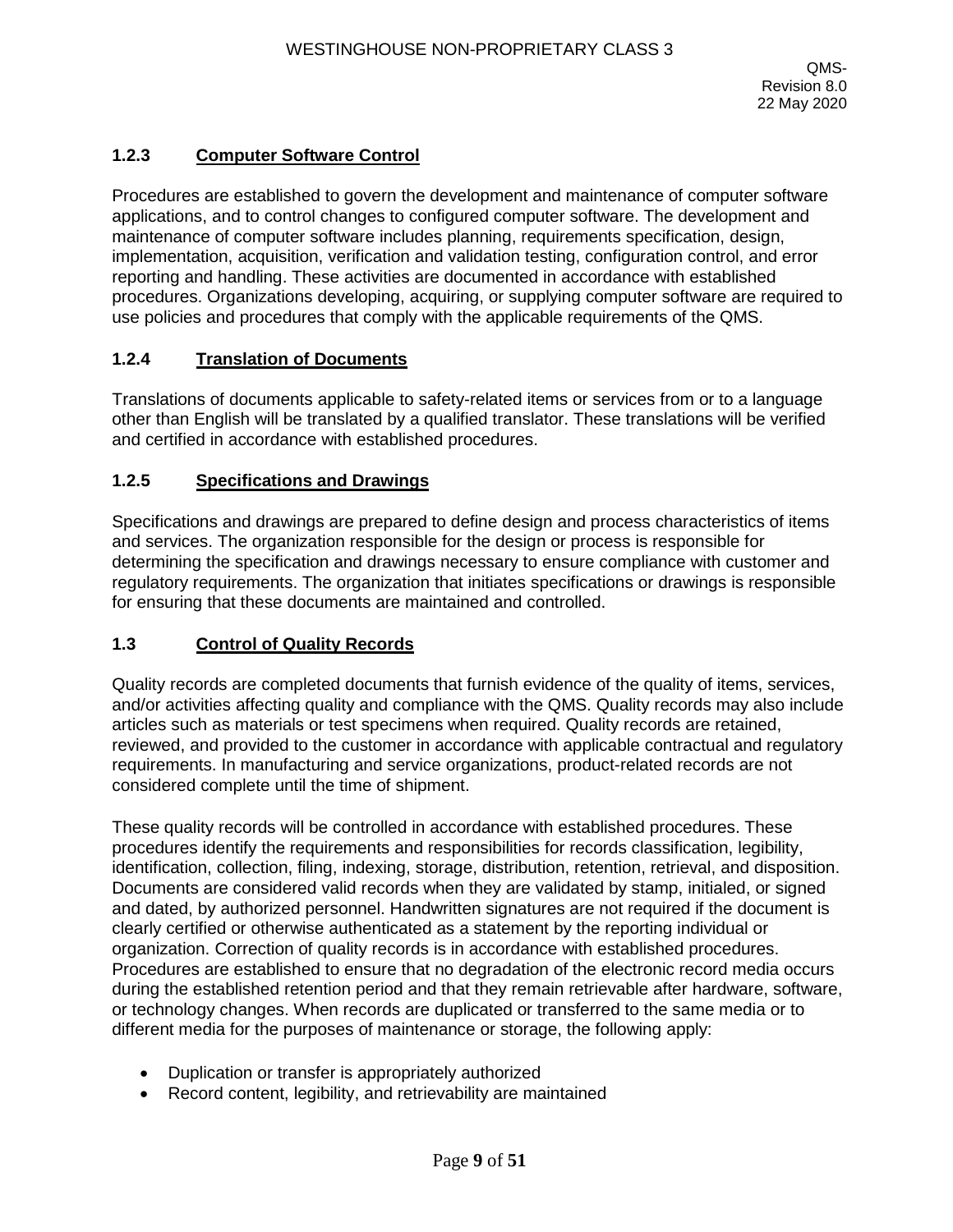Records requirements for suppliers of items and services are specified in procurement documents, as required. Suppliers' records systems are verified and monitored during surveillance and audits.

Quality records are protected against deterioration, damage, and/or loss in accordance with established procedures, and safety-related records requiring long-term storage are maintained either at an approved single storage facility or by storage of duplicate copies at separate geographical locations.

#### **1.3.1 Classification and Retention of Nuclear Power Plant Records**

Records are generated in accordance with the QMS for items and services supplied to nuclear power plants. Westinghouse classifies records as lifetime or nonpermanent and retains them in accordance with the guidance provided in NRC Regulatory Guide 1.28, or the requirements in 10CFR21, or 10CFR50.55 (e), as applicable. For nuclear power plants subject to a governing regulatory agency other than the NRC, Westinghouse classifies and retains records in accordance with the applicable regulatory requirements.

#### **1.3.1.1 Lifetime Records**

Quality records are classified as lifetime if they meet one or more of the following:

- Records that would be of significant value in demonstrating capability for safe operation of a nuclear power plant.
- Records that would be of significant value in maintaining, reworking, repairing, replacing, or modifying a safety-related item.
- Records that would be of significant value in determining the cause of an accident or malfunction of a safety-related item.
- Records that provide required baseline data for in-service inspection of a nuclear power plant.

### **1.3.1.2 Nonpermanent Records**

Quality records are classified as nonpermanent when they show evidence that an activity was performed in accordance with applicable requirements, but do not meet any of the criteria for lifetime records.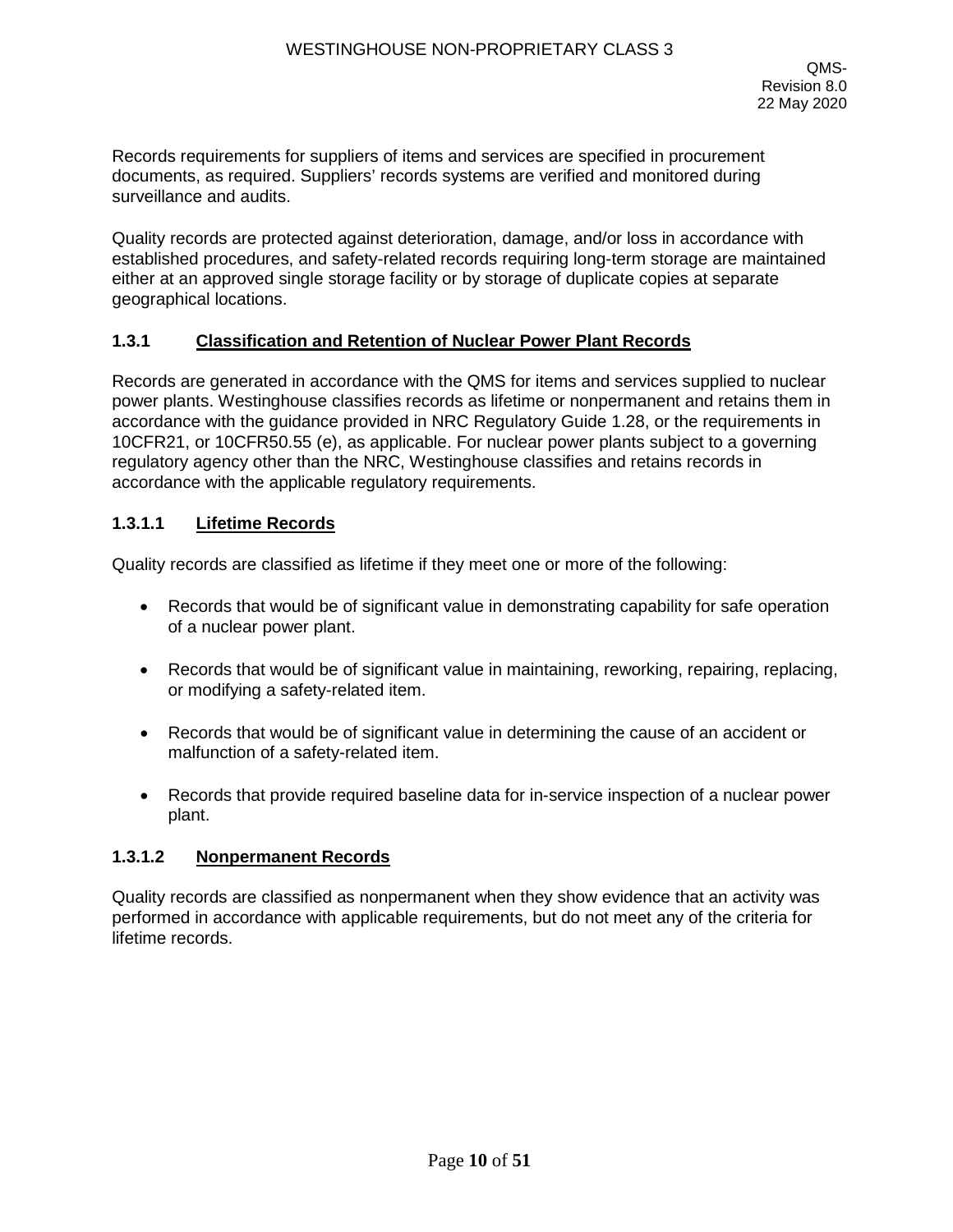## **2.0 MANAGEMENT RESPONSIBILITY**

### **2.1 Quality Policy**

The Westinghouse Quality Policy is to provide products and services that fully satisfy customer and regulatory requirements.

Management is responsible for ensuring that this policy is communicated, understood, and implemented at all levels of the organization. All employees are expected to perform their responsibilities in accordance with applicable quality requirements, and to strive for customer satisfaction and continual improvement. Maintaining an atmosphere of integrity and responsiveness is one of the most important attributes of the work environment. All employees are encouraged to openly express all concerns for the safety and quality of Westinghouse items and services.

#### **2.2 Westinghouse President and CEO**

The Westinghouse President and CEO defines the overall quality policy and promotes a culture of excellence and continuous improvement that ensures compliance to requirements and customer satisfaction. The President and CEO authorizes and endorses the QMS, and appoints and supports a Management Representative to coordinate development, implementation, and maintenance of the QMS. Figure 2 illustrates the typical Westinghouse operational organization reporting structures that meet the requirements and commitments of this QMS.

#### **2.3 Operational Organization**

Organizations reporting to the Westinghouse President and CEO are assigned responsibilities to ensure contractual requirements are identified and met, a focal point for assuring customer satisfaction, and the quality of items and services. These organizations include functions such as Engineering, Manufacturing, Project Management, Quality, Marketing, and Purchasing. Specific organizational details, including authority, responsibilities, and interfaces are established. Achievement of quality is the responsibility of each individual performing work. Verification of the achievement of quality is accomplished by individuals or groups not directly responsible for performing the work.

The management of each operational organization is responsible for the quality program activities described throughout this document and ensuring that appropriate systems, processes, procedures, and work instructions are implemented. Management is also responsible for ensuring that instances of noncompliances and opportunities for improvement are addressed in a timely manner and that personnel are indoctrinated and trained in the applicable quality system requirements.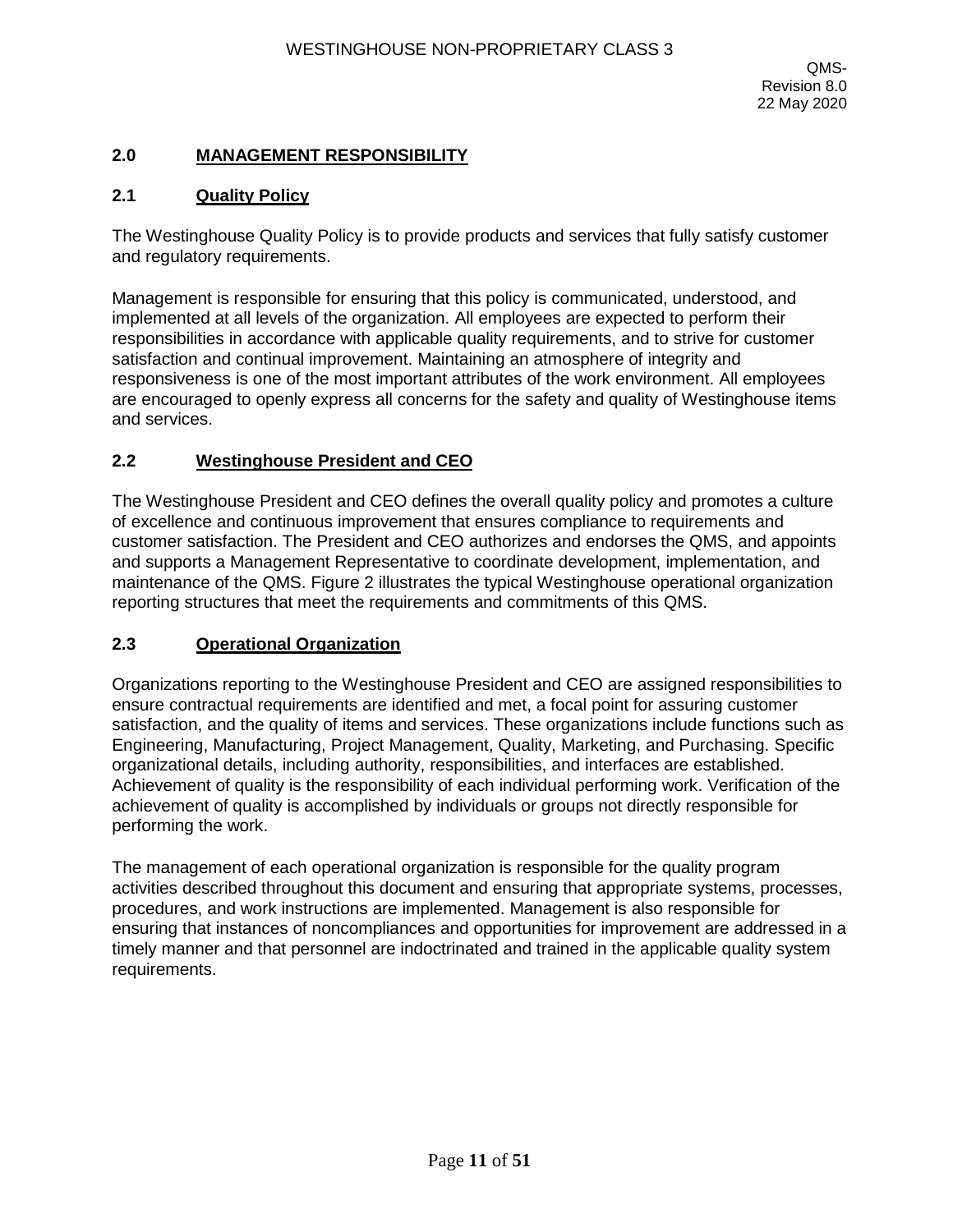

**\*Quality has direct access for quality-related issues.** 

## **FIGURE 2 TYPICAL OPERATIONAL ORGANIZATION REPORTING STRUCTURES**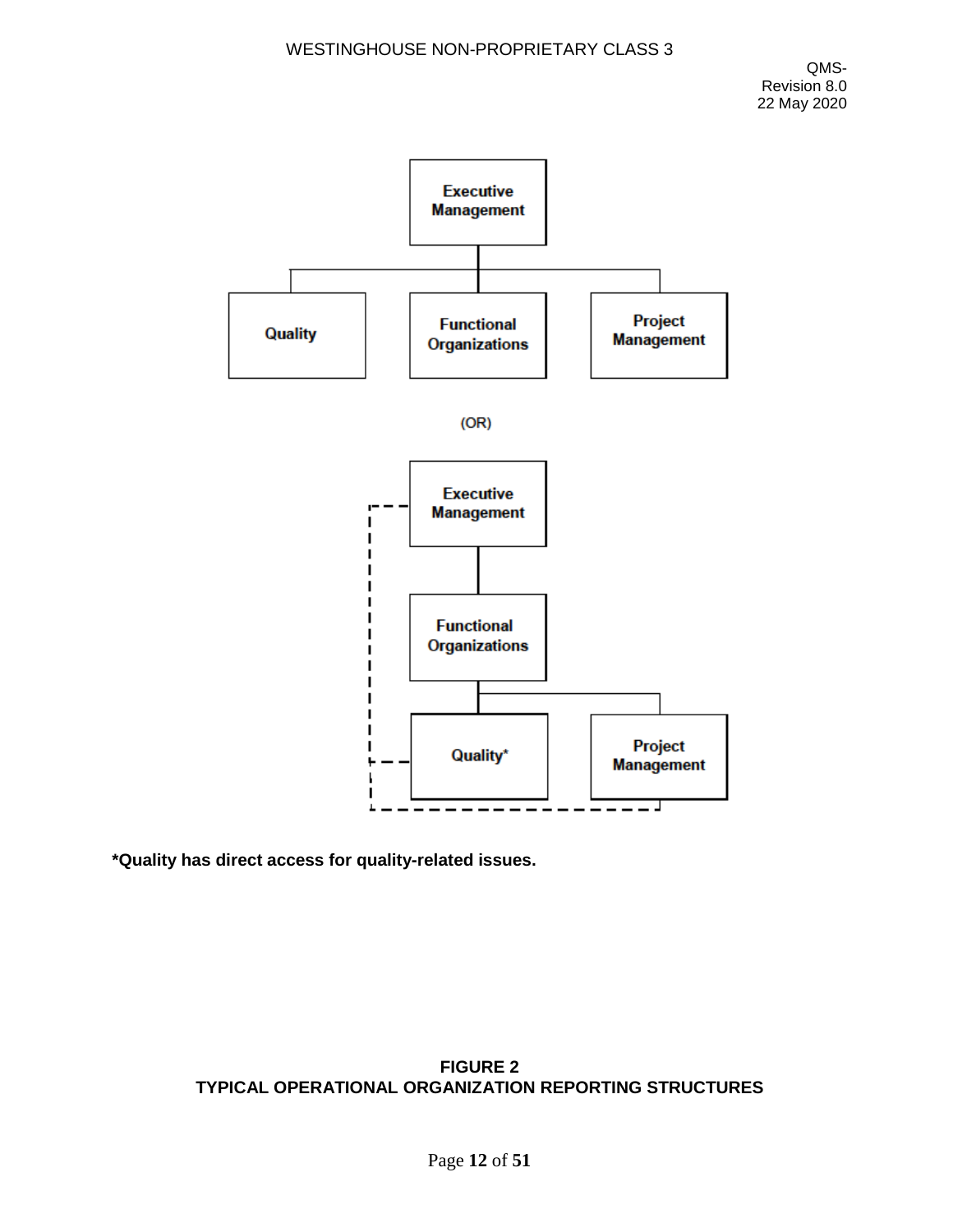## **2.3.1 Executive Management**

Executive Management is assigned responsibility for operational organizations. Senior Management establishes overall expectations for effective implementation of the QA program and is responsible for obtaining the desired end result. They are responsible for establishing and implementing a quality assurance program that complies with the commitments of the QMS, and for appointing a Quality Manager(s). Executive Management has overall responsibility and is accountable for:

- 1. The quality of items and services supplied,
- 2. The effective implementation of the QMS for applicable activities,
- 3. Ensuring QMS planning is carried out in order to meet the requirements given in Section 1.0, as well as the quality objectives,
- 4. Maintaining QMS integrity when changes to the quality management system are planned and implemented,
- 5. Ensuring the allocation of appropriate resources to satisfy quality requirements,
- 6. The identification of measurable quality objectives,
- 7. The availability of information necessary to monitor, measure, and analyze selected processes,
- 8. The continuous improvement of selected significant processes, and
- 9. Ensuring that appropriate communication processes are established within the organization and that communication takes place regarding the effectiveness of the QMS.

Lower levels of executive management responsible for specific operational organization business areas may share these responsibilities.

### **2.3.2 Quality**

The responsibility for documenting the quality program is assigned to a Quality Manager(s) (or similar title). The Quality Manager has sufficient authority and organizational freedom from cost/schedule pressures, and has the authority to stop work, delivery, or installation of nonconforming items and services. The Quality Manager has direct access to higher management levels, including the President and CEO, and other Executive Management, for all quality-related issues. This access ensures the authority of the Quality Manager to identify quality problems, initiate actions, make recommendations, and verify implementation of solutions. Quality is responsible for providing quality assurance program management and support, monitoring QMS performance, and coordinating quality assurance activities.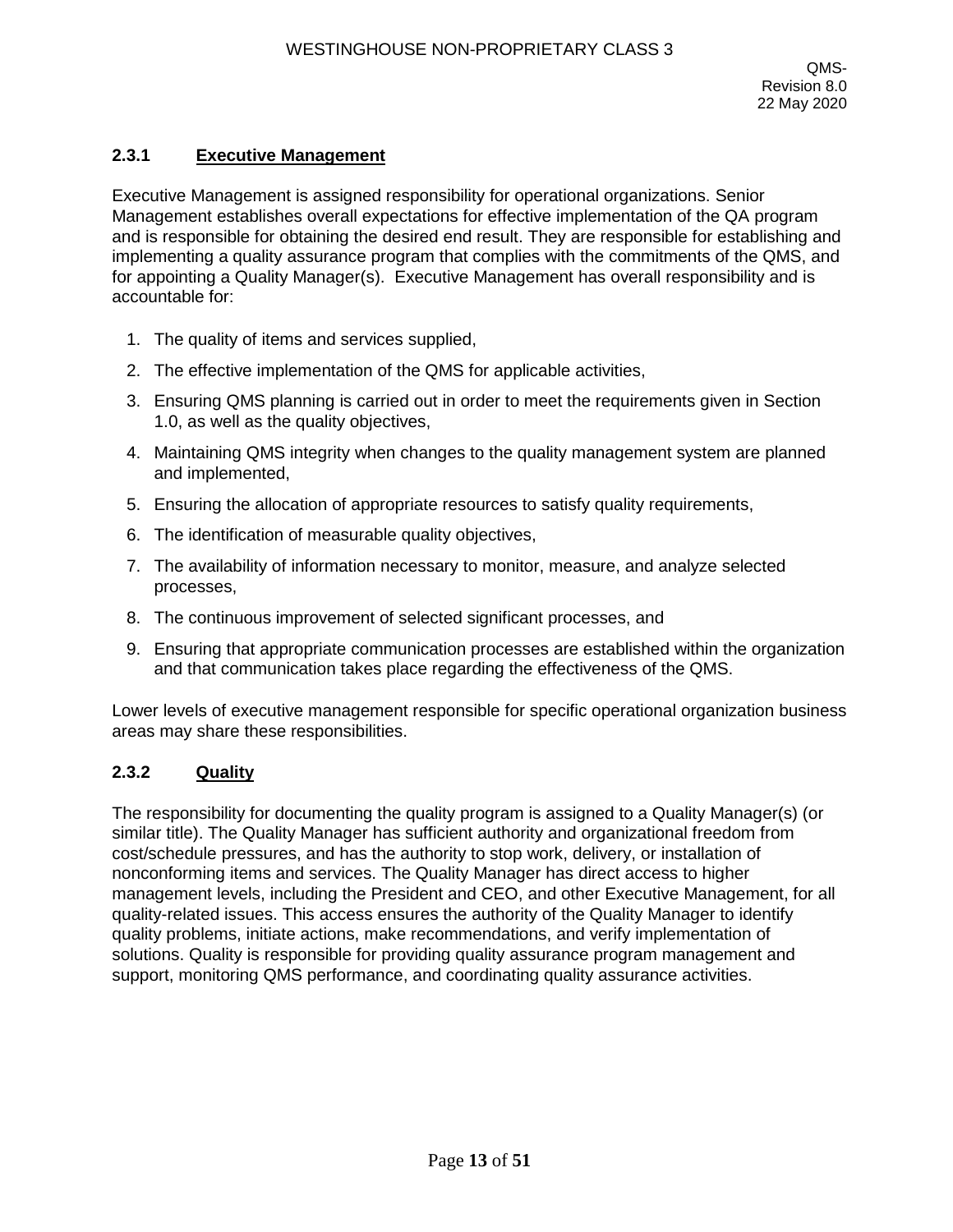## **2.3.3 Functional Organizations**

Functional organizations, such as Manufacturing and Engineering, are responsible for performing and controlling activities to ensure that items and services supplied meet specified quality requirements. Engineering is responsible for performing the various technical functions associated with the specification, design, servicing, and replacement of items. Manufacturing is responsible for the manufacture, fabrication, construction, testing, and/or servicing of items. Each functional organization is responsible for ensuring, to the degree necessary, that its personnel are aware of organizational quality objectives that their activities may support.

### **2.3.4 Project Management**

For accomplishment of a specific project or task, management may assign an individual to be responsible for all aspects of the job and to manage the efforts of personnel working on the project, whether they report directly to or through a functional organization. The title of such an individual may be Project Manager, Task Manager, Site Manager, Project Coordinator, Task Leader, Lead Engineer, Job Superintendent, or other similar titles.

The organizational structure for a project may vary depending upon the nature, scale, and complexity of the work, and assigned personnel may be located at a headquarters location, regional facility, supplier facility, or remote site location, wherever the work is to be performed.

### **2.3.5 Purchasing and Marketing**

Purchasing (Supply Chain Management) and Marketing provide support in accordance with the requirements of this QMS. Purchasing is responsible for all procurement services and serves as the primary interface with suppliers. Marketing is responsible for the preparation of offers and for managing customer communications.

### **2.3.6 Interfaces**

Westinghouse organizational interface agreements are implemented, as necessary, to reflect agreed upon responsibilities. They are documented and controlled in accordance with approved procedures.

### **2.4 Management Review**

Executive Management and staff are responsible for reviewing the implementation of the requirements set forth in the QMS. This review is conducted at defined intervals to communicate the continuing process effectiveness and suitability in satisfying the applicable quality and regulatory standards, continual improvement by attaining specific, measurable quality objectives, and assessment of potential opportunities for improvement.

Review input includes information on audit performance, customer satisfaction, performance of selected processes, delivered item and service conformance, the status of corrective and preventive actions, supplier performance, prior review's action items, known changes that may significantly affect the QMS, and any substantial recommendations for improvement.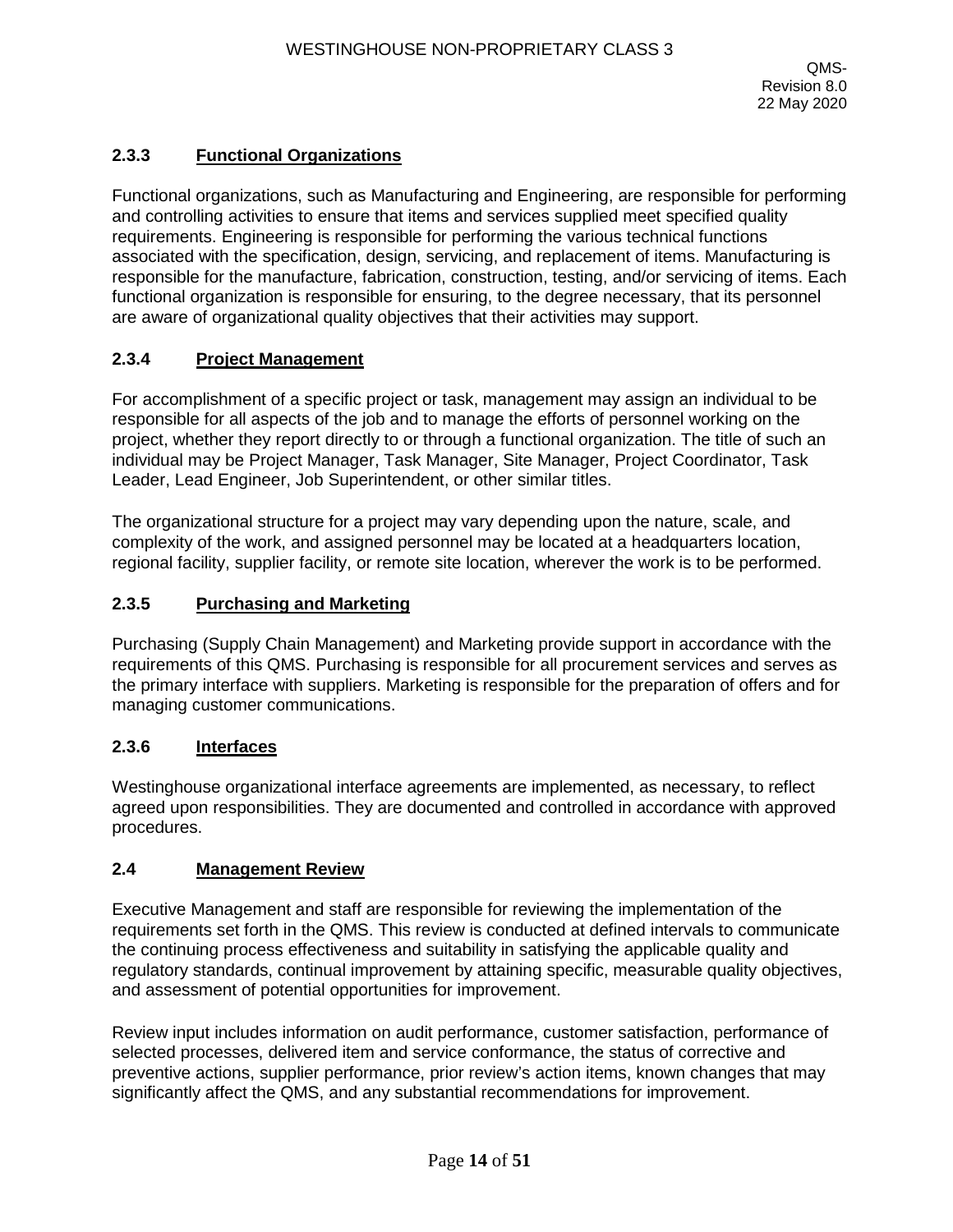Review output includes any decisions and actions related to improving quality management system and process effectiveness, significant product improvements to address customer requirements, and resource needs.

Records of the management review are maintained.

#### **2.5 Management Representative**

The Chief Quality Officer (CQO) is the Management Representative. The CQO is responsible to and has direct access to the President and CEO, and has direct access to Executive Management, for all quality issues. The Management Representative has responsibility for 1) the QMS, including Quality Policy, assessment of QMS effectiveness, and supplier quality, and 2) monitoring the overall QMS performance, and assuring that the QMS provides for customer focus. Quality Managers throughout the organization report either directly, or on a matrix basis, to the Management Representative for quality policy matters. This role is also established as a focal point for any employee to report issues concerning the QMS and for coordinating action for changes and improvements.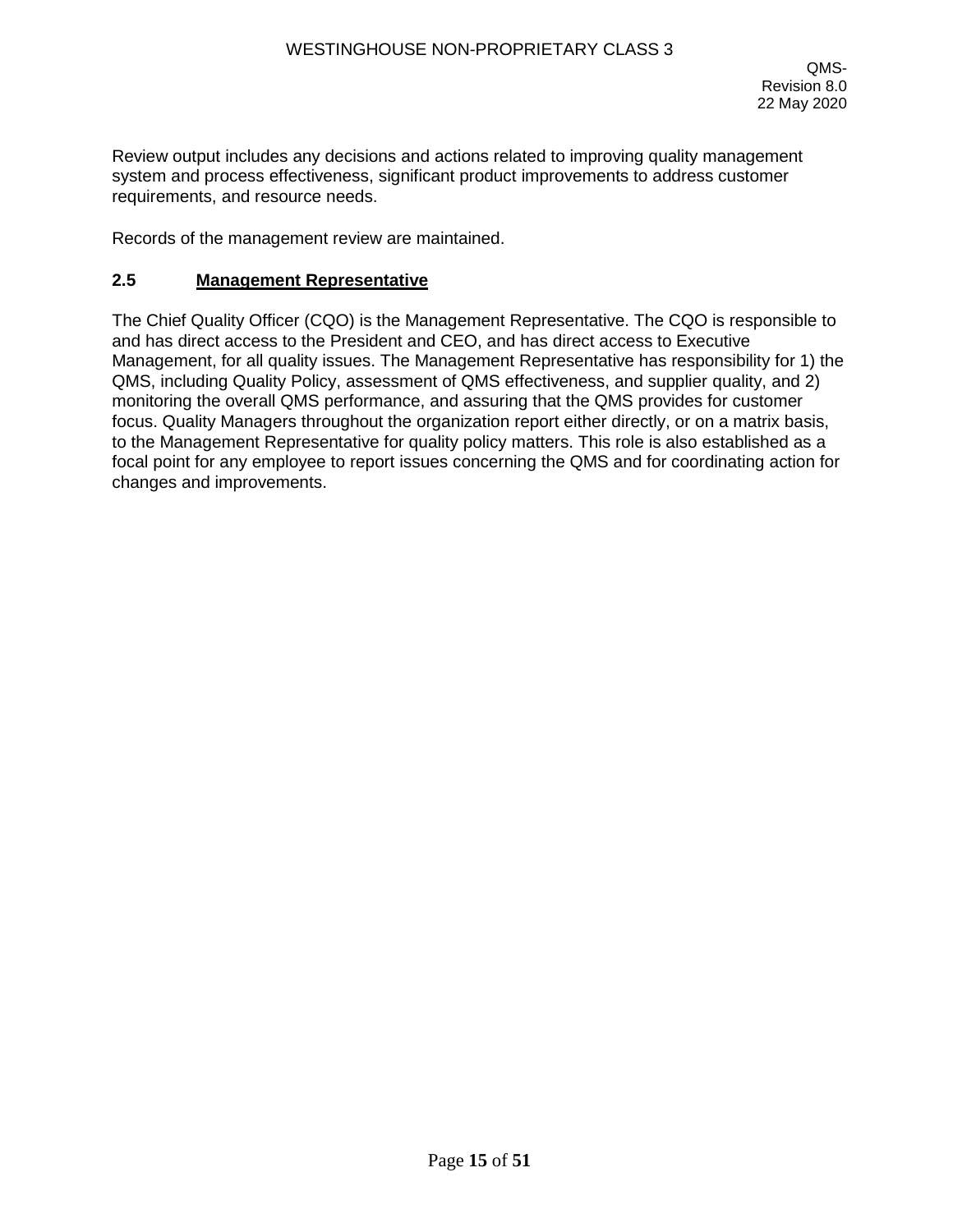## **3.0 RESOURCE MANAGEMENT**

Necessary resources are provided to implement, maintain, and continually improve the effectiveness of the QMS, and to satisfy customer and regulatory requirements. Personnel performing or managing activities affecting quality receive indoctrination, training, and qualification as necessary to ensure that suitable proficiency is achieved and maintained. Personnel are aware how their activities support achievement of their organization's quality objectives. Adequate facilities, equipment, services, information, and work environment are provided and managed to support the delivery of items and services in compliance with customer and regulatory requirements.

Managers of activities affecting quality are responsible for 1) determining the personnel competencies necessary for the assigned activities and assessing associated needs, 2) ensuring necessary actions (e.g., training) are taken to satisfy these needs, and 3) evaluating these actions to confirm that personnel are adequately trained, competent, and qualified to manage and perform assigned work activities. These actions include indoctrination to and familiarization with the applicable QA program and procedure requirements, and any special skills training required for the performance of job activities. The extent of such actions is commensurate with the scope, nature, and complexity of the activity, as well as the education, experience, and proficiency of the individual. Historical records of personnel education and experience may serve as documentation of competency, when supplemented by applicable training records. Actions to build or maintain necessary competencies are documented, and records are maintained in accordance with applicable records procedures.

Personnel performing inspection, test, nondestructive examination (NDE), and audit activities are qualified in accordance with applicable requirements, including specific provisions for education and experience. Qualification programs include documentation of capability through either written tests or physical demonstrations of skill, as well as evidence of maintenance of proficiency based on retraining or continued satisfactory performance. Personnel documentation in the form of certificates of qualification, or other similar records, specifies activities for which the individual is qualified, the basis for certification, and the period for which the certification is valid.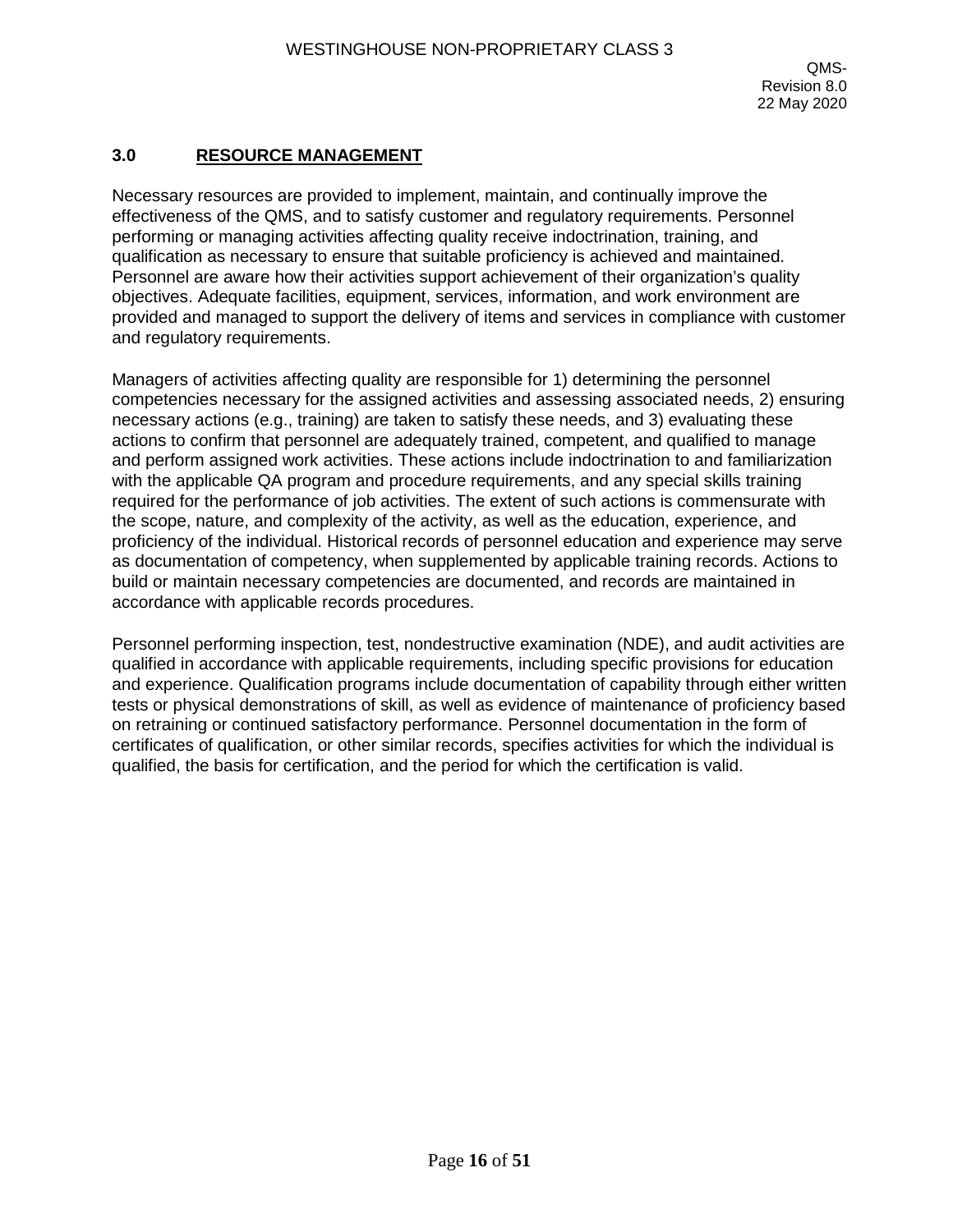## **4.0 PRODUCT REALIZATION**

#### **4.1 Contract Review**

Marketing and/or contract administration organizations are responsible for coordinating negotiation and contract review activities.

#### **4.1.1 Negotiation**

Marketing and/or contract administration organizations distribute copies of customer specifications and subsequent changes regarding technical, administrative, and quality requirements to appropriate functional groups for review and comment prior to proposal submittal. This review is performed to ensure that customer requirements are adequately defined and understood, and that the capability exists to meet these requirements. During the review, marketing and/or contract administration organizations coordinate all communication with the customer. A record of the review is maintained.

### **4.1.2 Contract Review**

All customer orders and amendments received are formally reviewed by marketing and/or contract administration organizations and other designated functional organizations at the time of entry. This review is performed to enhance customer satisfaction by ensuring that 1) all stated customer requirements are adequately defined and documented, 2) that other requirements necessary for the application (e.g., regulatory) are determined and considered, and 3) that the capability exists to meet all customer requirements. Requirements that differ from those in the final proposal are communicated to the customer and resolved. Documentation of this review is maintained in accordance with established procedures. After acceptance, the customer order and subsequent amendments are distributed to the appropriate functional organizations.

### **4.2 Design Control**

#### **4.2.1 General**

Engineering organizations control the design process to ensure that the design and associated documentation meet applicable requirements and that design changes are properly evaluated prior to implementation.

Activities are performed by engineering organizations in support of new or modified items, services, and/or specific customer projects. Engineering organizations are responsible for developing and maintaining procedures that comply with the requirements of the QMS. These engineering organizations are also responsible for complying with the applicable design-related requirements in established procedures.

Engineering organizations are responsible for performing design activities in accordance with established requirements and for preparing, reviewing, and approving design specifications, drawings, and other design documentation. These documents define and communicate requirements for procurement, manufacturing, installation, servicing, quality, and other activities.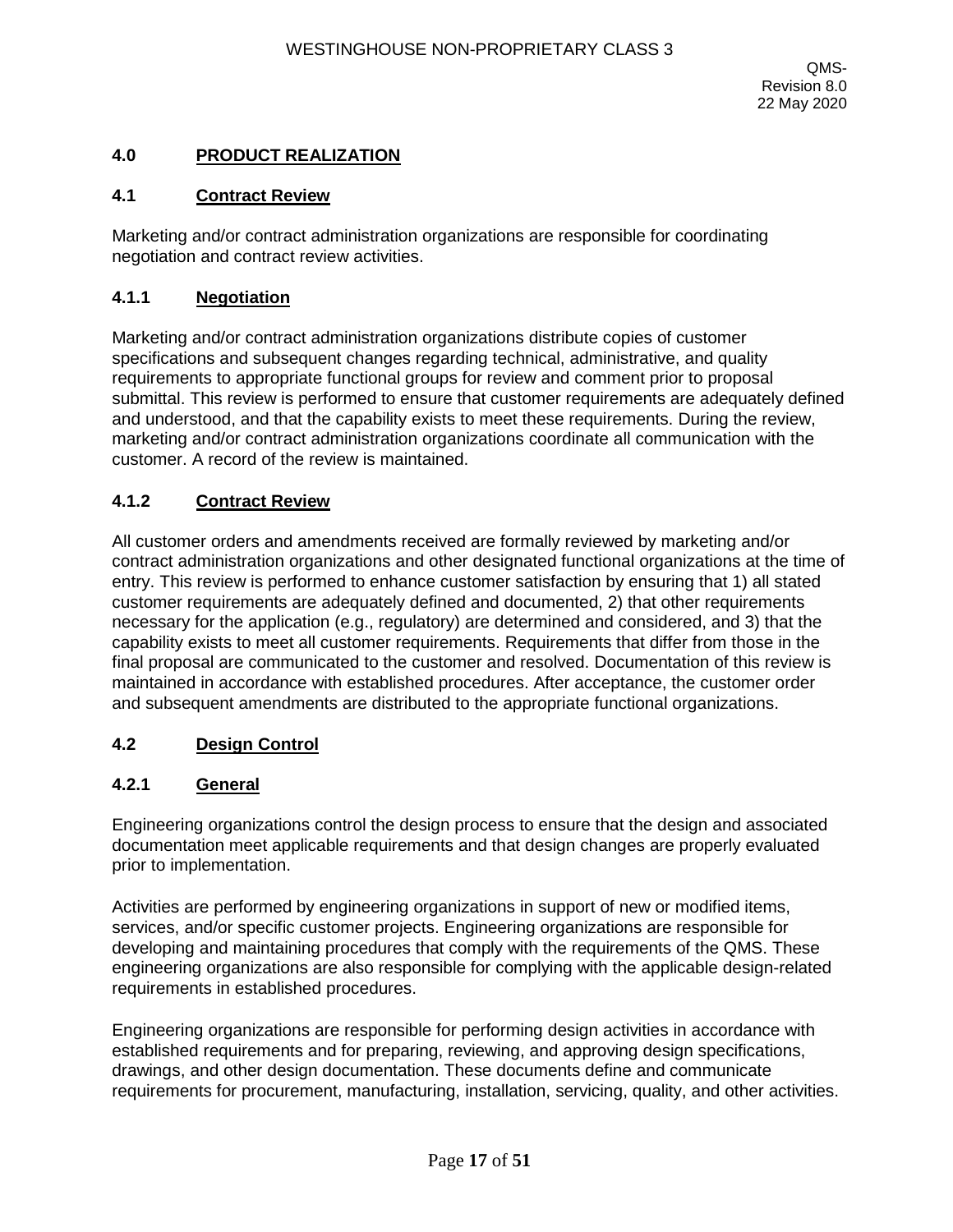Quality requirements are specified by engineering organizations and are reviewed by an independent organization to ensure that inspection, test, acceptance, and documentation requirements are incorporated.

Professional engineers performing certification activities are qualified in accordance with appropriate code section requirements (e.g., ASME B&PV Code Section III, Appendix XXIII), in compliance with applicable governing regulations or customer contract requirements.

#### **4.2.2 Design and Development Planning**

Engineering organizations are responsible for establishing and documenting a plan for a specific development or design activity. The plan shall provide a description of the design scope, verification and validation methodology, the identification of qualified personnel responsible for the design activity, key milestones, and design interfaces necessary to accomplish the design activity. Plans shall be maintained and implemented throughout the design activity.

Westinghouse may subcontract the performance of design work to a supplier approved for such services. For example, such subcontracted services may include preparation of Design Specifications and Design Reports for ASME B&PV Code Section III components. Westinghouse responsibilities as the Owner's Designee, or similar designation under other national or international industry codes, when assigned by contract, shall not be delegated.

#### **4.2.2.1 Activity Assignment**

Engineering management is responsible for ensuring and documenting that personnel are qualified to perform assigned design work, including consideration for new capabilities that may be required as work scopes expand and/or change.

### **4.2.2.2 Organizational and Technical Interfaces**

Engineering organizations are responsible for establishing design interfaces with other organizations necessary to accomplish design project objectives and for documenting the identified interfaces. Design interfaces are identified, documented, and controlled. These interface controls include the assignment of responsibility and the procedures to be used for the review, approval, release, distribution, and revision of documents. Transmittal of design information is documented and controlled, and the status of the information is identified.

Design interface considerations may include:

- Customers, to ensure understanding of requirements
- Marketing and/or contract administration organizations, to address contractual requirements and changes
- Other internal and external engineering organizations, to identify technical support, review, approval, release, and distribution of documents and changes thereto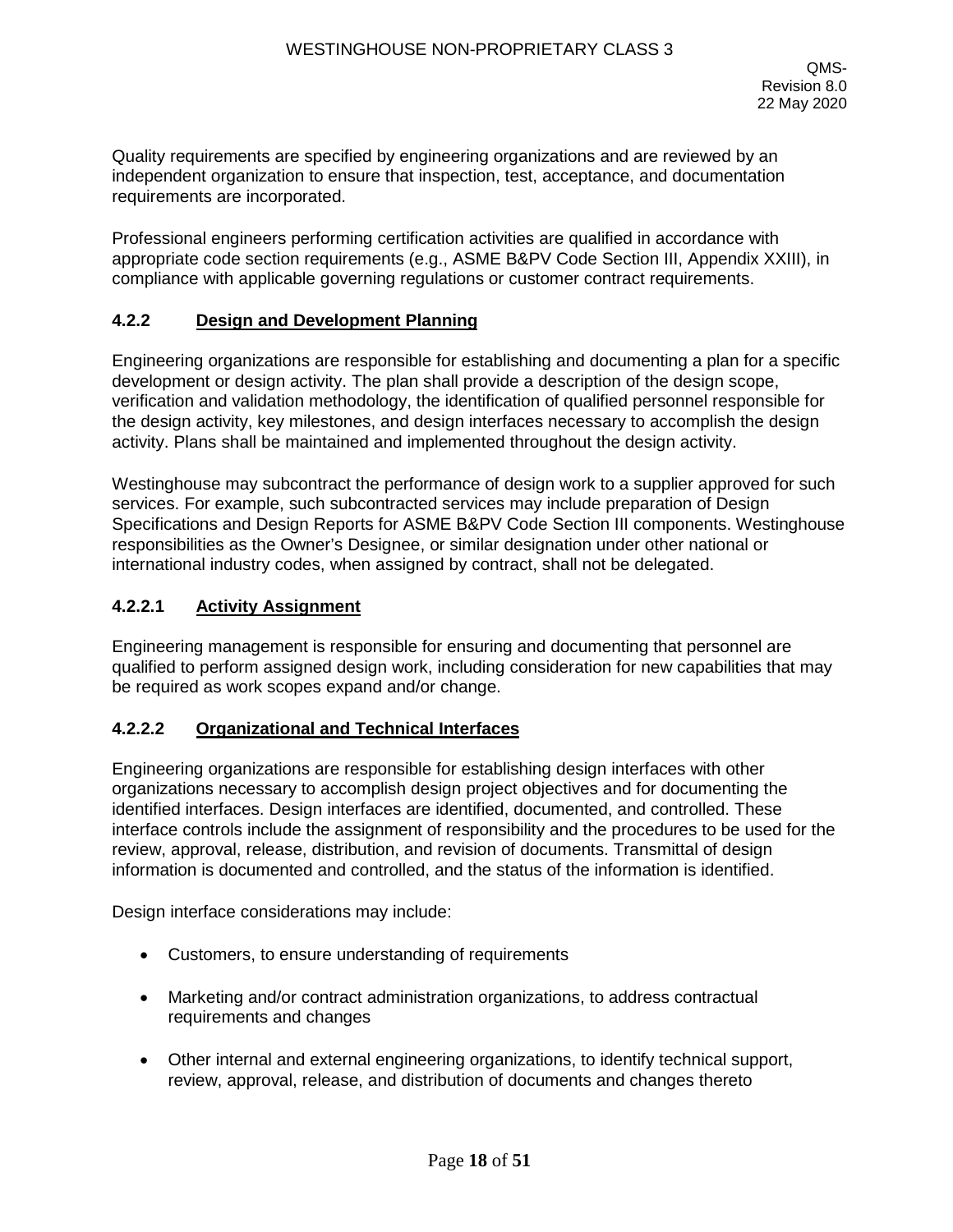- Purchasing, to ensure the availability of suppliers to meet design requirements
- Manufacturing, to assess manufacturing capability to meet design needs
- Quality, to ensure inspection capability and understanding of acceptance criteria

#### **4.2.3 Design Input**

Engineering organizations are responsible for identifying and documenting the design inputs to specified design projects. Engineering organizations are responsible for the resolution of incomplete, ambiguous, or conflicting design inputs. Sources of design input may include, as applicable:

- Customer specifications
- Performance requirements
- Functional requirements
- Industry codes and standards
- Regulatory and statutory requirements
- Technical requirements
- Information derived from previous similar designs
- Manufacturing process capability

Engineering organizations are responsible for reviewing and approving the selected design inputs for adequacy.

## **4.2.4 Design Analysis**

Design analysis activities are performed in accordance with established procedures which address selection of design inputs, selection of methodologies and assumptions, and performance of analyses.

Design analysis documents are legible, reproducible, and describe the purpose, method, assumptions, design input, and references such that the analysis can be reviewed and verified by a person technically qualified in the subject without recourse to the preparer.

Documentation of design analyses includes, either directly or by reference, the objective of the analysis; design inputs and their sources; results of literature searches or other applicable background data; assumptions and identification of those that require verification as the design proceeds; identification of computer calculations, including computer type (hardware and operating system), computer program name, revision, inputs, outputs, evidence of or reference to computer program verification, validation, and control, and the bases or reference to the bases, supporting application of the computer program to the specific physical problem; and review and approval.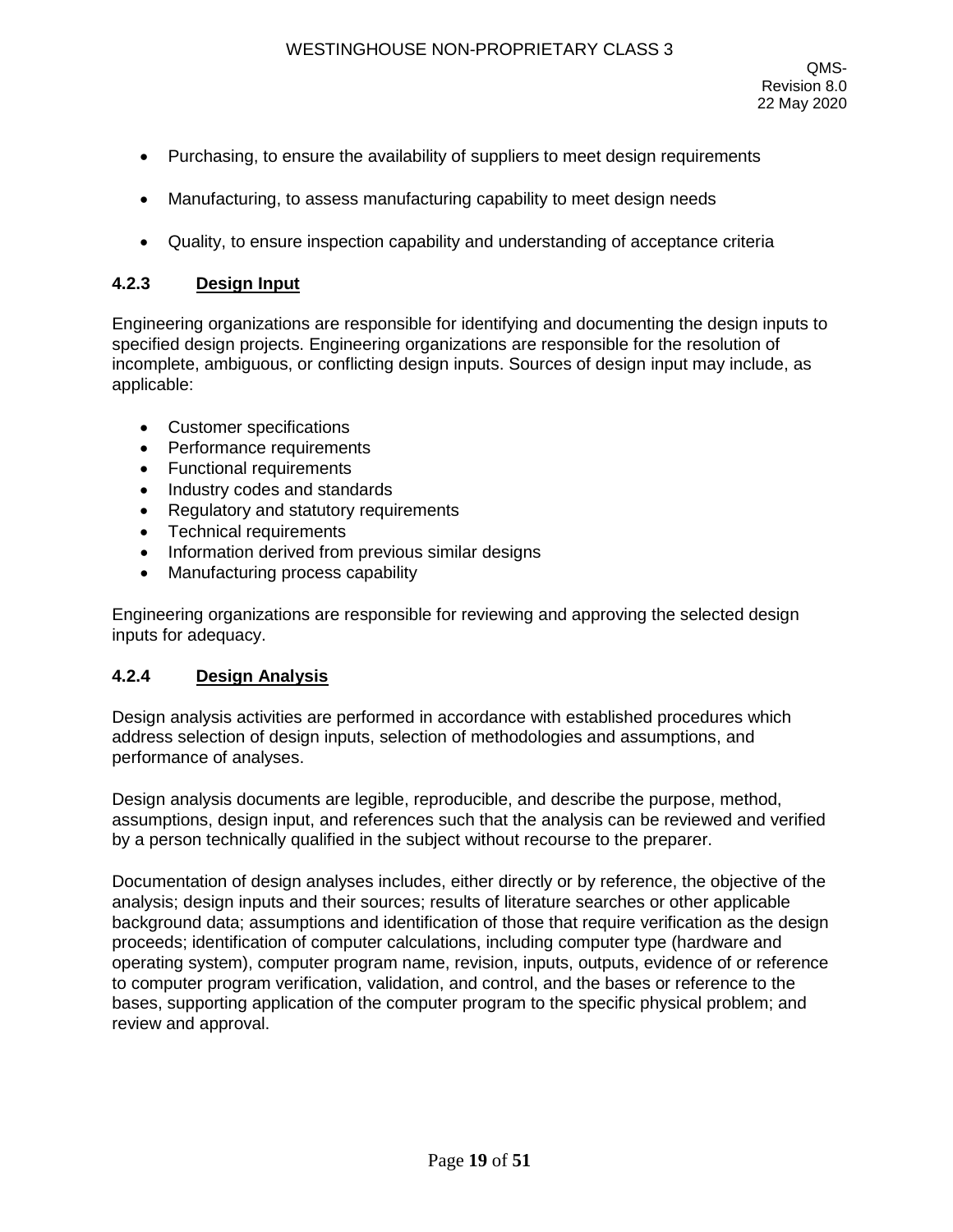## **4.2.5 Design Output**

Engineering organizations are responsible for design output in the form that meets contractual requirements. Typical design output includes analyses, design reports, drawings, and specifications. Engineering is responsible for ensuring that the design output complies with design input requirements, customer and regulatory requirements, and considers the safe and proper functioning of the designed items. *Design outputs shall also provide appropriate information for purchasing, production, and service provision, and contain or reference product acceptance criteria.*

## **4.2.6 Design Verification**

### **4.2.6.1 Verification Process**

Engineering organizations are responsible for ensuring that design verification is performed and documented. Design verification is conducted by individuals, not directly responsible for the design scope, with expertise in various aspects of the design scope. Verification by the originator's supervisor may be permitted if the supervisor did not specify a single design approach or establish specific design inputs. Design verification activities for projects are based on such factors as the complexity of the design, effects of failure or malfunction, regulatory requirements, similarity to previous designs, and contractual requirements. Design validation, such as qualification or final product testing, is performed to ensure that the product conforms to the specified user requirements. When it is appropriate to do so, validation is performed during earlier stages of the design process such as the use of in-process testing, validated software, or independent review. The methods of design verification used are documented and include one or more of the following:

- Tests or demonstrations
- Alternate calculations
- Design reviews

## **4.2.6.2 Verification Documentation**

Engineering is responsible for ensuring that design verification is performed in accordance with written procedures. Engineering is responsible for providing evidence that the design and design verification were performed in accordance with procedural requirements and ensuring that records are collected, stored, and maintained.

### **4.2.6.3 Design Verification of Safety-Related Items**

Verification is accomplished using design reviews, alternate calculations, or qualification tests as described in Westinghouse Level 2 Policies and Procedures.

Engineering managers determine the extent of design verification required as a function of the importance to safety, the complexity of the design, the degree of standardization, the state of the art, and the similarity with proven designs. Designs and changes are verified prior to the release of design documents for procurement, manufacture, construction, and/or service. If a schedule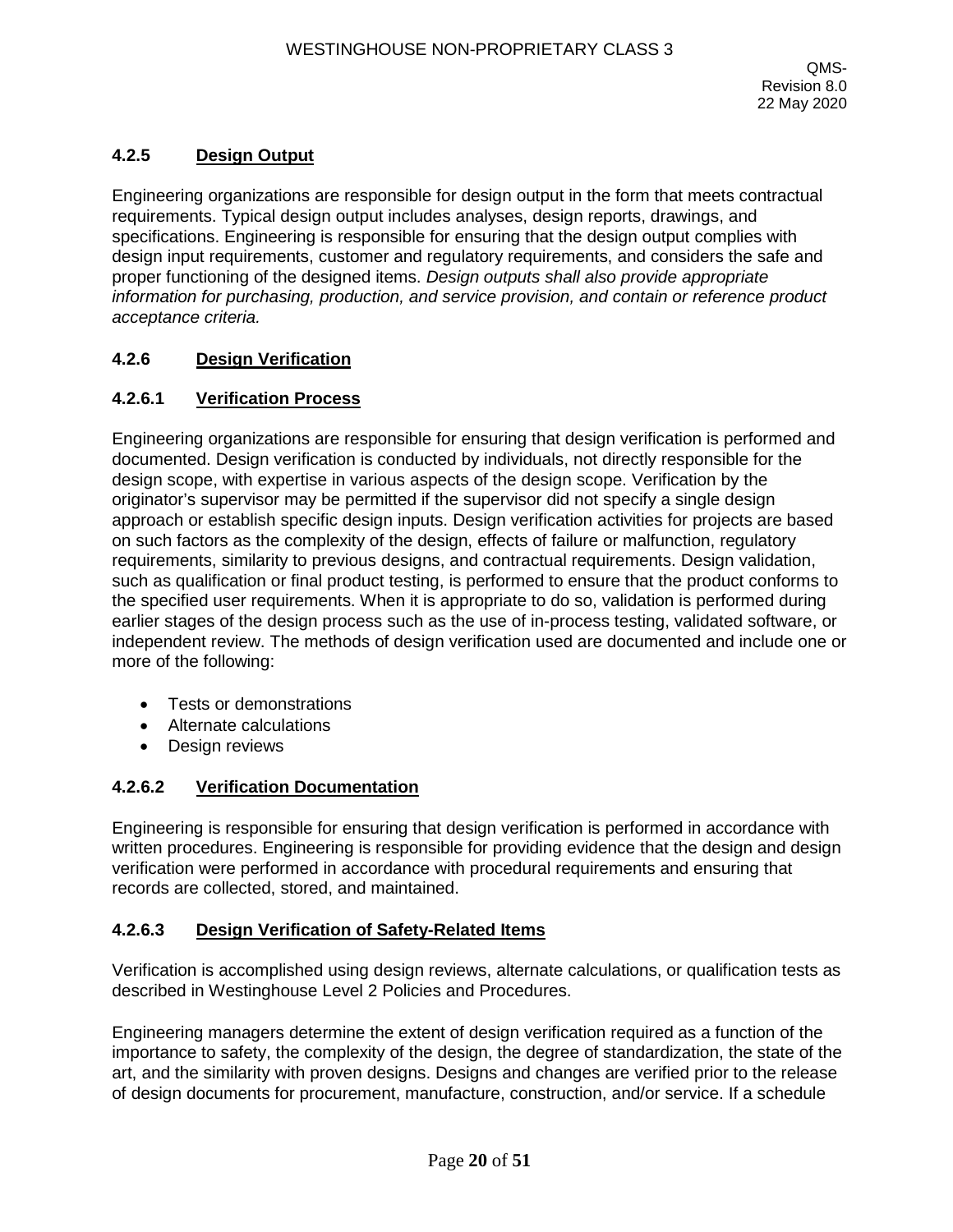conflict should exist, procedures require that in all cases design verification is completed prior to relying on the item to perform its intended function and before its installation becomes practically irreversible. Unverified design documentation is identified and controlled.

### **4.2.6.4 Design Verification by Design Review for Safety-Related Items**

Design reviews are performed on safety-related items by individuals or multi-disciplined design review teams. Engineering is responsible for specifying in written procedures when design reviews using multi-disciplined teams are required. These reviews are performed by competent personnel and address the following, as applicable:

- Correct selection of design input
- Reasonable design output compared to design input
- Specification of design input and verification requirements for interfacing organizations
- Appropriate design methods
- Design inputs correctly incorporated into the design
- Adequately described, reasonable, and identified assumptions
- Suitable materials, parts, processes, and inspection and test criteria

Records of design review results and any necessary actions shall be maintained.

### **4.2.6.5 Design Verification by Alternate Calculations for Safety-Related Items**

The requirements for verification by alternate calculations are described in procedures that include the review of the appropriateness of assumptions; input data used; and the computer program or other calculation method used.

### **4.2.6.6 Design Verification by Qualification Tests for Safety-Related Items**

Qualification testing is performed to ensure that items conform to defined user needs and/or requirements. Qualification tests of safety-related items validate and demonstrate the adequacy of performance under conditions that simulate the most severe design conditions in accordance with written test procedures and test specifications. Test specifications are reviewed and approved by the responsible engineering group. Results of the qualification tests are approved by the engineering group responsible for the design. For tests performed on models or mockups, scaling laws are established and verified. Test results obtained for model or mockup test work are subject to error analysis, where applicable, prior to use in final design work. Information regarding verification that is incomplete, including incomplete qualification tests, is available to the customer prior to installation of equipment.

## **4.2.7 Design Changes**

Changes to designs and design documentation may originate from many sources, including customers, suppliers, manufacturers, internal or external quality organizations, etc. Design changes are evaluated to determine their effect on the overall design, on any analysis upon which the design is based, and the changes effects on the design inputs. The evaluation shall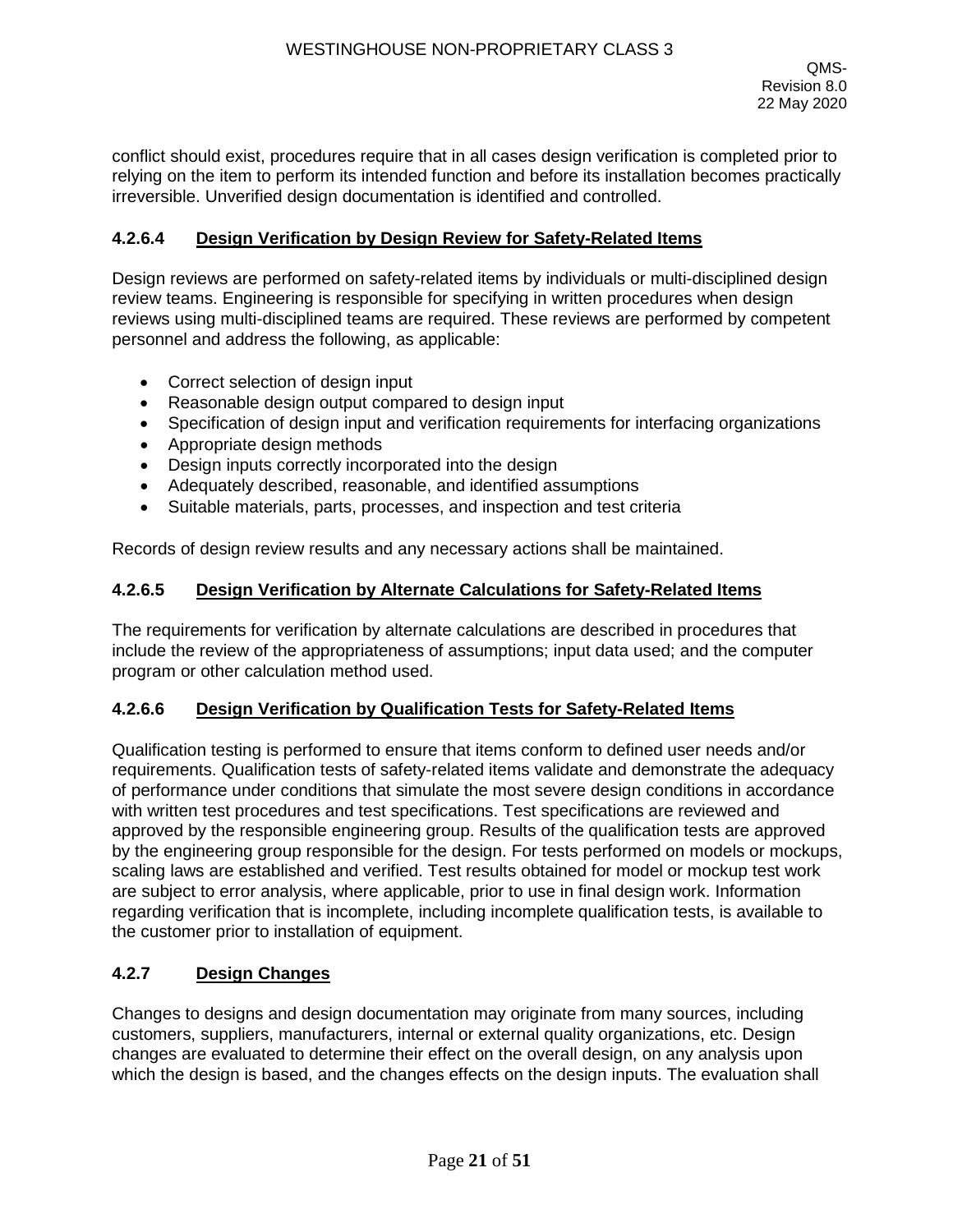include facility configurations that occur during operation, maintenance, test, surveillance, and inspection activities.

The engineering organization responsible for the original design is responsible for controlling design changes, unless another organization has been designated in writing. Changes to approved design documents, including field changes, are subject to the same review and approval process as the original design. Unless specifically authorized by procedures, changes are performed and verified by the same process or by a similar process with the same degree of discipline.

Engineering organizations are responsible for maintaining records of changes, including the reasons for the change and effects on existing items. Design changes are initiated and documented in accordance with written procedures.

### **4.2.8 Technical Information**

#### **4.2.8.1 Bulletins**

Notification to customers of problems or issues that relate to supplied items or services are communicated via technical bulletins in accordance with an established procedure.

#### **4.2.8.2 Instruction Manuals**

Instruction manuals that are used for proper and safe installation, operation, maintenance, or repair of original safety-related items are provided as specified by engineering organizations.

#### **4.2.9 Computer Software**

Development, acquisition, control, and maintenance of computer software will be performed in accordance with established procedures and instructions that meet the requirements of ISO-9001. The guidelines contained in ISO 90003 will be used as a reference in the establishment of software-related procedures. Organizations developing computer software are responsible for establishing these procedures. Organizations using computer software are responsible for establishing procedures controlling the use of software.

In addition, computer software used in the design, analysis, monitoring, operation, or control of a safety-related structure, system or component, including software delivered to a customer for the same purposes, will be developed, acquired, controlled, and maintained in accordance with procedures that comply with the software quality assurance-related requirements of ASME NQA-1, Part I, Requirement 3 and Part II, Subpart 2.7. These procedures include provisions for the validation of software acquired or procured from external sources.

### **4.2.9.1 Computer Software Development**

Any suitable software development life cycle may be adopted, provided that it encompasses the activities associated with planning, requirements specification, design, code implementation, testing, configuration, installation, operation, maintenance, and retirement. The software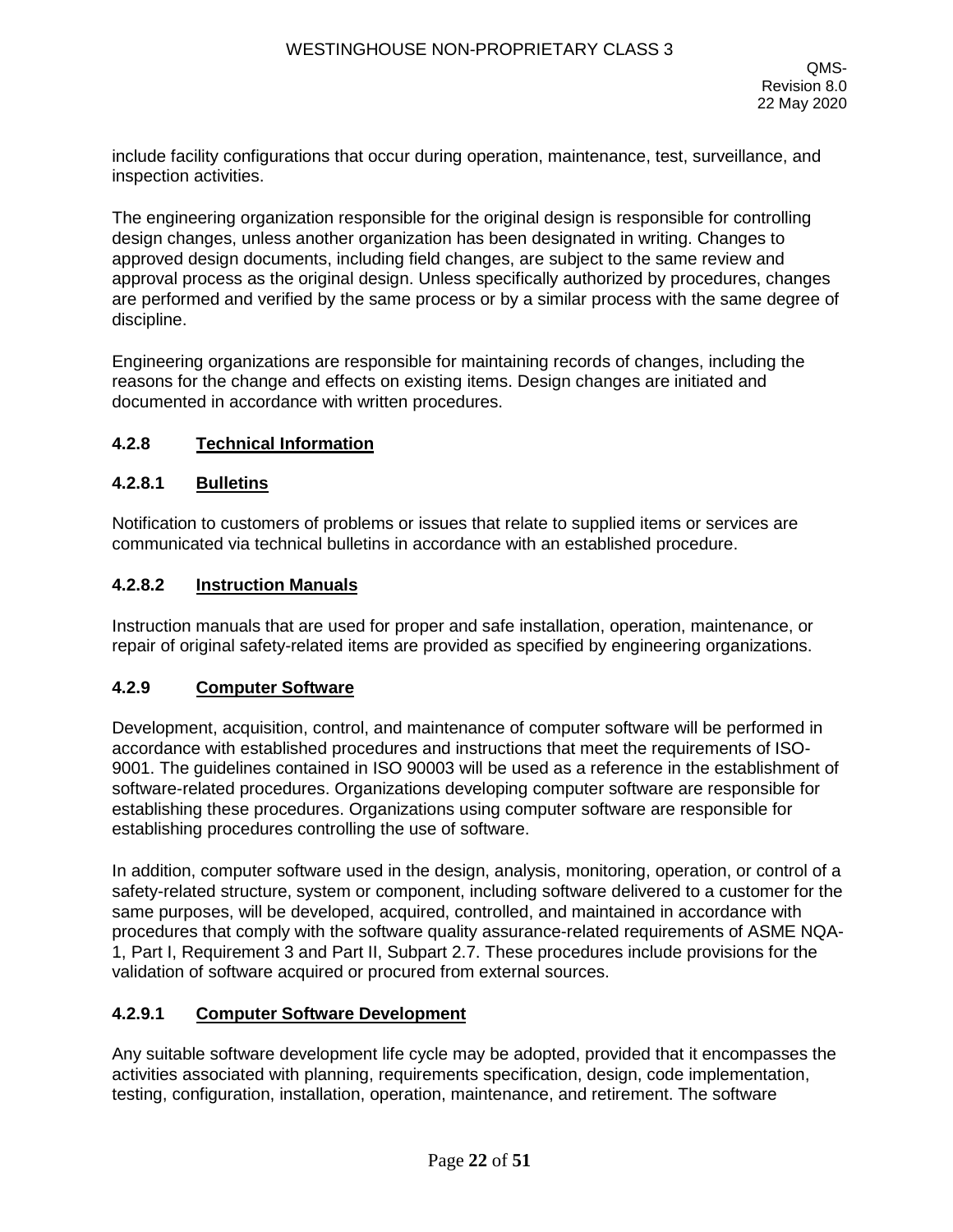development procedures ensure that these software life cycle activities are planned and performed in a traceable and orderly manner. Requirements specifications, designs, test plans, test requirements, and test results are documented and verified in accordance with established procedures. Verification is performed to ensure that the output of an activity fulfills the requirements established by previously executed activities. For computer software that performs calculations associated with a mathematical model of a physical phenomenon, the software will be verified to show that it produces correct solutions within its defined range. In addition, the mathematical model shall be shown to produce a valid solution to the associated physical problem. Software validation is performed to ensure that the computer software satisfies all identified requirements and is correct and appropriate for use in its intended application.

### **4.2.9.2 Computer Software Change Control**

Changes to configured software are documented, approved, and controlled by authorized personnel in accordance with established procedures. The documentation shall include:

- A description of the change
- The rationale for the change
- The identification of affected software baselines

The change shall be formally evaluated and approved by the organization responsible for the original design, unless an alternate organization has been given the authority to approve the change(s).

## **4.2.9.3 Computer Software Testing**

Computer software is tested for all intended applications. Testing is conducted in accordance with established procedures. All software testing is traceable to documented requirements, and all documented requirements will be tested. The degree of testing is dependent on the importance of the computer software to safety, the complexity of the program, and prior documented performance.

For computer software used in design analysis activities, test plans and procedures will provide assurance that the software produces correct and accurate results. For computer software used for operational control, test plans and procedures will provide for demonstrating required performance over the range of operation of the controlled function or process.

Expected results and acceptance criteria will be established. Acceptance criteria may be based on hand calculations, documented results from other validated computer programs, empirical data, published data in the technical literature, performance standards established through use, or expected function documented in the requirements. Tests are defined to demonstrate that the software will properly handle abnormal conditions and will not perform adverse unintended functions.

Testing activities and results are documented and verified. Independence of the verifier is required for safety-related software.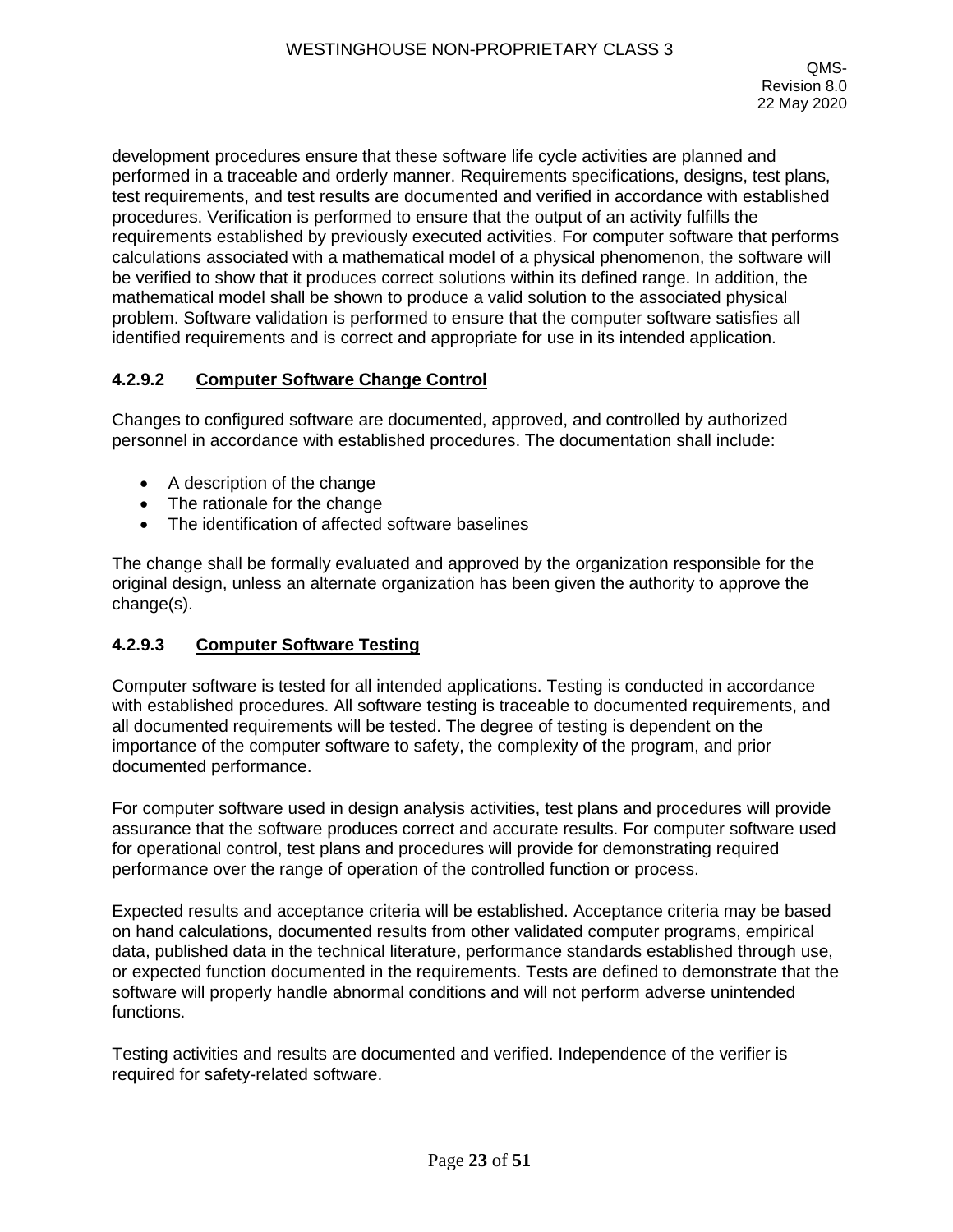## **4.2.10 Computer Hardware Systems**

Procedures will be established that identify necessary controls for computer hardware systems. Controls will be based on how the hardware system is used (e.g., for design analysis of safetyrelated structures, systems and components; as part of monitoring and control systems) and on specific customer and other requirements.

Installation testing, that is, the execution of a defined set of test problems, will be performed when a computer software product is installed on a computer system different than the system on which it was validated. Installation testing will be performed when there are significant changes to the underlying hardware or operating system.

For plant monitoring or control system applications where computer program errors, data errors, computer failures, or instrument drift can affect required performance, periodic in-use manual or automatic self-check steps will be prescribed and performed.

### **4.3 Procurement**

#### **4.3.1 General**

Controls of purchased items and services are established to ensure that applicable technical and quality requirements are met. Procurement activities are controlled through documented procedures and instructions that include requirements for bid evaluation, selection of suppliers, communication of requirements to suppliers, evaluation of supplier performance, and resolution of nonconformances. Commitments to resolve unacceptable conditions are obtained from the supplier prior to contract award. Spare or replacement parts are procured to requirements which are equivalent to or exceed the original requirements.

Suppliers of safety-related items and services are evaluated and approved by Quality prior to their designation as a qualified supplier, or placement of a purchase order. Active qualified suppliers (including suppliers accredited under national industry codes such as ASME) of safetyrelated items are evaluated annually and audited at least every 3 years with the following exceptions:

For safety-related items and services, Quality determines the need to conduct supplier audits based on an evaluation that is conducted and documented in accordance with established procedures. Based on this evaluation Supplier audits need not be conducted for suppliers of safety-related items which are:

- 1. Relatively simple and standard in design, manufacturing, and testing; **and**
- 2. Adaptable to standard or automated inspections or tests of the end product to verify quality characteristics upon receipt.

The grace period clock under Regulatory Guide 1.28 Rev. 4 can be extended if exigent conditions exist including but not limited to; a) declaration of a national emergency, b) severe localized or national weather conditions, or c) localized outbreak of a severe health concern to the public. In the case exigent conditions exist, an overall 25% extension to the periodicities of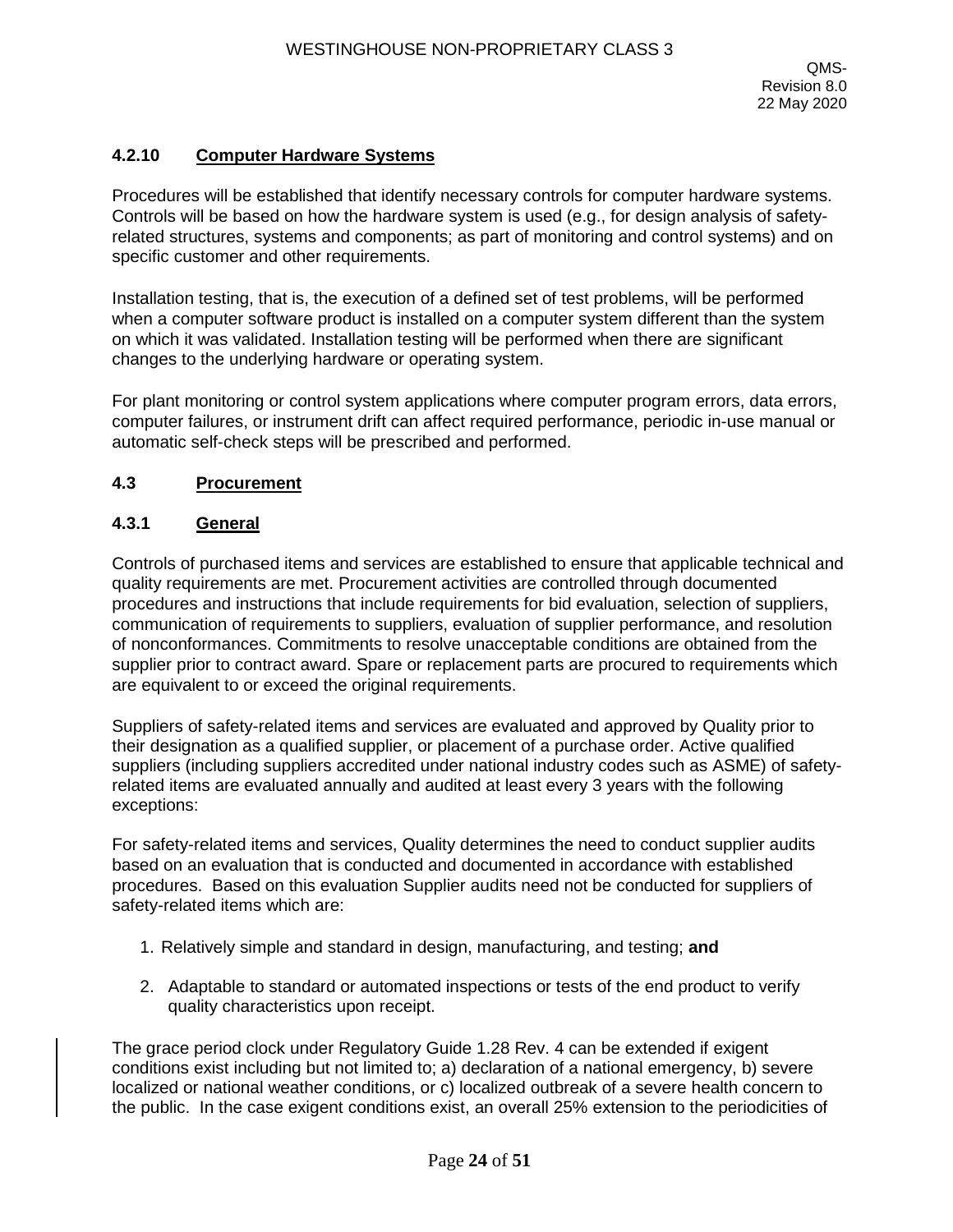audits or surveys may be exercised when performance of such activities is not feasible. Under these exigent conditions the grace period clock reset under Regulatory Guide 1.28 Rev. 4 does not apply, the audit performed within this extension period resets the clock. The 25% grace period extension is applicable to domestic and international suppliers.

During the use of the 25% extension, a supplier evaluation shall be performed and results documented, including any necessary qualification adjustments. Suppliers in the 25% extension can be maintained on the Westinghouse QSL provided the following actions (a - c) are taken and the results satisfactory:

- a. Verification that;
	- (1) the supplier is still implementing a quality assurance program that meets Appendix B to 10 CFR Part 50 **OR**

(2) commercial suppliers surveyed are still maintaining adequate documented programmatic controls for the activities affecting quality.

- b. Monitor ongoing and previous supplier performance promptly considering impacts of the following types of information:
	- 1. Results of receipt inspection activities or other operating experience.
	- 2. Review of supplier-furnished documents and records such as certificates of conformance, nonconformance notices, and corrective actions.
	- 3. Results of audits from other sources (e.g., customer, American Society of Mechanical Engineers (ASME), NIAC or NRC audits)
- c. In the case of a new procurement activity or changes to existing procurements that significantly enlarges the scope or changes the method / controls for activities performed by the supplier, the evaluation shall document the justification that the change(s) are adequately addressed by the supplier's quality assurance program or mitigating actions are being taken by Westinghouse.

Audit programs for suppliers of items and services for nuclear power plants that are not subject to NRC regulations comply with requirements imposed by the governing regulatory agency or customer contract.

### **4.3.2 Supplier Selection**

The purchasing organization is responsible for placing orders only with suppliers that have been found acceptable in accordance with established procedures. Documentation of the acceptability of suppliers is maintained and identifies the items and/or services to be supplied. This documentation is maintained and is available to organizations as defined in established procedures.

Suppliers are evaluated and selected considering the historical quality performance data and audit/survey reports to the extent applicable to the item or service being procured. Procedures describe requirements for the evaluation and selection of suppliers, as well as monitoring of supplier performance, in accordance with quality requirements. Procedures are established to describe methods for evaluating supplier performance and for initiating corrective action. Failure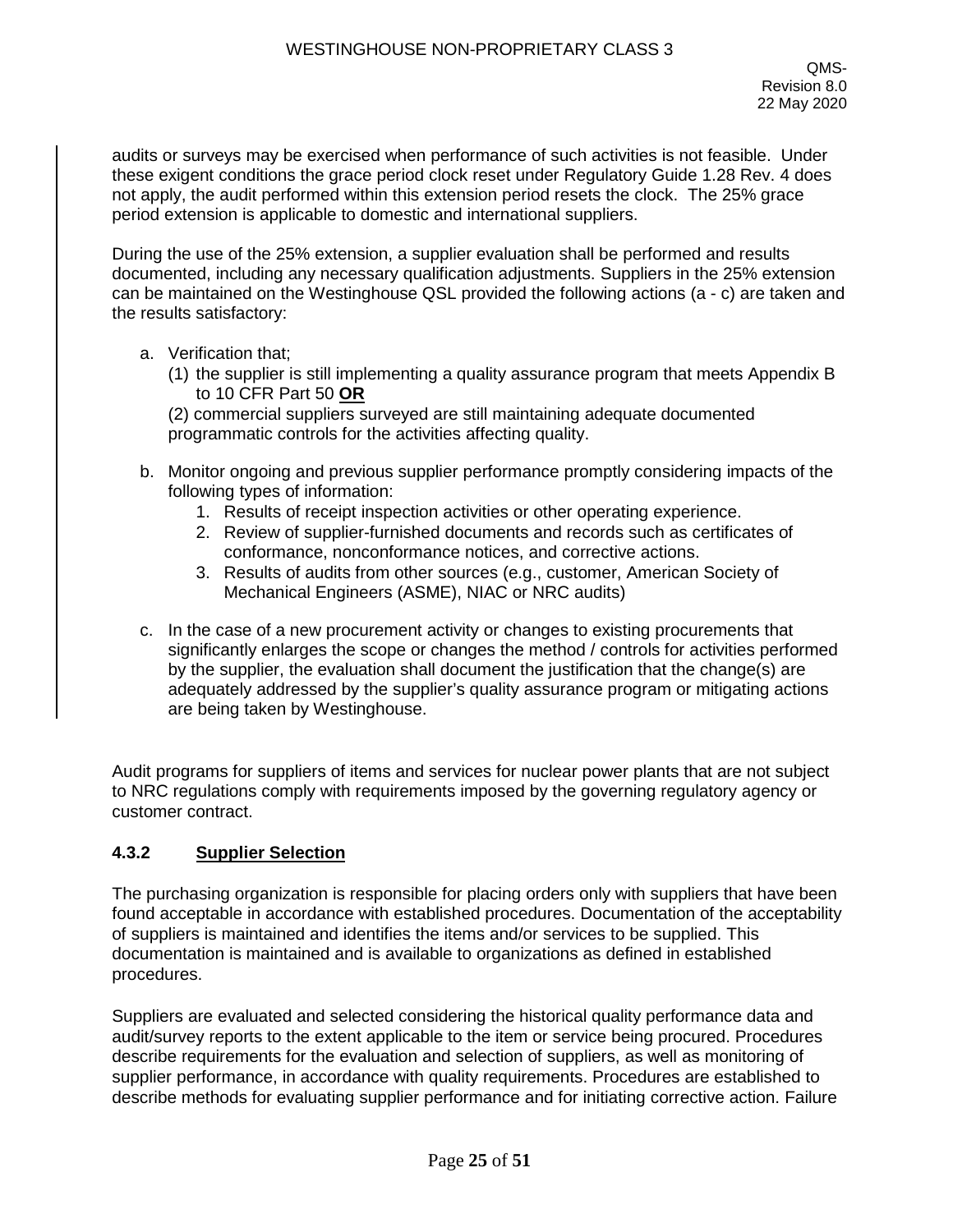of suppliers to correct problems contributing to unacceptable performance constitutes a basis for disqualification.

Suppliers of safety-related items and services are evaluated and selected prior to their designation as a qualified supplier. These methods include one or more of the following: (a) evaluation of the supplier's history (including current capability) of providing the same or similar item in accordance with specified requirements; (b) review of the supplier's current quality records supported by documented qualitative and quantitative information which can be objectively evaluated; and/or (c) the supplier's technical and quality capability determined by a source evaluation of their facilities, personnel interviews, and the content and implementation of their quality program. Suppliers of safety-related items and services for nuclear power plants not subject to NRC regulations are evaluated and qualified in accordance with the requirements of the governing regulatory agency or customer contract.

## **4.3.3 Surveillance**

Quality conducts surveillance of suppliers during fabrication, inspection, testing, and release of items, as appropriate, and as specified in procurement documents. Surveillance planning for complex items is performed by Quality, and special emphasis is placed on aspects of manufacture and inspection that could affect equipment performance and reliability. The frequency and scope of surveillance vary with the importance to safety, complexity of an item or service, and supplier performance.

In addition to item verification, the surveillance representative verifies supplier activities such as the following:

- Written instructions are maintained current.
- Supplier certificates are correct and based upon objective evidence.
- Corrective action is implemented, when required.

Supplier management is informed of problems, and commitments for corrective action are obtained. Reports are provided to management, as appropriate, for information and resolution of significant problems. Nonconformances and/or deviations are documented by the supplier and are reported and dispositioned in accordance with requirements of the procurement document.

## **4.3.4 Procurement Documents**

Procurement documents (e.g., purchase requisitions, purchase orders, supplier quality requirements, engineering drawings, and specifications) are controlled to ensure that applicable technical and quality requirements are communicated to suppliers. The procurement documents shall provide for access to the Supplier's and subtier Supplier's facilities and records for surveillance, inspection, or audit by Westinghouse, its designated representative, and others authorized by Westinghouse.

Engineering organizations define technical and quality requirements for purchased items and services. Quality requirements are incorporated into procurement documents in accordance with the QMS, regulatory, and customer contractual requirements. Organizations responsible for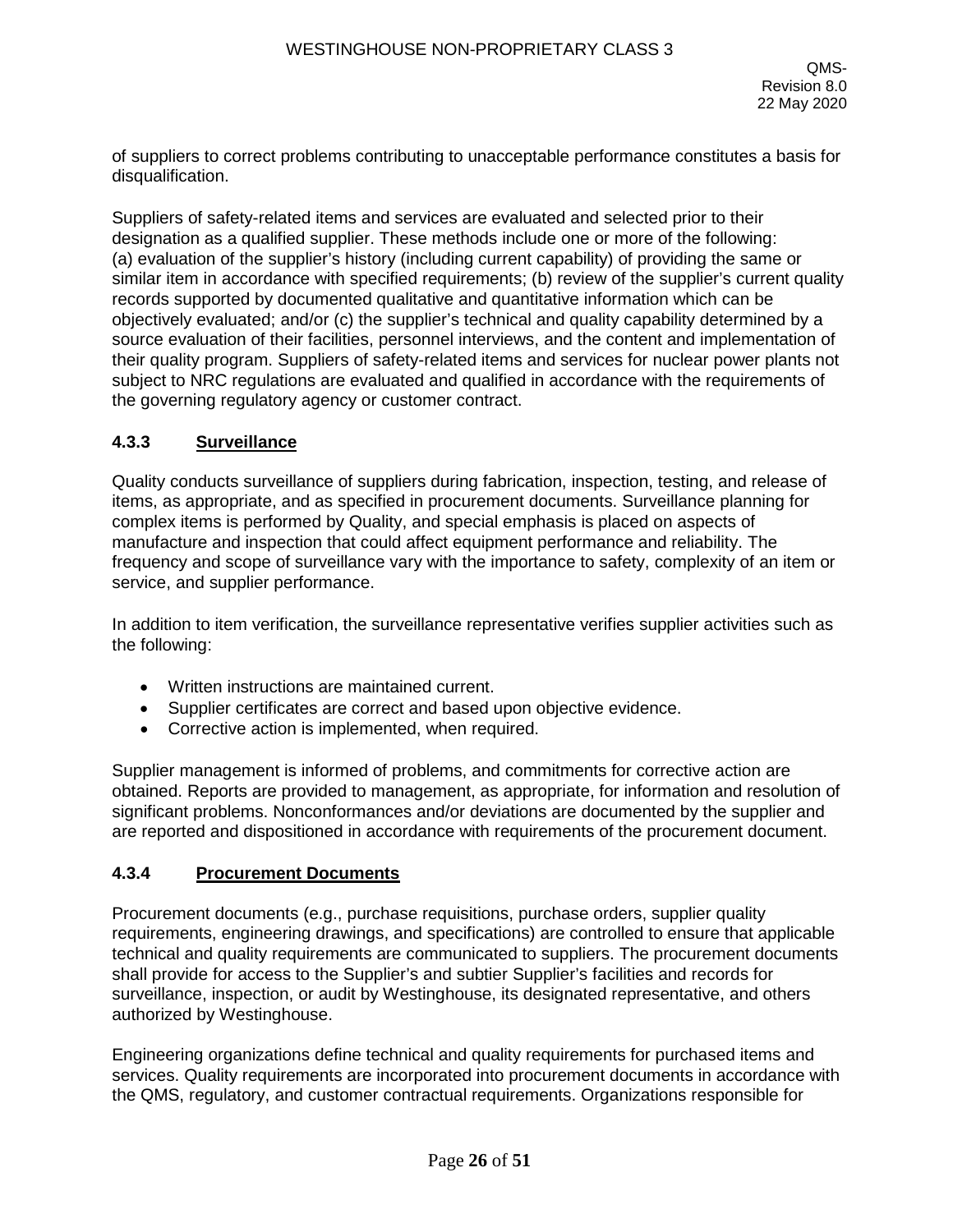original requirements documentation submitted to Purchasing are also responsible for processing changes to that information, submitting the changes to Purchasing, and revising standard documents, as appropriate, to incorporate the changes. Purchasing organizations are responsible for formally communicating changes to suppliers.

Procurement documents for safety-related items or services require qualified suppliers to have a quality program consistent with the quality standards required by the governing regulatory agency and/or customer contracts. Suppliers of safety-related items and services for nuclear power plants not subject to NRC regulations are evaluated and qualified in accordance with the requirements of the governing regulatory agency or customer contract.

## **4.3.4.1 Supplier Design Controls**

Design controls required of suppliers include:

- Measures to ensure that design bases are correctly translated into drawings, specifications, procedures, and instructions
- Documented review of designs to ensure that appropriate quality standards are specified
- Control of design changes commensurate with those applied to the original design
- Review and approval of changes to quality documents by the group responsible for originating the documents
- Independent verification of designs by review, testing, or alternate calculations
- Design-related computer software control

## **4.3.4.2 Customer Access to Suppliers**

Customers may require access to suppliers' locations (including subtier suppliers) for surveillance, audit, and/or verification purposes. Such requirements specified in customer contracts are identified during the contract review process and communicated to the applicable quality and purchasing organizations for coordination with the customer and supplier. Records of customer involvement are maintained in accordance with established procedures.

## **4.3.4.3 Document Submittal**

When suppliers are required to submit documents such as drawings, specifications, and procedures for review, approval, or other informational purposes, these requirements are specified in procurement documents.

### **4.3.5 Computer Software Acquisition**

Sections 4.3.1 through 4.3.4 and Section 4.3.6 through 4.3.8 apply to the procurement of software and software services from qualified suppliers.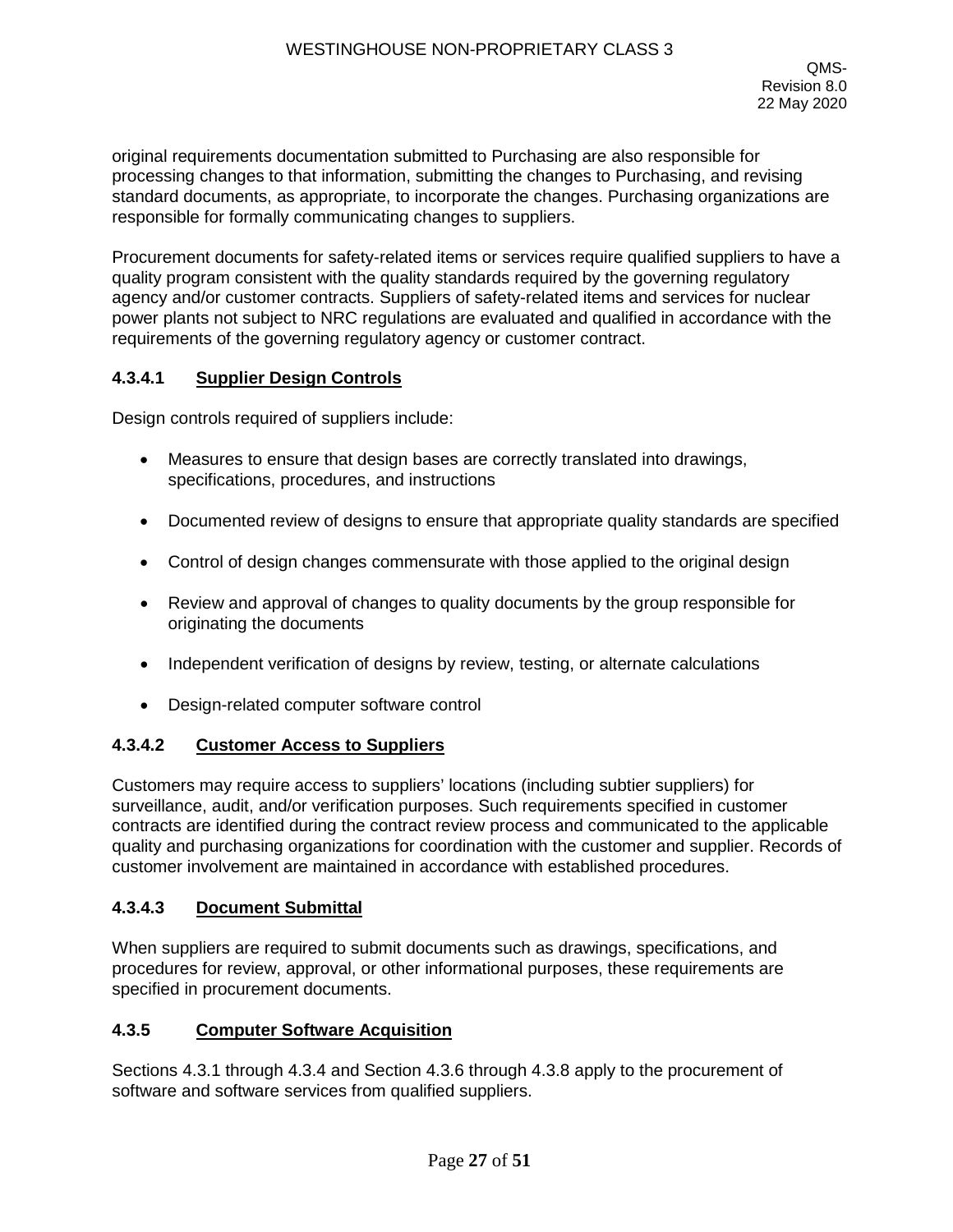Acquired software from a non-qualified supplier (i.e., software that has not been developed under a program consistent with the QMS for use in its intended application) shall be identified, controlled, and dedicated prior to use, in accordance with Section 4.3.9, and as described in documented procedures. The dedication process will include identification of critical characteristics, including capabilities and limitations for intended use; use of test plans and test cases as the method of acceptance; and documentation of instructions for use within the limits of the dedicated capabilities. If the software does not meet the definition of a commercial grade item, then it will be controlled, evaluated, and tested prior to use, as described in documented procedures.

## **4.3.6 Documentation**

Supplier submittals of documents are evaluated against approved acceptance criteria for technical correctness, adequacy of inspection methods, and completeness of test data. Items with contingent conditions that require additional action after delivery are documented and monitored until resolution is complete and documented.

### **4.3.7 Acceptance**

### **4.3.7.1 Receiving Inspection and Testing**

Procedures are established to ensure:

- Incoming items are not used or processed until they have been accepted for use, except in those cases in which a subsequent test or inspection will verify acceptability. Methods of acceptance include source verification, receiving inspection, and review of source documents attesting to acceptability.
- Acceptance is performed in accordance with written checklists, plans, or procedures.
- Items released for urgent production purposes are identified, documented, and controlled to permit recall until acceptance is completed.

## **4.3.7.2 Engineering Services**

When engineering services are procured for safety-related items, they will be subject to technical verification, audit of the activity, or other objective evidence reviewed to ensure conformance with procurement requirements.

### **4.3.7.3 Post-Installation Testing**

When post-installation testing is required for acceptance of safety-related components, the responsible organization and the applicant/licensee or agent will mutually establish the test requirements and acceptance documentation.

#### **4.3.7.4 Quality Releases**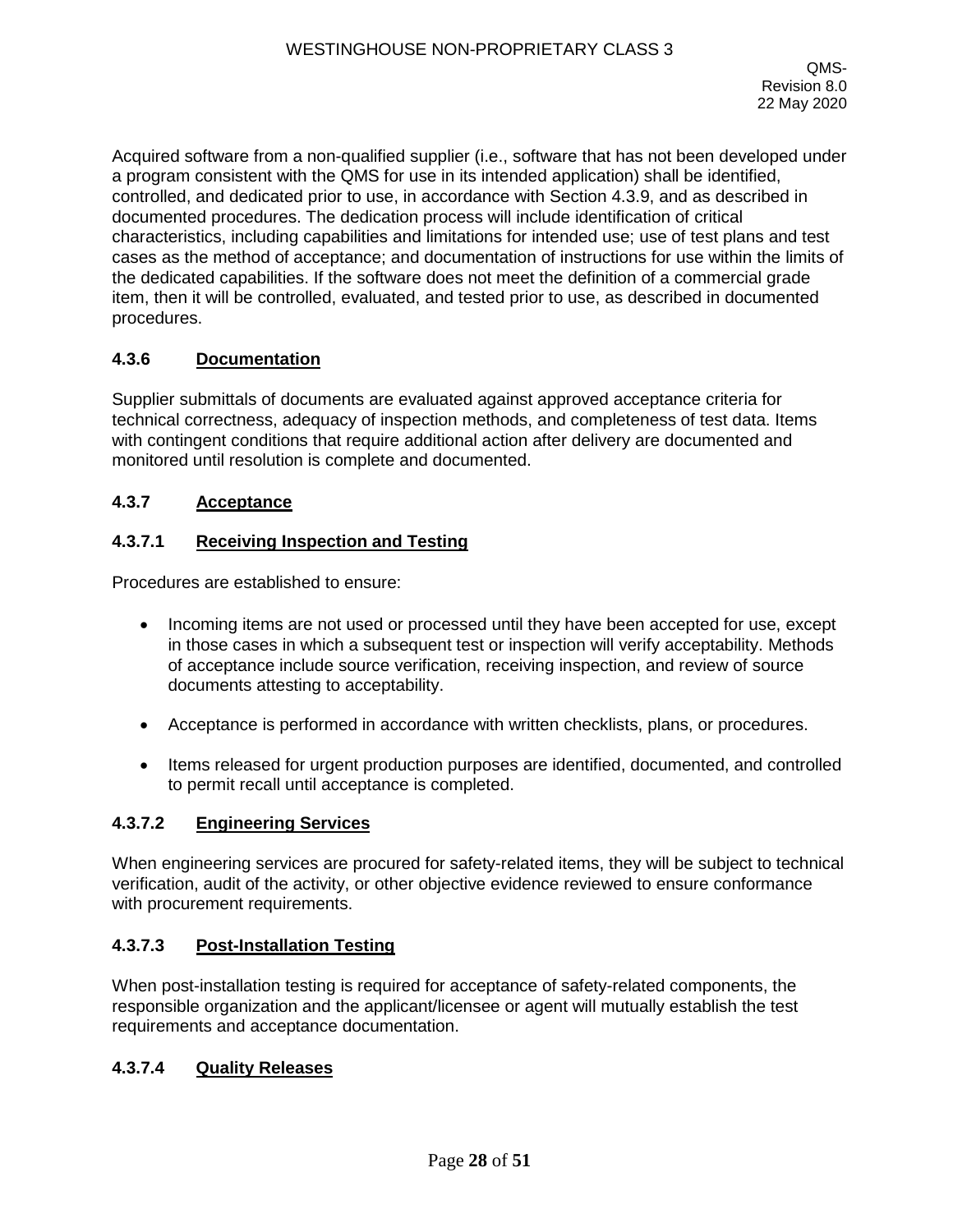Quality releases are prepared and issued for items that will not otherwise have their acceptance documented by Westinghouse prior to being shipped to the customer, based on the item's importance to safety and/or complexity of the item, in accordance with established procedures. The quality release is a document that provides for:

- The specific identification of the procured item by a purchase order number, appropriate item designation, and serial number.
- Certification that the equipment meets requirements of the purchase order, drawings, and specifications.
- Identification of any deviations to the procurement requirements, including requirements that have been deferred and are to be accomplished at the site. Approved deviation notices are listed on the quality release.

Audits, surveillance, inspections, and document reviews are performed, as appropriate, to verify the supplier's compliance with procurement documents.

### **4.3.7.5 Statement of Conformance**

A statement of conformance is documented for items and services in accordance with customer requirements and applicable procedures. These documents are authenticated by designated personnel based on documented acceptance records. Examples of these include Certificate of Compliance, Inspection Certificate, or Certified Material Test Report (CMTR).

### **4.3.8 Industry Code-Supplied Items**

Items required to meet national industry code (e.g., ASME B&PV Code Section III, Division 1) requirements are supplied as follows:

- Obtained from suppliers holding the proper industry code certificates of authorization, or
- Supplied under an independent Westinghouse quality program accredited by the national code agency.

Repair, replacement, modification, or alteration activities performed on items procured under the QMS when supplied in accordance with a national code (e.g., ASME B&PV Code Section III stamped items) are subject to approval from the design authority for that item.

### **4.3.9 Dedication of Commercial-Grade Items**

Commercial-grade items (items not originally intended for safety-related applications) are subjected to a dedication process that is defined and authorized by Engineering in accordance with procedures that meet the requirements of the governing regulatory agency, before the items are approved for safety-related applications. Commercial grade dedication also applies to a commercial grade service that was not intended to be relied upon as an activity affecting safety or was not considered part of a basic component (e.g., safety-related design, analysis,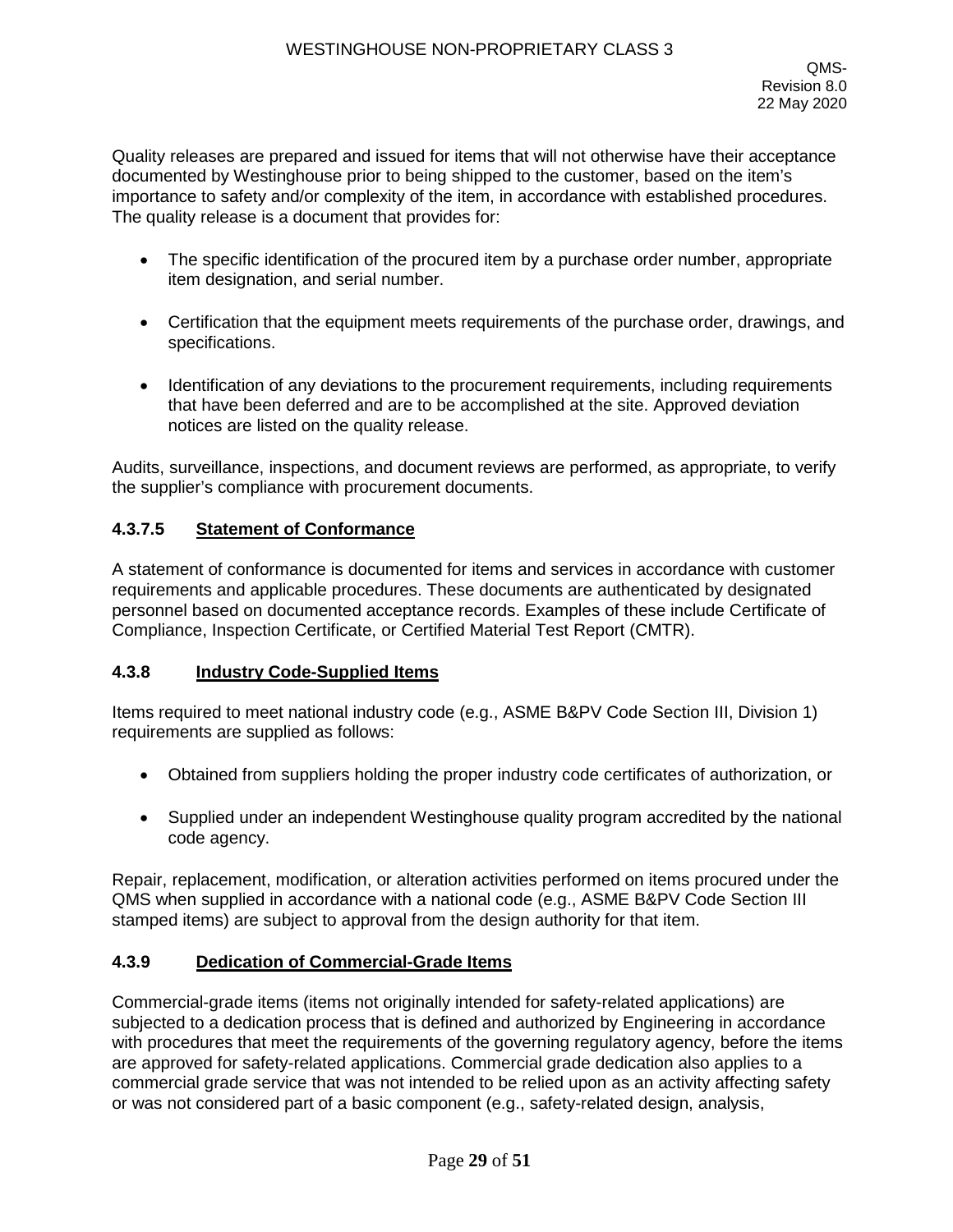inspection, testing, or fabrication that is associated with a basic component). Procedures are established to describe the responsibilities for Engineering to perform a technical evaluation, select applicable critical characteristics, and determine an appropriate dedication method for acceptance. Procedures are also established to enhance the detection of counterfeit and fraudulent items and to minimize the likelihood of the introduction of such items in safety-related applications.

For nuclear power plants subject to NRC regulatory requirements, Westinghouse may utilize commercial-grade items or services in its supply of basic components in compliance with the guidance in Generic Letter 89-02, "Actions to Improve the Detection of Counterfeit and Fraudulently Marked Products." Generic Letter 89-02 documents the NRC's endorsement of EPRI NP-5652, "Guideline for the Utilization of Commercial-Grade Items in Nuclear Safety Related Applications" (NCIG-07)." Westinghouse utilizes a commercial grade dedication process consistent with Generic Letter 89-02 and 10CFR21, for the supply of basic components. For radioactive materials transport packaging subject to NRC requirements, commercial-grade items are utilized in accordance with NRC Regulatory Guide 7.10, "Establishing Quality Assurance Programs for Packaging Used in the Transport of Radioactive Materials," as appropriate.

When a commercial-grade item is modified, inspected, and/or tested to demonstrate compliance to requirements more restrictive than the manufacturer's original specifications it is uniquely identified as different from the commercial-grade item and traceable to documents that record the difference.

When purchasing commercial-grade calibration services from a United States calibration laboratory, procurement source evaluation and selection measures need not be performed provided each of the following conditions are met:

- The purchase documents impose additional technical and administrative requirements, as necessary, to comply with the Westinghouse QA program and technical provisions. At a minimum, the purchase document shall require that the calibration certificate/report include identification of the laboratory equipment/standard used.
- The purchase documents require reporting as-found calibration data when calibrated items are found to be out-of-tolerance.
- A documented review of the supplier's accreditation is performed and includes a verification of the following:
	- The calibration laboratory holds a domestic (United States) accreditation by an NRCapproved accrediting body recognized by the International Laboratory Accreditation Cooperation (ILAC) Mutual Recognition Arrangement (MRA). The accreditation encompasses ANS/ISO/IEC 17025, "General Requirements for the Competence of Testing and Calibration Laboratories."
	- The published scope of accreditation for the calibration laboratory covers the necessary measurement parameters, range, and uncertainties.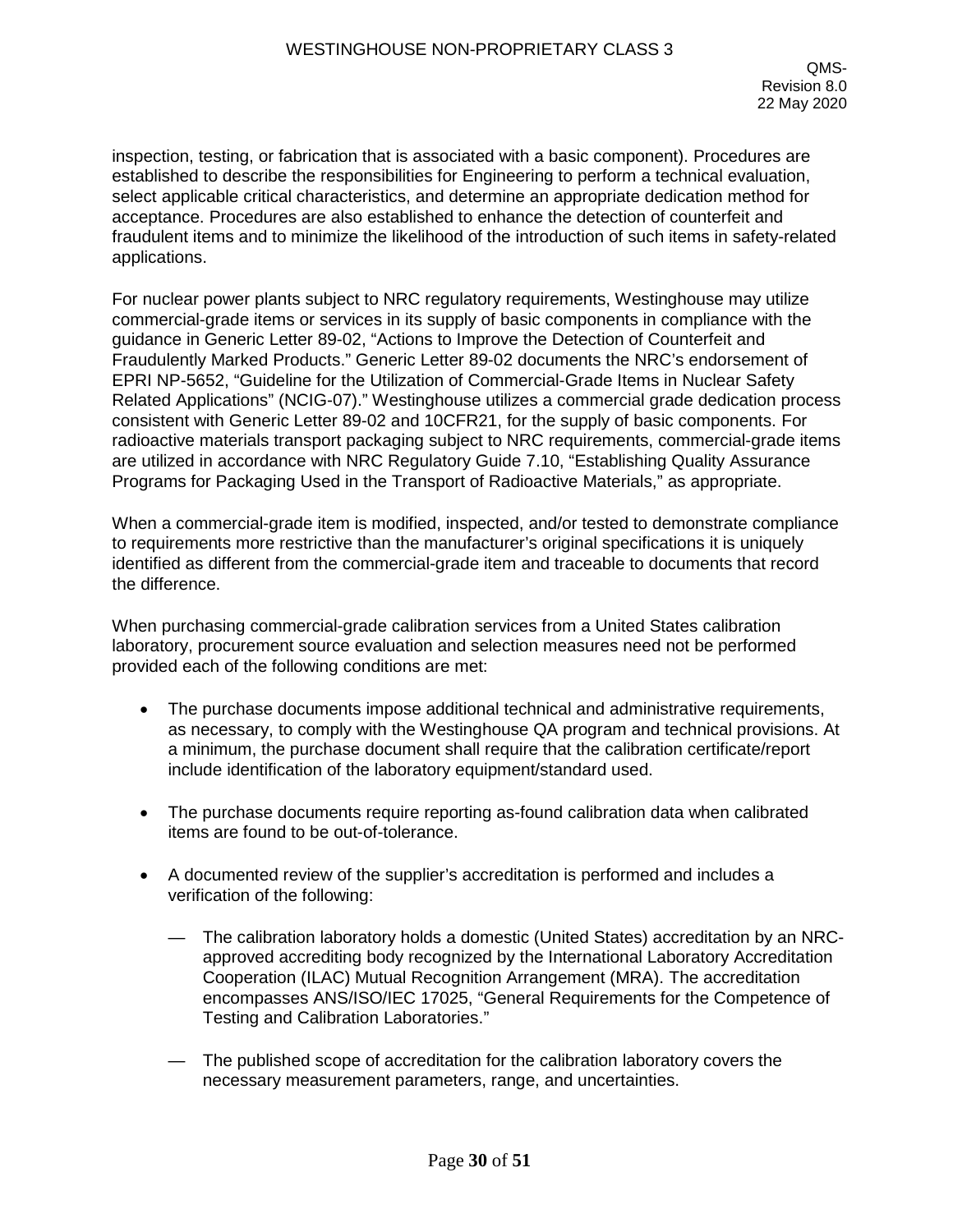## **4.4 Control of Customer-Supplied Product**

When customer items and material are supplied in accordance with contractual requirements, the applicable marketing and/or contract administration organization communicates the appropriate customer requirements to the responsible organizations.

Procedures provide for the identification, inspection, and protection of customer-supplied items and material and for the application of such material in the manufactured item or service. Any customer-supplied item or material that is lost, damaged, or otherwise unsuitable for use is documented and reported to the customer.

### **4.5 Product Identification and Traceability**

Procedures are established to specify the methods and extent of identification and traceability of items to ensure that only correct and acceptable items are installed or used in items and services.

### **4.5.1 Identification Requirements**

Engineering is responsible for specifying identification requirements of items. The identification may be on the item itself, on documents attached to the item, or on containers in which the items are handled.

#### **4.5.2 Identification of Items**

Identification of items is maintained, as necessary, to provide confidence that the correct items are used. Suppliers are required to identify all supplied items in accordance with the requirements of procurement documents.

### **4.5.3 Traceability of Items**

When regulatory or customer requirements include traceability of items, procedures are established to provide identification, traceability, and records. Engineering organizations define the traceability requirements in drawings or specifications and provide specific instructions for accomplishing the required identification. If the requirements impact suppliers, appropriate requirements are included in the procurement documentation. Items including consumable materials and items identified as having limited calendar, shelf, or operating lives or cycles are traceable and controlled. Procedures identify the organization responsible for storing and controlling these items in a manner that precludes use after the shelf life or operating life has expired.

The loss of identification on traceable items is documented and the items dispositioned in accordance with established procedures.

Records of item traceability are maintained in accordance with established procedures.

### **4.6 Process Control**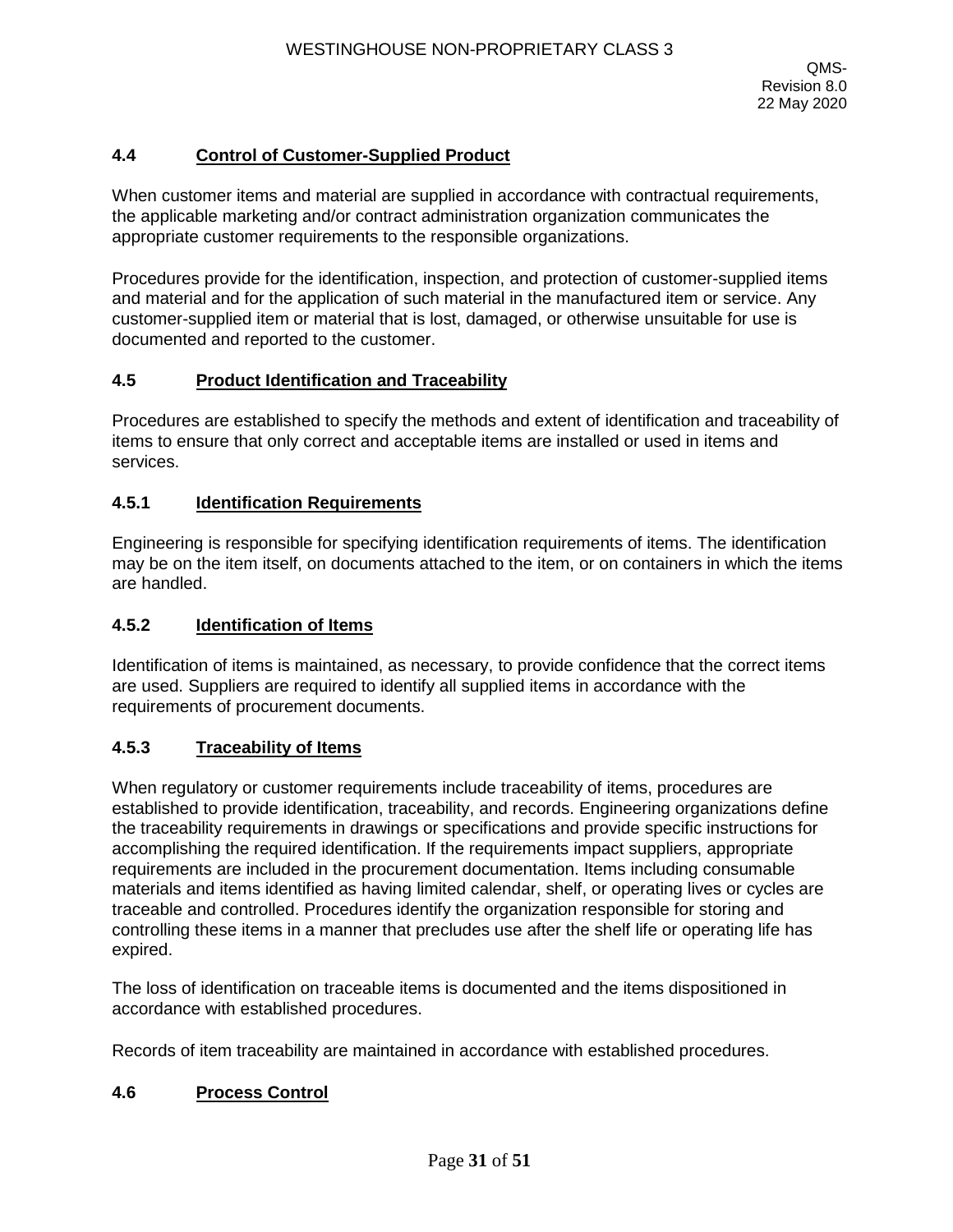## **4.6.1 General**

Manufacturing, service, and installation activities are planned and performed under controlled conditions that ensure conformance to customer requirements, quality system requirements, and applicable standards and regulations. Management is responsible for ensuring that only properly trained and/or qualified personnel are assigned to accomplish work activities and that they are provided adequate facilities, equipment, tools, and information to perform their work in compliance with requirements.

Processes affecting the quality of items and services are controlled by instructions, procedures, drawings, checklists, process control documents, computer software, and/or other appropriate methods. When required, process parameters and environmental conditions are specified and maintained. Typical elements of process control include, but are not limited to:

- Work instructions
- Quality workmanship standards
- Routings
- Acceptance criteria
- Process monitoring
- Process and equipment approval as appropriate
- Checklists
- Process control documents
- Validation and control of computer software used for process control
- Maintenance of equipment

### **4.6.2 Special Processes**

Special processes are those processes where the results are highly dependent on the control of the process or the skill of the operator, or both, and in which the specified quality cannot be readily determined by inspection or testing of the product. Special processes include, but are not limited to, nondestructive examination (NDE), welding, brazing, cleaning, and heat treating. Special processes that could affect the quality of items or services shall be performed by qualified personnel using qualified procedures in accordance with applicable industry codes, standards, and regulatory requirements.

Qualification of process controls is performed, as appropriate, to ensure that the special process will yield acceptable results. Personnel, equipment, and procedures used to perform special processes are qualified and controlled by instructions, procedures, drawings, checklists, travelers, or other appropriate means. Documentation of personnel, equipment, and process qualifications is maintained.

Qualification of processes and personnel for welding and NDE is in accordance with the applicable national industry code (e.g., ASME Boiler and Pressure Vessel B&PV Code) or other specified requirements. Welding and NDE are performed in accordance with written procedures, utilizing personnel of the organization who are qualified and certified in accordance with the organization's approved quality program. The organization utilizing the applicable procedures or personnel is responsible for reviewing certifications for compliance with the specific job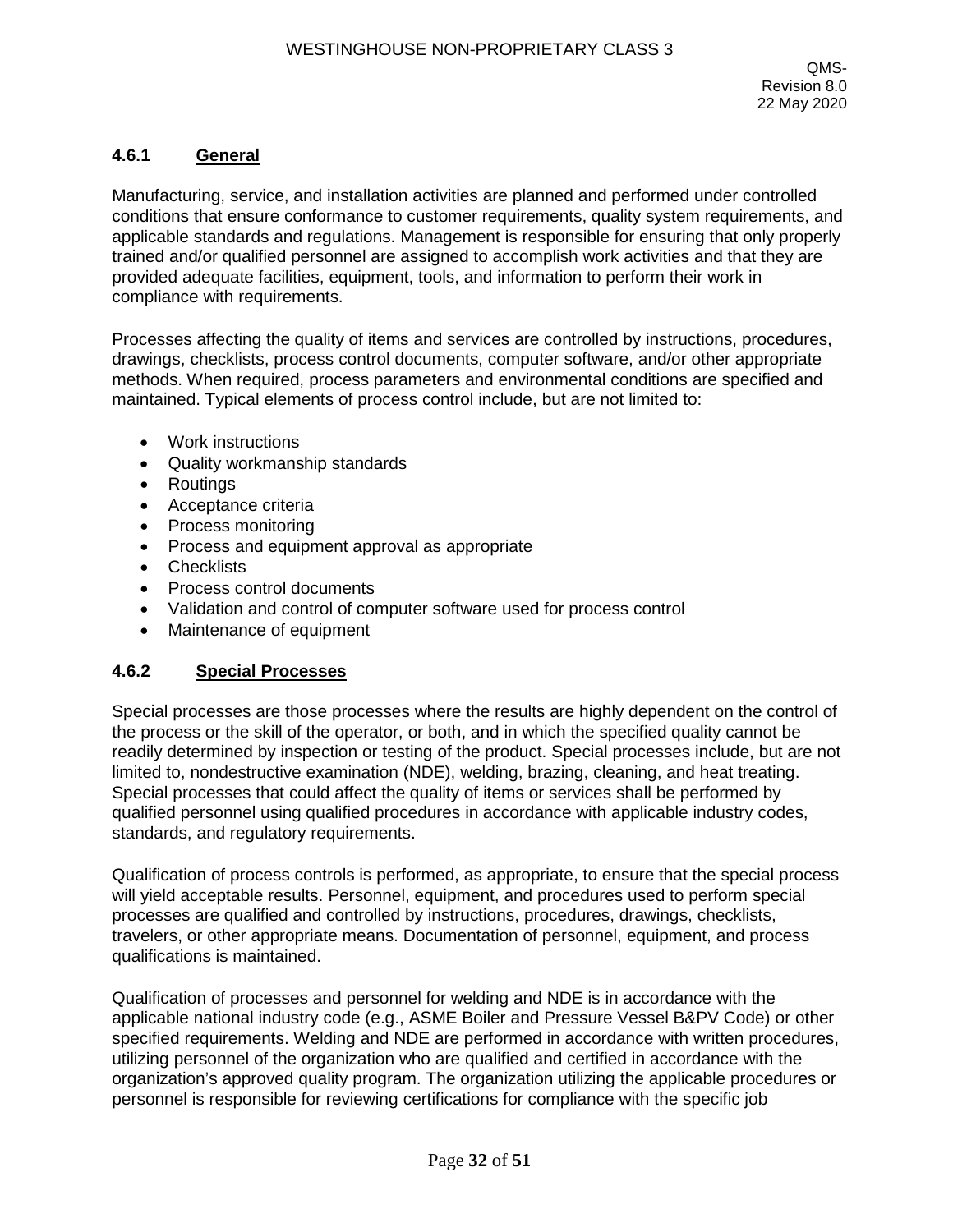requirements prior to use. In addition, organizations/subsidiaries may utilize procedures and personnel qualified by other Westinghouse organizations if the procedures and personnel have been qualified and certified in accordance with a quality program that has been approved by the user organization.

Subcontractors performing special processes at operating nuclear plant sites and other locations are managed by the responsible Westinghouse organization in accordance with approved procedures.

#### **4.7 Control of Inspection, Measuring, and Test Equipment**

Inspection, measuring, and test equipment are calibrated and controlled in accordance with established procedures to ensure the accuracy of measurements. Each device is properly controlled, calibrated, and adjusted at specified intervals to maintain its accuracy within the necessary limits. Jigs, fixtures, templates, inspection software, and test software are also controlled to ensure accuracy. Inspection and test software is validated prior to use. Process controllers, microprocessors, and software, when used as an integral part of the measuring and test equipment system, are not interchanged without recalibration of the test system. Personnel using measuring and test equipment are responsible for ensuring that the equipment is calibrated.

Procedures have been established for control of inspection, measuring, and test equipment, including tools, as appropriate, to ensure that such devices fit the purpose and are of the proper type, range, accuracy, and tolerance to accomplish the function of determining conformance to specified requirements. The selection of equipment type takes into account factors that may affect the known measurement uncertainty, including equipment accuracy, environmental effects, skills of personnel using the equipment, and condition of the item being verified. Handling and storage of measuring and test equipment are controlled to ensure that the accuracy of the equipment is maintained.

Inspection, measuring, and test equipment utilization is controlled. A record system, including a description of the device, the unique device identifier, calibration intervals, due date, the calibration standard used, and results of the calibration, is maintained. Calibration is performed at specified intervals in accordance with procedures using standards traceable to national recognized standards. Reference standards used for calibration have a minimum accuracy of four times greater than the measuring and test equipment being calibrated. Where this 4:1 ratio cannot be maintained, the basis for selection of the standard in question is technically justified. Where no national standards exist, the basis used for calibration shall be documented. Each inspection, measuring, and test device is given a calibration status indicator based upon the latest calibration records. Out-of-calibration devices are tagged or segregated until repaired and recalibrated, or replaced. Systems and practices provide for the safeguarding of inspection, measuring, and test equipment, during handling and storage, from adjustments that would invalidate the calibration settings. Measuring and test equipment are used and calibrated in environments that are controlled to the extent necessary to ensure that the required accuracy and precision are maintained.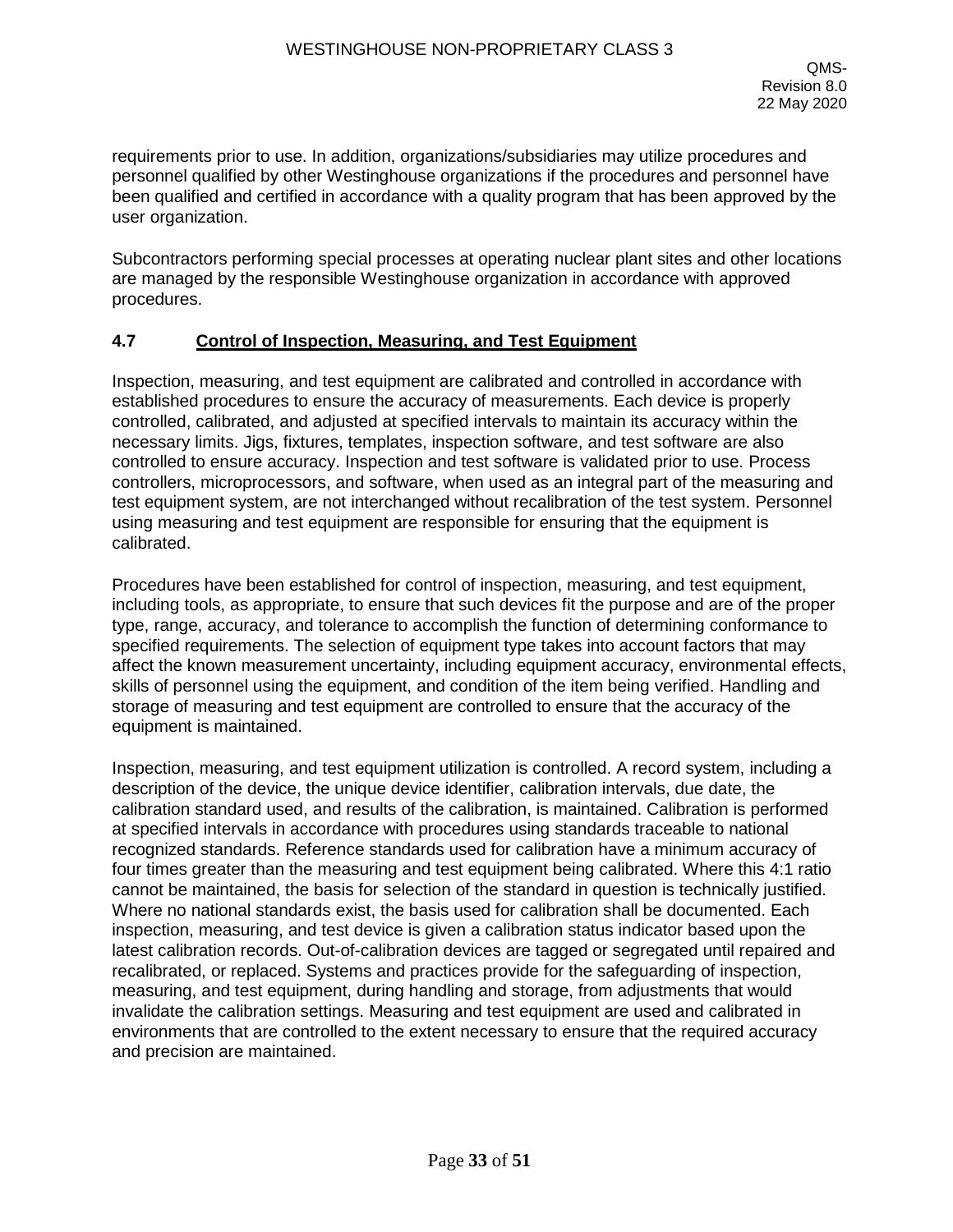Documentation is maintained to support an evaluation of the validity of previous measurements when measuring and test equipment are found to be out of calibration.

#### **4.8 Handling, Storage, Packaging, Preservation and Delivery**

#### **4.8.1 General**

Systems are established to ensure that parts and material are received, handled, stored, packaged, and delivered in accordance with codes, standards, regulations, designs, and customer requirements. Procedures require that items shipped from suppliers, items processed internally, and items shipped directly to customers are received in acceptable condition. Procedures also provide for:

- Storage requirements, such as shelf life and environmental control;
- Special material handling requirements; and
- Standard and nonstandard shipping requirements.

## **4.8.2 Handling**

Engineering and user organizations are responsible for specifications and procedures for the use of handling equipment. Periodic equipment examinations verify conformance to required codes and/or standards. Procedures also provide for the handling of items to prevent damage or deterioration.

When items are shipped to a nuclear power plant site or storage facility, special handling, storage, and shipping instructions will be provided in accordance with the requirements of the customer.

## **4.8.3 Storage**

All stored items are properly identified and located in areas that provide adequate control of access. When necessary, special coverings, equipment, and protective environments are specified for storage by engineering organizations. Engineering organizations are also responsible for identifying shelf-life characteristics and preservation and storage requirements. Systems are established to protect against deterioration or expiration of shelf life.

Purchasing organizations are responsible for transmitting storage requirements to suppliers and determining their capability to meet them.

Storage areas are monitored at planned frequencies to ensure adequacy of the storage system and the status of stored items.

#### **4.8.4 Packaging and Preservation**

Cleaning, packaging, and preservation for shipment and delivery are performed in accordance with documented instructions, procedures, or drawings, as specified by the responsible engineering organization. These requirements include packaging and preservation provisions for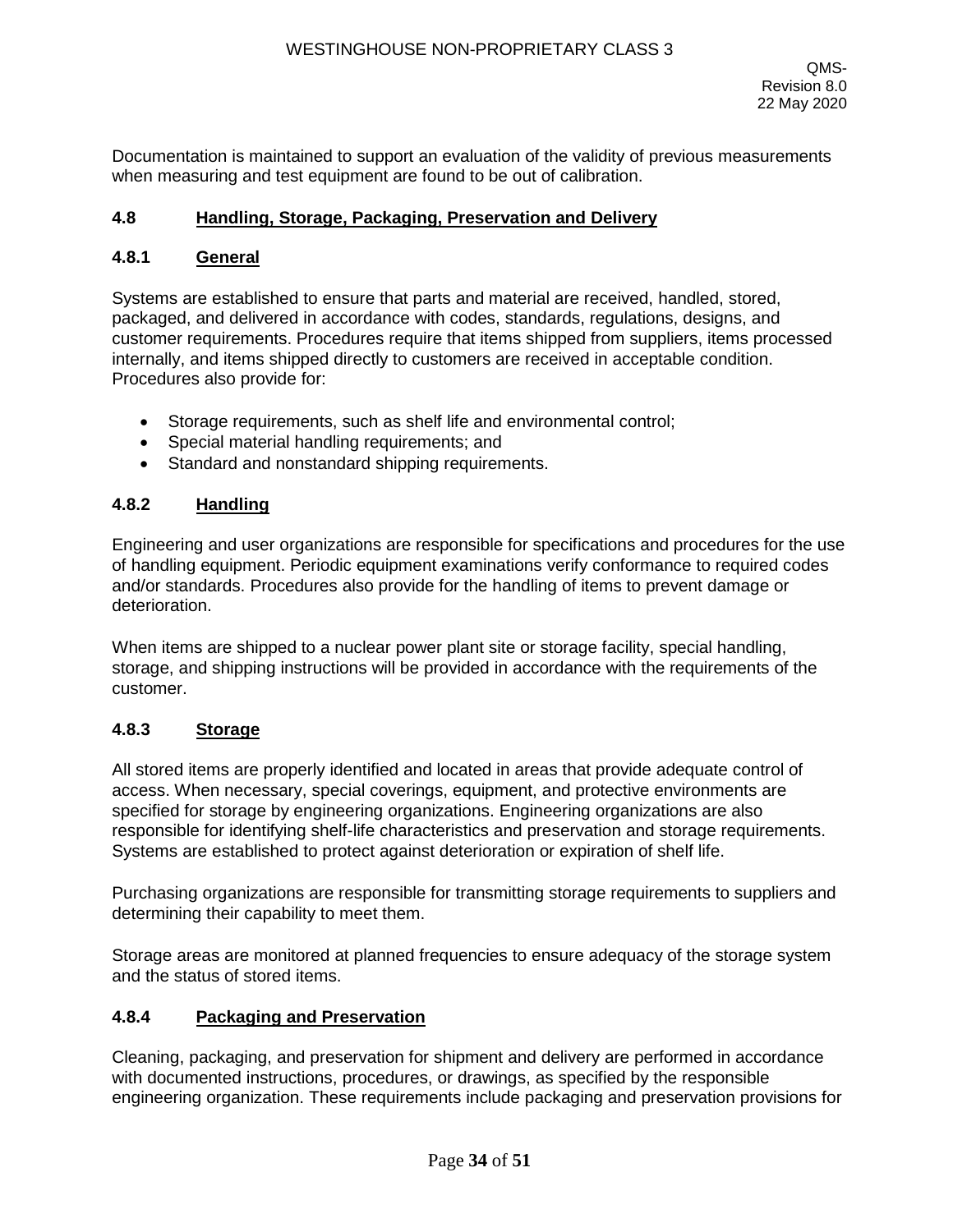both long-term and short-term storage and are implemented by the organization responsible for accomplishing the work, including cleaning, packaging, marking, labeling, and preserving.

#### **4.8.5 Delivery**

Each organization is responsible for defining transportation requirements to ensure integrity of items during delivery to their destination and for monitoring conformance to established methods. Purchasing is responsible for transmitting shipping requirements to suppliers and determining their capability to meet them.

#### **4.8.6 Shipment of Hazardous Goods**

Assigned organizations are responsible to ensure that the packaging and shipment of hazardous goods and materials, such as radioactive, contaminated field service tooling, are performed according to national and international regulations, and contractual requirements, as applicable.

#### **4.9 Servicing**

Organizations have engineering and service capabilities that ensure proper installation, on-line start-up testing, and acceptance of supplied systems and items, as well as other similar systems. Organizations involved in maintenance programs, reliability, and field test programs provide training on systems, items, and services to customers upon request. Interfaces are identified and maintained to provide support as necessary to meet servicing work scopes.

### **4.9.1 Servicing Requirements**

Engineering organizations responsible for field services determine the applicable requirements by reviewing customer contracts and technical documentation that define the system, items, or service in the service work scope. Responsible organizations provide technical direction to customer personnel, customer subcontractors, or specific planned services provided to the customer.

#### **4.9.2 Performing Services**

Services (including repair services) are performed by each organization in a controlled manner that ensures conformance to the organizations' procedures, and customer and regulatory requirements. Procedures and work instructions are used to ensure that the servicing work is performed under a degree of control consistent with the original manufacture and/or installation of the systems and items.

Engineers from appropriate organizations participate in the process for returning components, materials, or assemblies to the manufacturing plant for either warranty repair or regular repair and for service in the field when appropriate.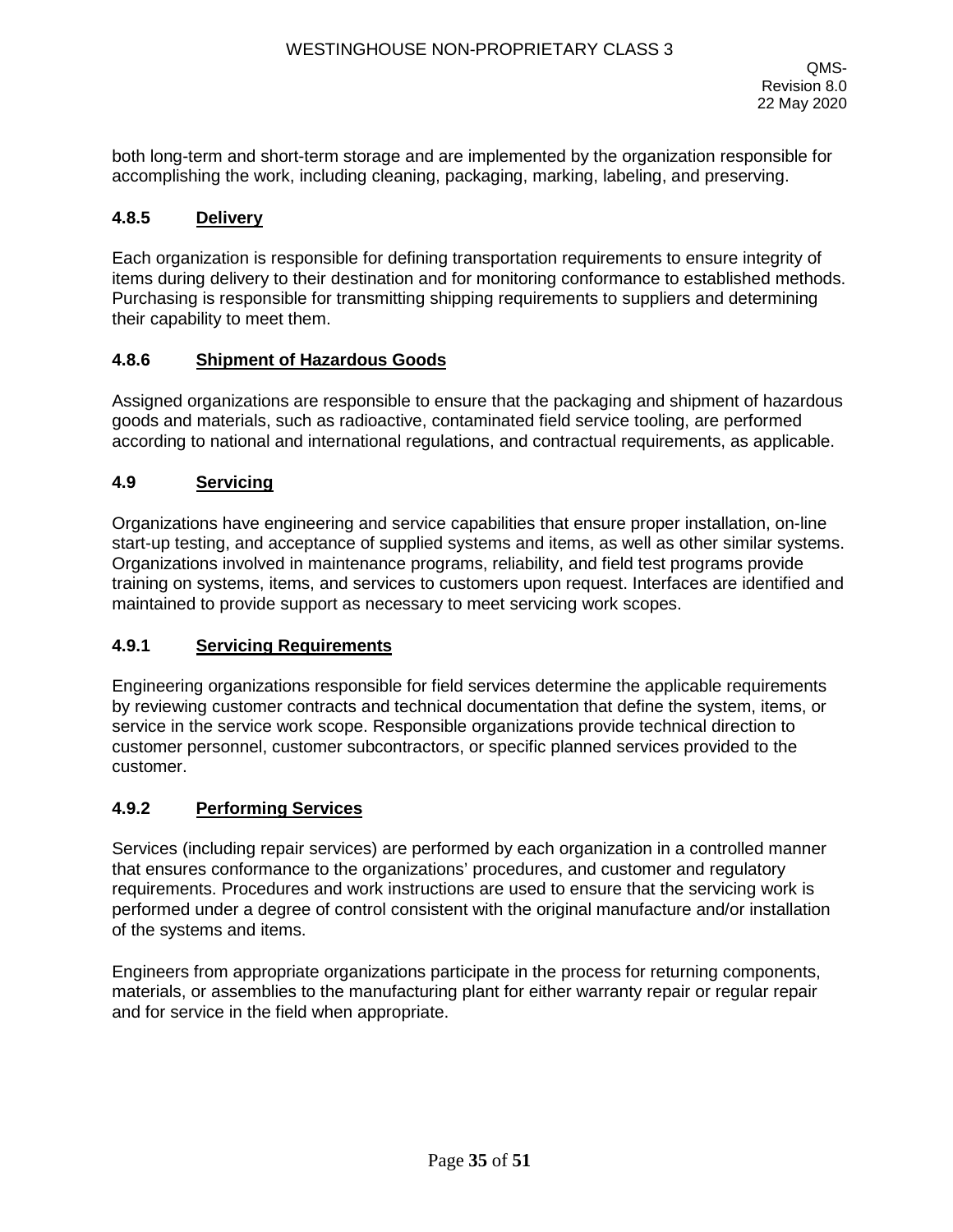## **5.0 MEASUREMENT, ANALYSIS AND IMPROVEMENT**

The QMS provides control over a system of interlinked individual processes. These processes are monitored and the resulting data is used to demonstrate conformance to specified requirements, and support corrective, preventive, or continual improvement actions. The management review process identifies the significant processes that were targeted for improvement and the associated quality objectives. This monitoring, measuring, and analysis are used to support the management review process in which executive management participates.

#### **5.1 Statistical Techniques**

Organizations are responsible for incorporating statistical techniques into operations to the extent necessary to ensure that acceptable items and services are provided in an acceptable manner. Each organization identifies the statistical techniques that are adequate to ensure that quality and technical requirements are achieved. The procedures that describe this application are implemented when specified requirements, process capability, or item performance characteristics can be evaluated using statistical techniques to determine item or service acceptability or to identify improvement opportunities.

Each organization identifies the responsibilities for approving the application of statistical techniques and evaluation of results. Organizations utilizing statistical techniques in activities establish procedures for analyzing the results of the statistical information and initiating changes to controls when appropriate.

## **5.2 Inspection and Testing**

Inspection and testing are performed on both purchased and manufactured items, as applicable, to verify compliance with acceptance criteria. Tests for safety-related items, including computer program tests, are controlled under appropriate environmental conditions. Required tests (other than computer program tests) may include proof tests before installation, post-modification tests, prototype qualification tests, production tests, construction tests, and pre-operational tests. Sources of acceptance criteria include drawings, specifications, industry codes and standards, and contractual requirements that are provided or approved by the organization responsible for the design.

Inspections and tests are performed by personnel checking their own work or by qualified inspection and test personnel other than those performing the work, when required by contractual or regulatory requirements. For safety-related items and services, inspections or tests will be performed by qualified personnel who are independent of those performing the work. Oversight is conducted by qualified personnel for individuals performing inspections during onthe-job training for qualification. Modifications, repairs, or replacements of items performed subsequent to final inspection are reinspected or retested, as appropriate, to verify acceptability.

Inspections are performed in accordance with written procedures or inspection plans. These may include checklists, forms, steps integrated into other process control documents, or work instructions. If hold points are required, they are identified in applicable documents. Work shall not proceed beyond hold points without authorization from the organization that established the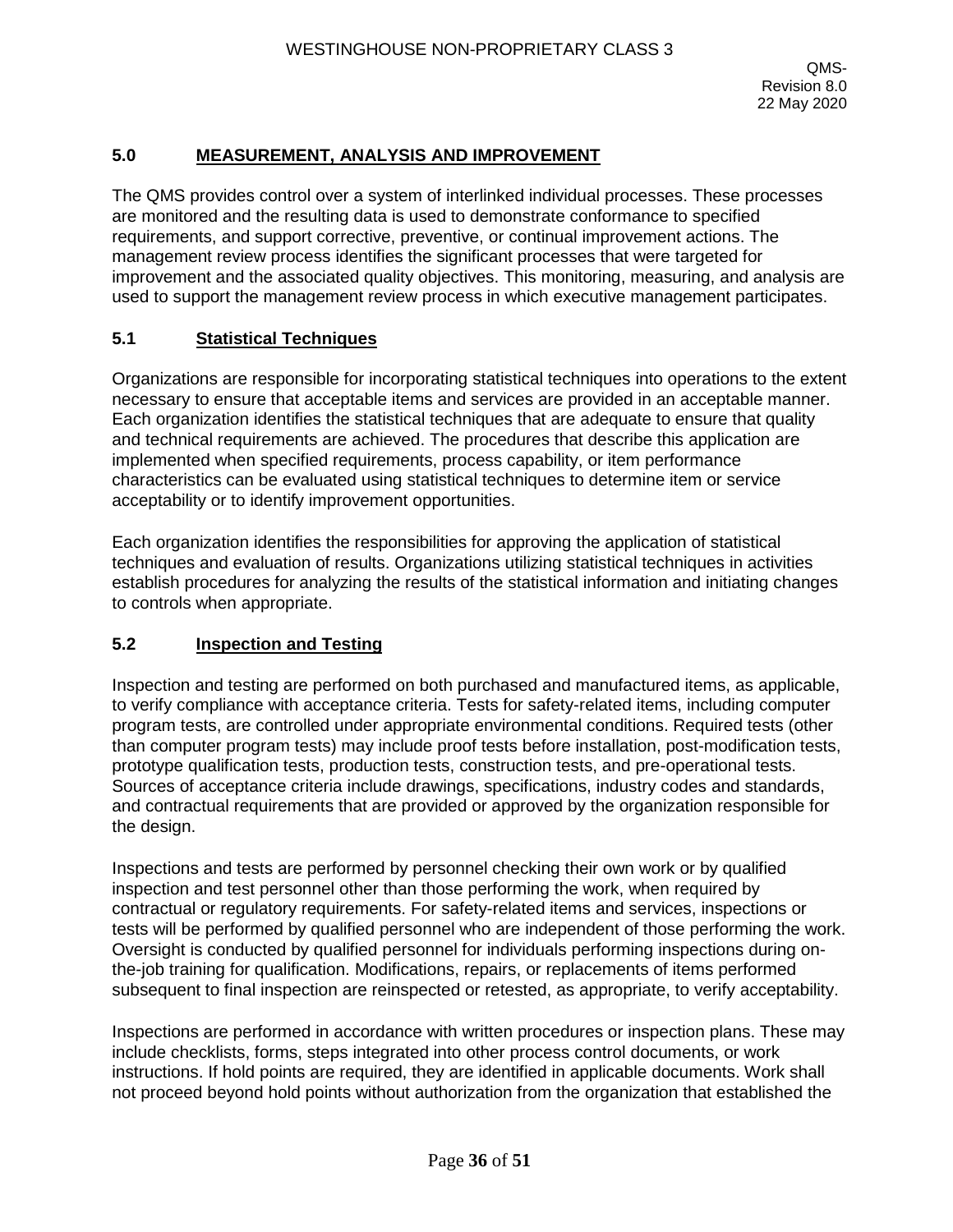hold point(s). This authorization is documented. Inspection procedures/plans include, as a minimum:

- Organization performing the inspection
- Characteristics being inspected
- Specification of inspection method on safety-related items
- Acceptance criteria
- Sampling plans/procedures, if applicable\*
- Records to be maintained

\*Sampling plans/procedures when used are based upon standard statistical methods with engineering approval.

Tests are performed in accordance with written procedures or instructions which include, as a minimum:

- Identification of item(s) being tested
- Prerequisites
- Acceptance criteria
- Calibration requirements
- Mandatory hold points
- Test conditions
- Test equipment
- Test personnel requirements
- Requirements for recording test data
- Records to be maintained

Procedures provide for identifying nonconforming items and for identifying, documenting, and controlling unverified items to permit recall and replacement in the event of a nonconformance to specified requirements.

#### **5.2.1 In-Process Inspection and Testing**

Items in process are inspected commensurate with their complexity and importance to nuclear safety.

Procedures are established to ensure:

- Identification and disposition of nonconforming items;
- Items are held until completion of required in-process inspections and testing;
- Positive recall measures are applied to ensure that the required inspections and tests are satisfied if process inspection and test points are bypassed; and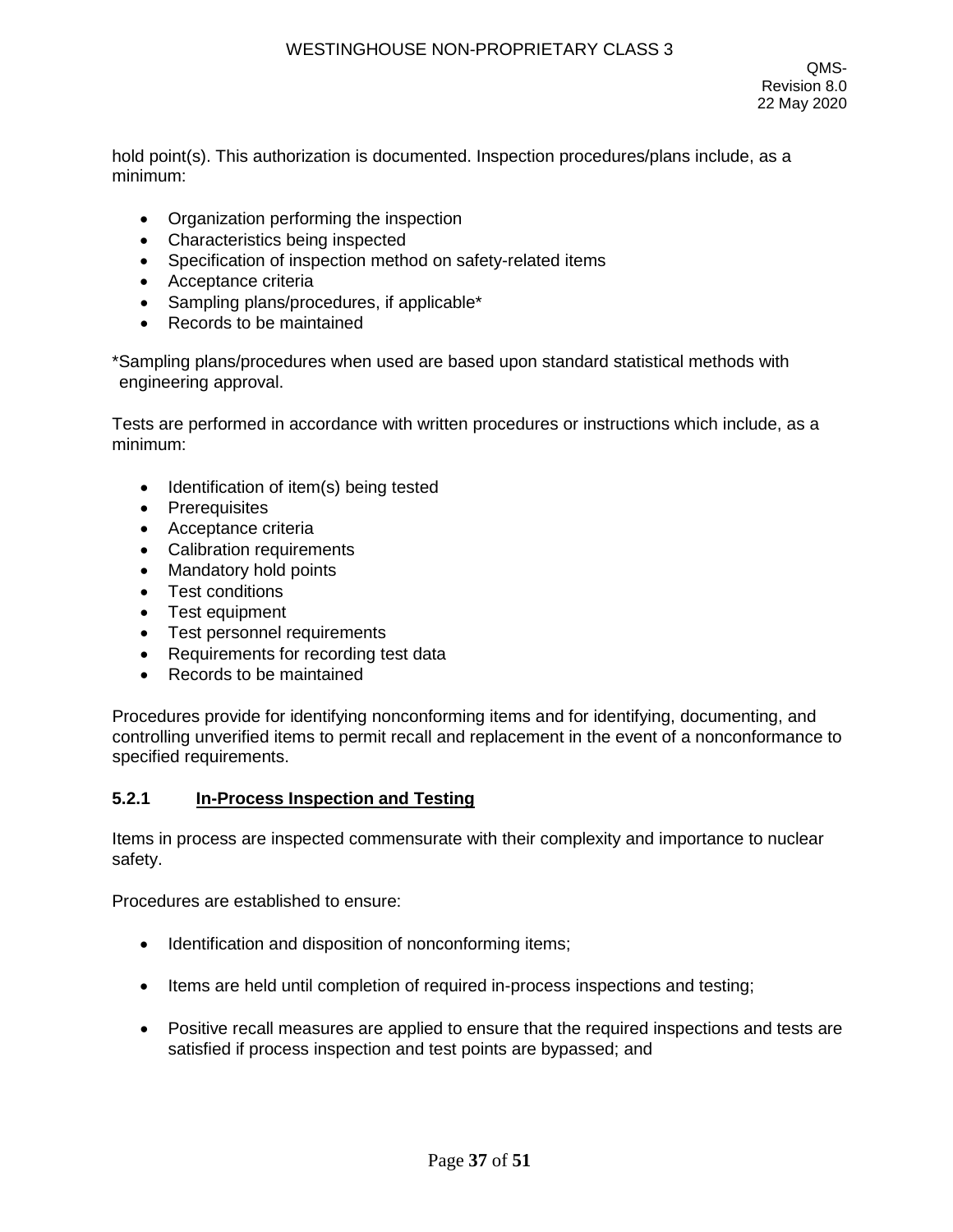• Process monitoring and control methods are employed using qualified processes and people. Process monitoring and inspections may be used in combination to ensure that specified requirements for control of the process and quality of the item are being achieved. These activities are documented when required, for acceptance of safetyrelated items.

### **5.2.2 Final Inspection and Testing**

Procedures are established to ensure that required final inspections and tests, including associated documentation, have been completed and results accepted before items are released. Final inspection and testing include the resolution of any nonconformances.

#### **5.2.3 Inspection and Test Records**

Procedures establish provisions for generation of quality records of planned inspection and test activities, as appropriate, to document that items satisfy established criteria.

Inspection and test records for safety-related items shall, as a minimum, identify: item, date, inspector/tester or data recorder, type of observation, results and acceptability, action taken for deviations noted, and person(s) evaluating test results.

#### **5.3 Inspection and Test Status**

The organization responsible for a work scope ensures that the status of inspections, tests, and operations can be determined at any point throughout the process. Altering the sequence of tests, inspections, or other operations requires the authorization of personnel responsible for the function being altered. Status indicators are used on items or in documents traceable to the item to ensure that required inspections, tests, and operations have been performed before release in accordance with established procedures and instructions. Procedures are established to ensure that an item has satisfactorily passed required inspection and tests, and to prevent the use of defective material in production.

Some examples of status indicators include:

- Color-coded markings
- Tags
- Authorized inspection stamps
- Nonconformance reports/tags
- Labels
- Routings
- Bar codes on worksheet routings
- Inspection records
- Test records
- Physical location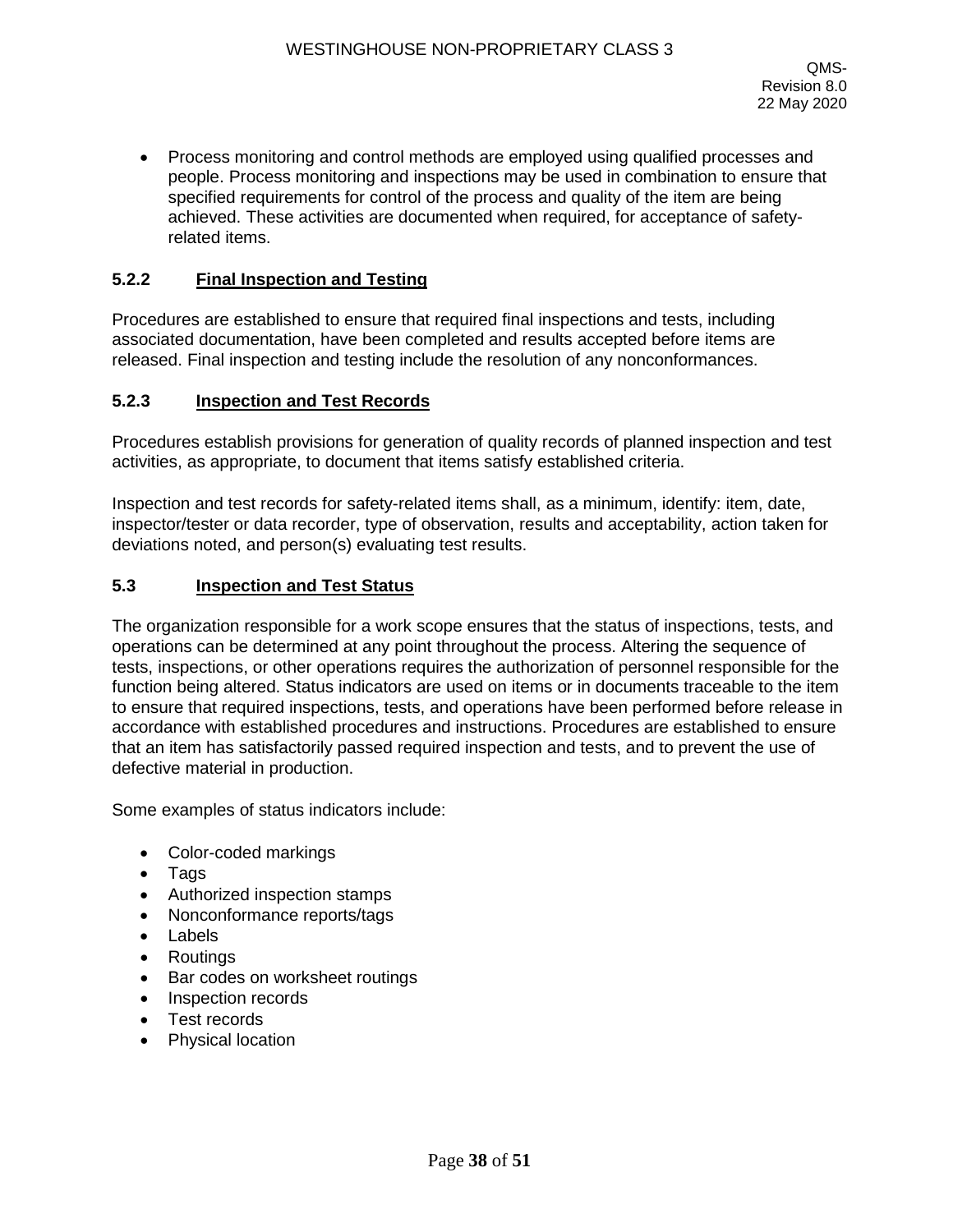Authorized personnel are responsible for ensuring that only items conforming to specified requirements are released for shipment. The authority for applying and removing status indicators is specified.

### **5.4 Control of Nonconforming Product**

Nonconforming items and services are controlled to ensure proper disposition. A nonconformance is defined as a deficiency in characteristic, documentation, or procedure that renders the quality of an item or activity unacceptable or indeterminate.

All personnel are responsible for reporting nonconformances in accordance with established procedures.

Procedures define responsibility and authority for the evaluation and disposition of nonconforming items. Further processing, delivery, installation, or use of nonconforming items are designated in writing. Procedures are established for the identification, documentation, evaluation, segregation (if practical), review, corrective action, and notification to affected organizations. Disposition may include rework, use as-is, repair, or reject and scrap. Repaired and reworked items are re-verified in accordance with the original criteria or as specified in the disposition. In the disposition of a safety-related item, technical justification for the acceptability of a nonconforming item that is to be repaired or used as-is will be documented. Nonconformances of these items will be subject to control measures commensurate with those applied to the original design. When required by contract, customer approval of the final disposition is obtained.

## **5.5 Corrective and Preventive Action**

### **5.5.1 General**

Conditions adverse to the quality of items and services are identified, documented, analyzed, and corrected in accordance with established procedures. For significant conditions adverse to quality, these procedures provide for identification; assignment of responsibility for corrective action; documentation of the cause and corrective action taken; implementation, evaluation, and verification of corrective action to prevent recurrence; and reporting to the appropriate levels of management.

## **5.5.2 Corrective Action**

The need for corrective action is identified through sources such as nonconformances, failures, malfunctions, audits, inspections, surveillance, and customer complaints. Organizations performing quality/product assurance functions participate in evaluating and verifying corrective action implementation and reviewing effectiveness of the corrective actions. They have the authority to stop work or ensure adequate controls are in place until effective corrective action has been taken and any applicable changes have been incorporated in procedures and communicated to appropriate personnel.

Provisions are contained in procedures to ensure that corrective actions are reviewed and not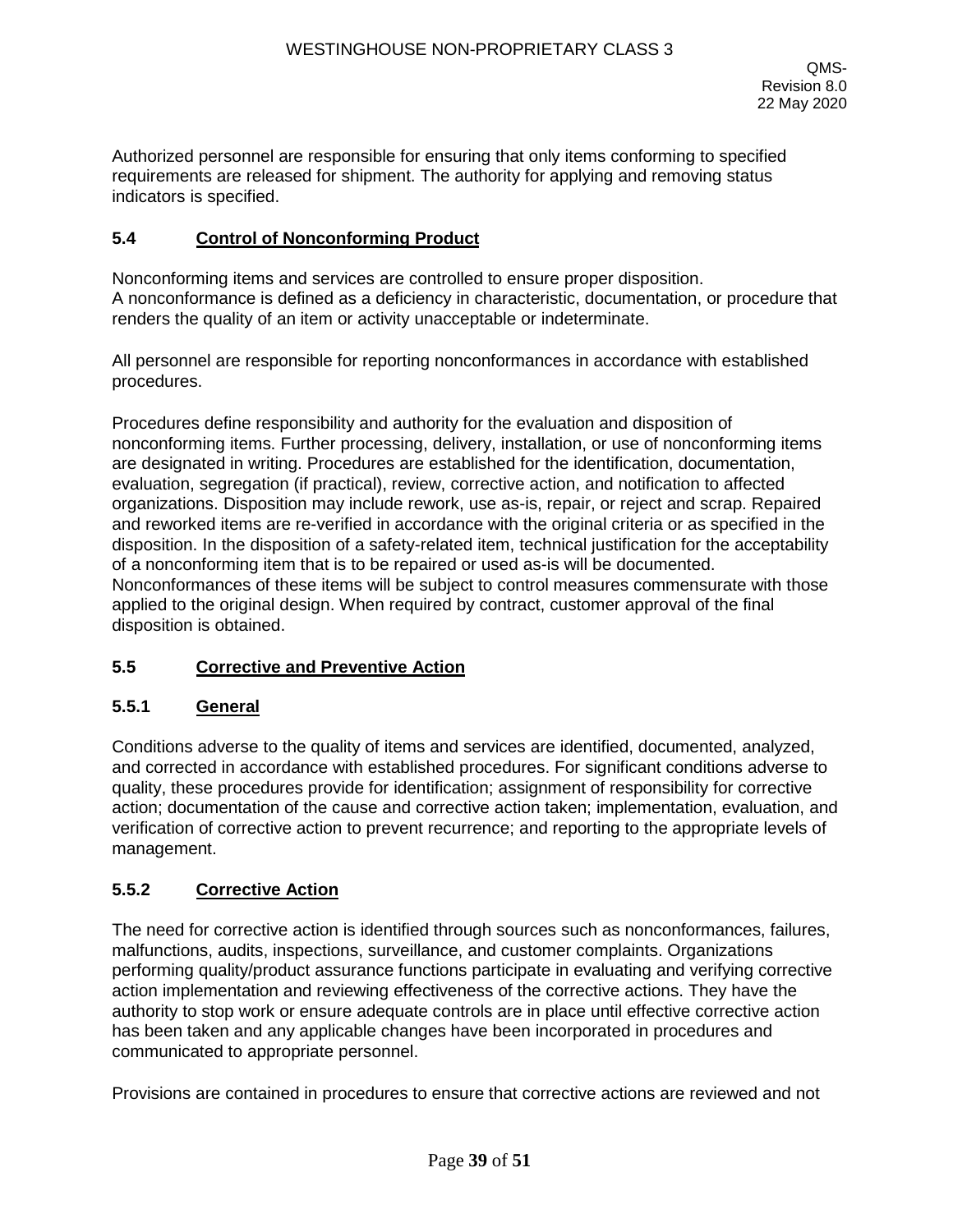inadvertently nullified by subsequent actions. For significant conditions adverse to quality, the root causes are determined and documented and the impact on items and services is evaluated. Reports, including actions to prevent recurrence, are provided to the appropriate level of management.

## **5.5.3 Preventive Action**

Quality data is analyzed for trends in items, services, processes, and systems that may require action to eliminate causes of potential conditions adverse to quality. The results of these analyses are provided to management to determine the preventive action required to prevent occurrence. When necessary, this action will include the application of controls to ensure that it is effective.

Action to prevent adverse impact on customer satisfaction is based on information that comes from direct customer discussions, survey feedback on delivered items and services, and information captured in nonconformance tracking systems.

### **5.5.4 Self-Assessments**

Organizational management is responsible for the implementation of a self-assessment program to identify gaps between current levels of performance and management expectations or industry standards. Self-assessments are a proactive performance monitoring activity, which involves identifying precursor-level problems for resolution before they become larger organizational issues. Gaps between actual performance and desired performance are captured in the corrective action system. Self-assessment identified improvements to current performance are tracked to completion.

Management oversees the planning and implementation of self-assessments to ensure they focus on key issues and that completed self-assessments are of high quality. Records of the self-assessments are maintained.

### **5.6 Internal Quality Audits**

### **5.6.1 Internal Audits**

The quality organization is responsible for implementing and maintaining an internal audit program to examine and evaluate objective evidence for compliance with the QMS and evaluating the effectiveness of implementation. Internal audits of activities affecting the quality of items and services are scheduled, planned, and conducted in accordance with established procedures.

Audit frequency is based on the status and importance of an activity, results of external audits, and internal quality performance monitoring and indicators. Schedules are updated as necessary to ensure that adequate oversight is maintained. Quality retains responsibility for the validity of external audits used as input to determine audit scopes and schedules. Supplemental audits are performed when necessary to verify specific activities, processes, and/or implementation of corrective actions.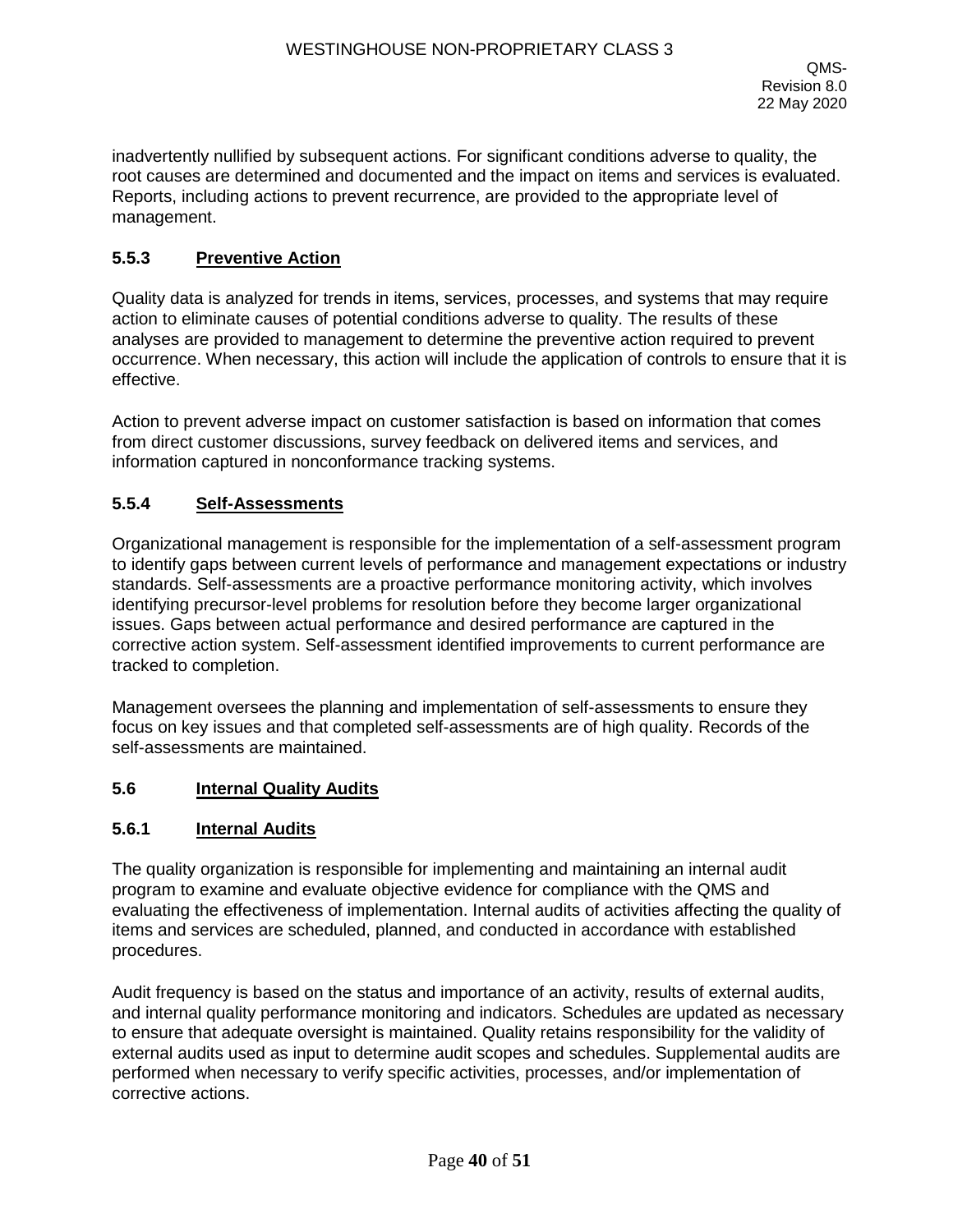Audits are performed by qualified personnel (including subject matter experts or technical specialists), independent of the activity being assessed, using written procedures and/or checklists, as appropriate. Reports documenting results are prepared upon completion of the audit and distributed to appropriate management. Audit reports require the audited organizations to provide a response within a specified time period to identify planned corrective actions and a schedule for completion thereof, when applicable. Quality is responsible for evaluating, following, and verifying corrective action implementation. Reported conditions that become overdue are escalated to higher management for resolution, as necessary.

Auditors are trained on quality standards, regulatory requirements, and internal practices. Lead auditors are qualified in accordance with applicable standards. Westinghouse qualifies lead auditors in accordance with ASME NQA-1 and applicable procedures. For organizations subject to governing regulatory agencies other than the NRC, Westinghouse may also qualify lead auditors in accordance with regulatory or contractual requirements applicable to those organizations. Qualification records are maintained by Quality.

Audit records include audit plans, checklists, audit reports, written replies, and documentation of completed corrective actions.

## **5.6.2 Audits at Field Locations**

Field services are conducted and controlled in accordance with specific contractual requirements. Audits will be conducted on service activities at customer sites when specifically identified in the contractual agreements and will be scheduled with the following considerations, when contractually required:

- As early in the life of the activity as practical
- At intervals consistent with the schedule for accomplishing the activity
- Commensurate with the status and importance of the activity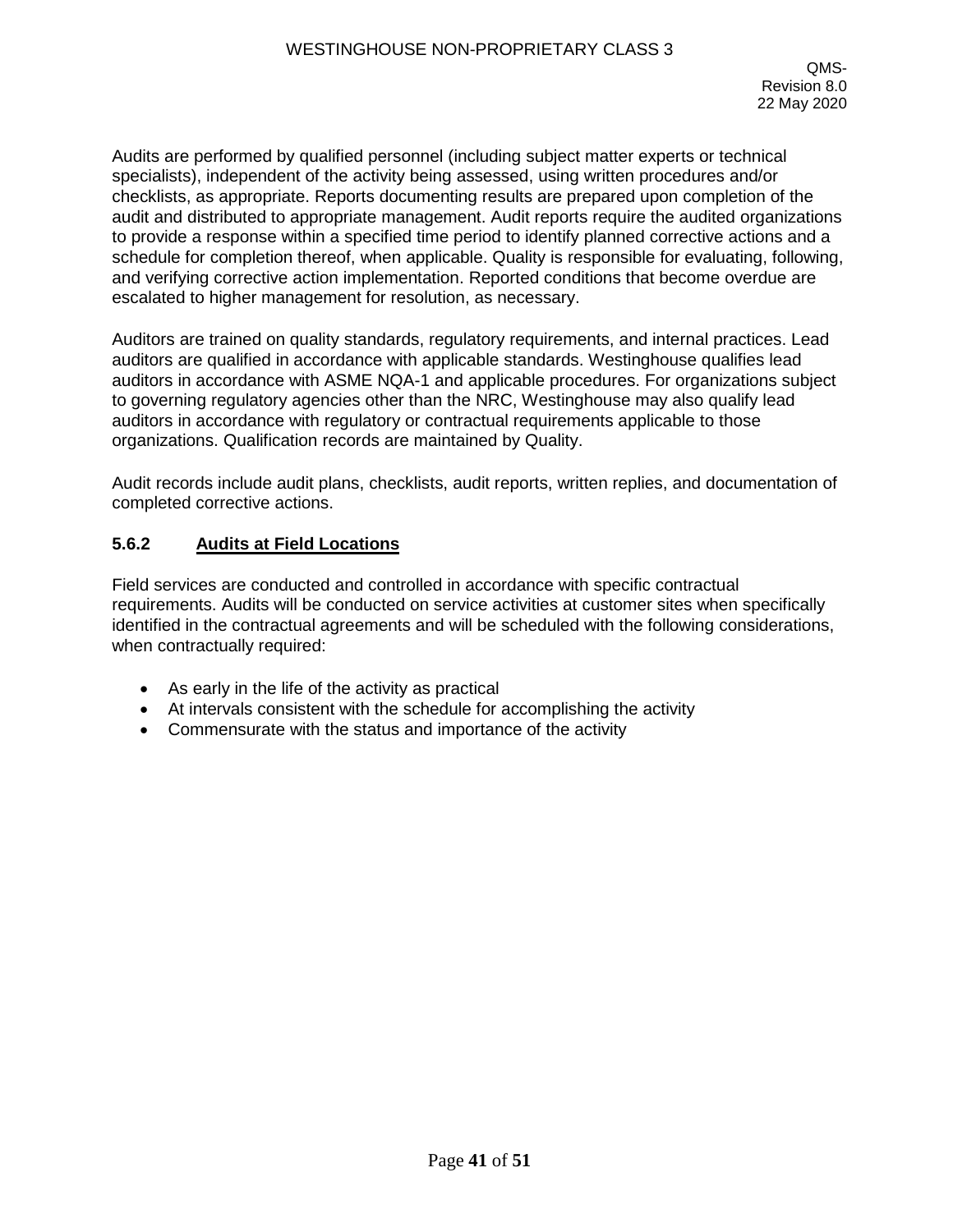Westinghouse organizations comply with regulatory requirements and ASME NQA-1 guidance. This appendix identifies clarifications, alternatives, and exceptions taken by Westinghouse to NRC Regulatory Guides and generic correspondence as well as ASME QA-related requirements. Additional positions on Regulatory Guides and ASME NQA-1 may be given in individual customers' Safety Analysis Reports (SARs).

### **1.0 REGULATORY GUIDES**

- 1.1 Regulatory Guide 1.26, Rev. 4, "Quality Group Classifications and Standards for Water-, Steam-, and Radioactive-Waste -Containing Components of Nuclear Power Plants," See the specific SAR.
- 1.2 Regulatory Guide 1.28, Rev. 4, "Quality Assurance Program Criteria (Design and Construction)". Westinghouse follows NRC regulatory positions with the following clarifications:

NQA-1-2008(9a), Part III, Subpart 3.1 Appendix 2A-1, "Nonmandatory Guidance on the Qualification of Inspection and Test Personnel" provides guidance on the qualification of inspection and test personnel.

Position (Alternate) – Where high school graduation is specified in Appendix 2A-1, paragraph 300, a General Education Development (GED) equivalent of a high school diploma is considered acceptable.

Where three levels of qualification are to be utilized depending on the complexity of the function involved, specific level designations for personnel involved in inspection, examination, and testing activities may not necessarily be used. A combination of position descriptions and pre-determined qualification requirements for a position define the level of capability required to perform the function. These methods are used to identify levels of capability that include the comparable requirements of the levels identified in Appendix 2A-1.

Part III, Subpart 3.1, Appendix 18A-1, Nonmandatory Guidance on Audits

Position (Clarification)

The regulatory position in Section C.3 along with alternatives to NQA-1, which are compatible with Regulatory Guide 1.28, Rev. 4, will be followed.

- 1.3 Regulatory Guide 1.29, Rev. 4, "Seismic Design Classification," See the specific SAR.
- 1.4 Regulatory Guide 1.36, "Nonmetallic Thermal Insulation for Austenitic Stainless Steel," Quality Assurance controls are applicable. See the specific SAR.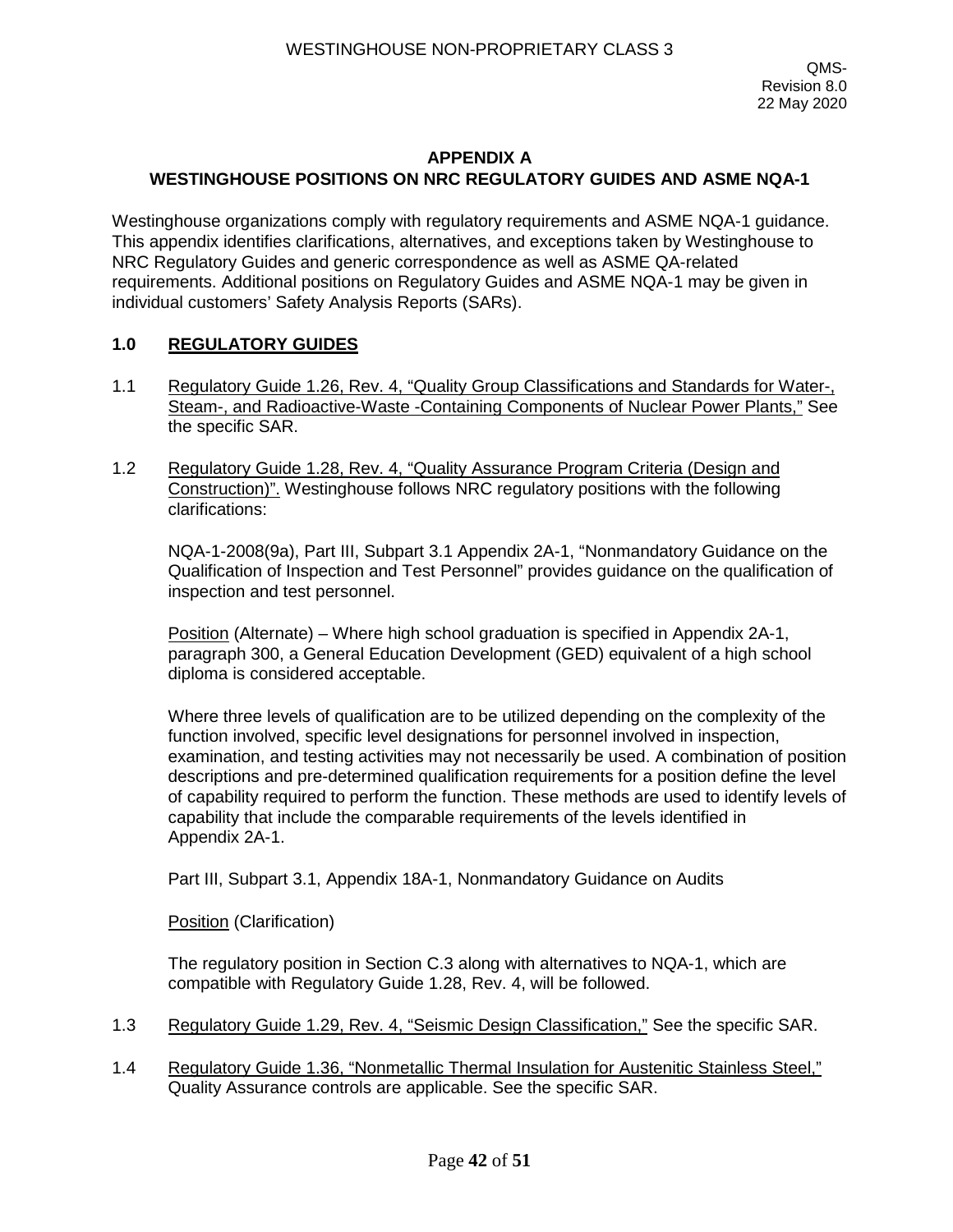- 1.5 Regulatory Guide 1.54, Rev. 2, "Quality Assurance Requirements for Protective Coatings Applied to Water-Cooled Nuclear Power Plants," See the specific SAR.
- 1.6 Regulatory Guide 1.143, Rev. 2, "Design Guidance for Radioactive Waste Management Systems, Structures, and Components Installed in Light-Water-Cooled Nuclear Power Plants," See the specific SAR.
- 1.7 Regulatory Guide 7.10, Rev. 2, "Establishing Quality Assurance Programs for Packaging Used in the Transport of Radioactive Materials," Westinghouse organizations follow the NRC regulatory positions.
- 1.8 Regulatory Positions 2 and 4 of Branch Technical Position CMEG 9.5-1 as given in SRP Section 9.5.1 - Fire protection QA controls are to be implemented in accordance with this position.
- 1.9 Regulatory Position 6 of Regulatory Guide 1.143, Rev. 2, Radioactive waste QA controls are to be implemented in accordance with this position.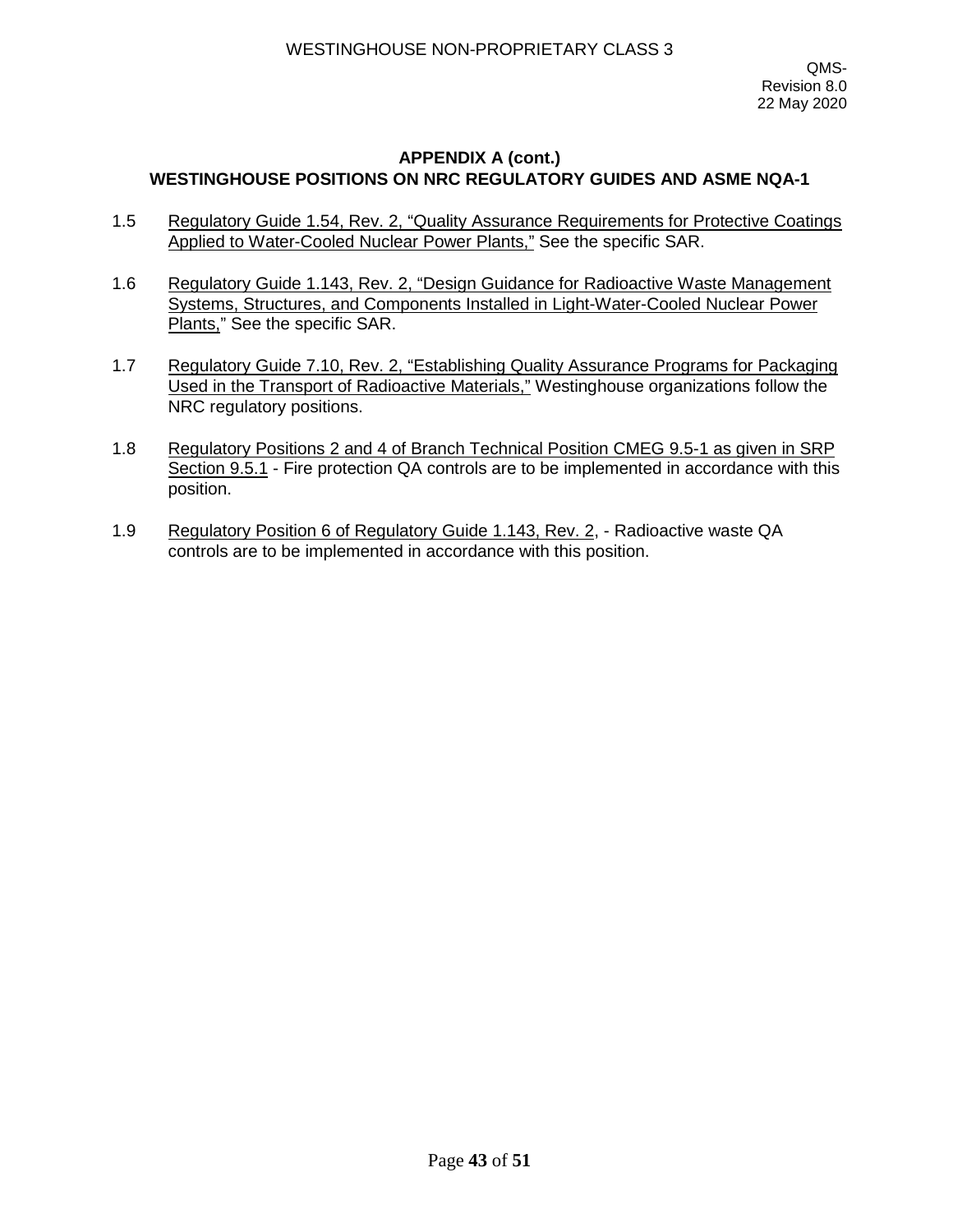#### **2.0 ASME NQA-1, Part I**

#### 2.1 NQA-1, Requirement 2, Quality Assurance Program

2.1.1, Paragraph 301 – "The American society of Nondestructive Testing (ASNT) Recommended Practices or Standards provide acceptable qualification requirements for NDE personnel."

#### Position - Alternative

Organizations holding an ASME Certificate of Authorization may qualify NDE personnel as required by the ASME B&PV code.

2.1.2, Paragraph 202 – "Training shall be provided, if needed, to achieve initial proficiency, maintain proficiency, and adapt to changes in technology, methods, or job responsibilities."

#### Position - Clarification

Manufacturing organizations have programs for training personnel performing fabricating, handling, shipping, storing, and cleaning activities to achieve initial proficiency. Maintenance of proficiency is accomplished through continued assignments in that activity. Additional training is performed, as needed, when the job function/responsibility is changed.

2.1.3, Paragraph 500, Records – "Records of the implementation for indoctrination and training may take the form of attendance sheets, training logs, or personnel training records."

#### Position - Clarification

In manufacturing organizations, training records for personnel performing fabricating, handling, shipping, storing, and cleaning activities are available for review; however, they are not maintained as nonpermanent QA records.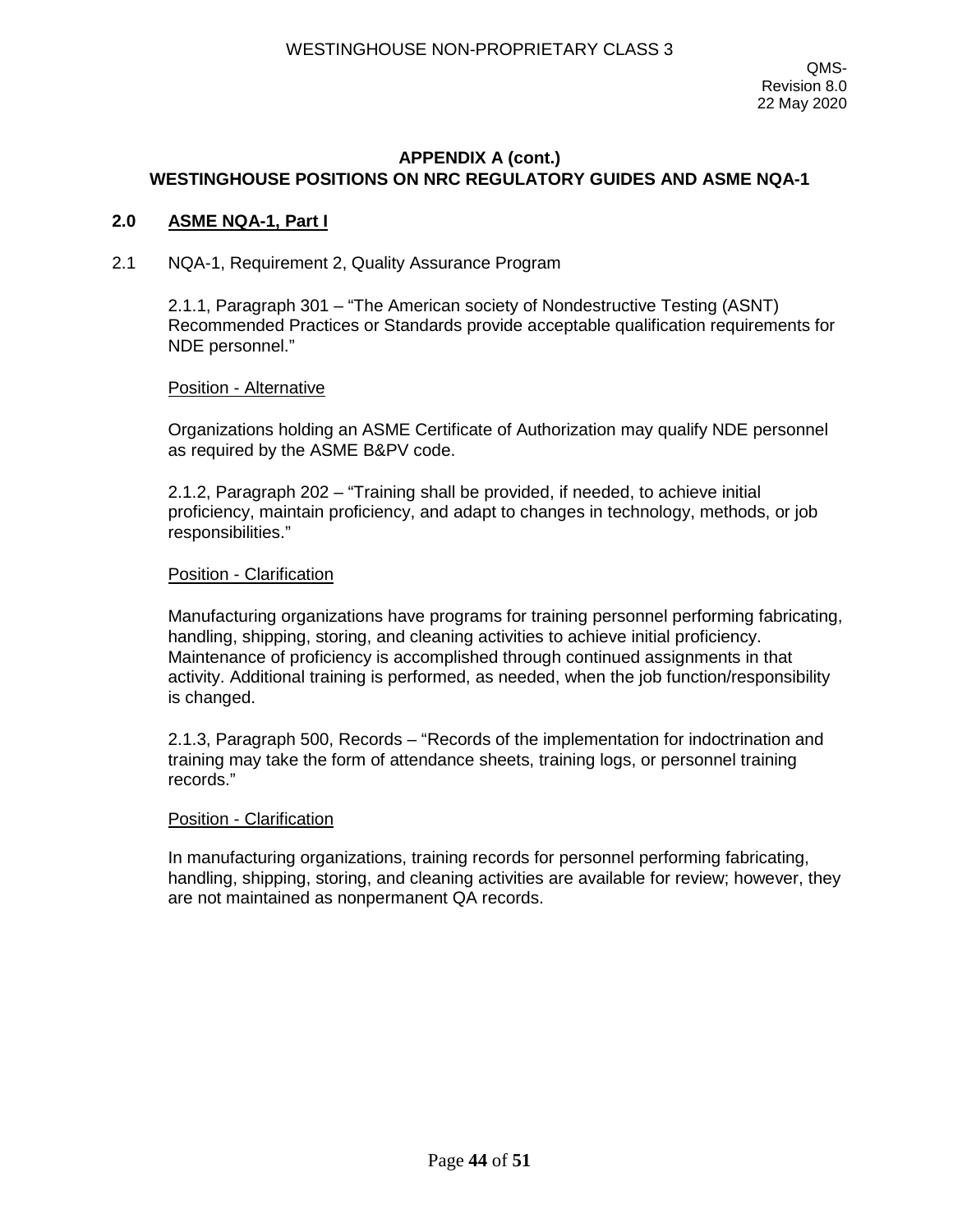#### 2.2 NQA-1, Requirement 7, Control of Purchased Items and Services

2.2.1, Paragraph 200, Supplier Evaluation and Selection – "Measures for evaluation and selection of procurement sources, and the results there from, shall be documented and shall include one or more of (a) through (c) below:"

#### Position - Clarification

In addition to methods (a), (b), and (c) for the evaluation and selection of procurement sources, ASME-accredited certificate holders may be selected for the supply of ASME Section III code items and services as identified within the scope of their ASME certificates, based upon ASME acceptance of their QA Program. Audits and annual evaluations are performed in accordance with the commitments and requirements of this Plan.

2.2.2, Paragraph 600, Control of Supplier Nonconformances – "(b). . .Nonconformances to the procurement requirements or Purchaser-approved documents, which consist of one or more of the following, shall be submitted to the Purchaser for approval of the recommended disposition: (2) requirement in Supplier documents which has been approved by the Purchaser, is violated."

### Position - Clarification

Suppliers are required to submit deviations from technical procurement requirements for approval. When suppliers are required to submit selected process or manufacturing procedures for approval, the term approval means a review to assure that the supplier understands the procurement requirements and is applying appropriate measures to assure compliance with these requirements. The approval action does not relieve the supplier of responsibility for assuring the acceptability of the item or service. Thus, suppliers are not required to submit nonconformance reports on deviations from these procedures, unless they constitute deviations from the Westinghouse procurement requirements.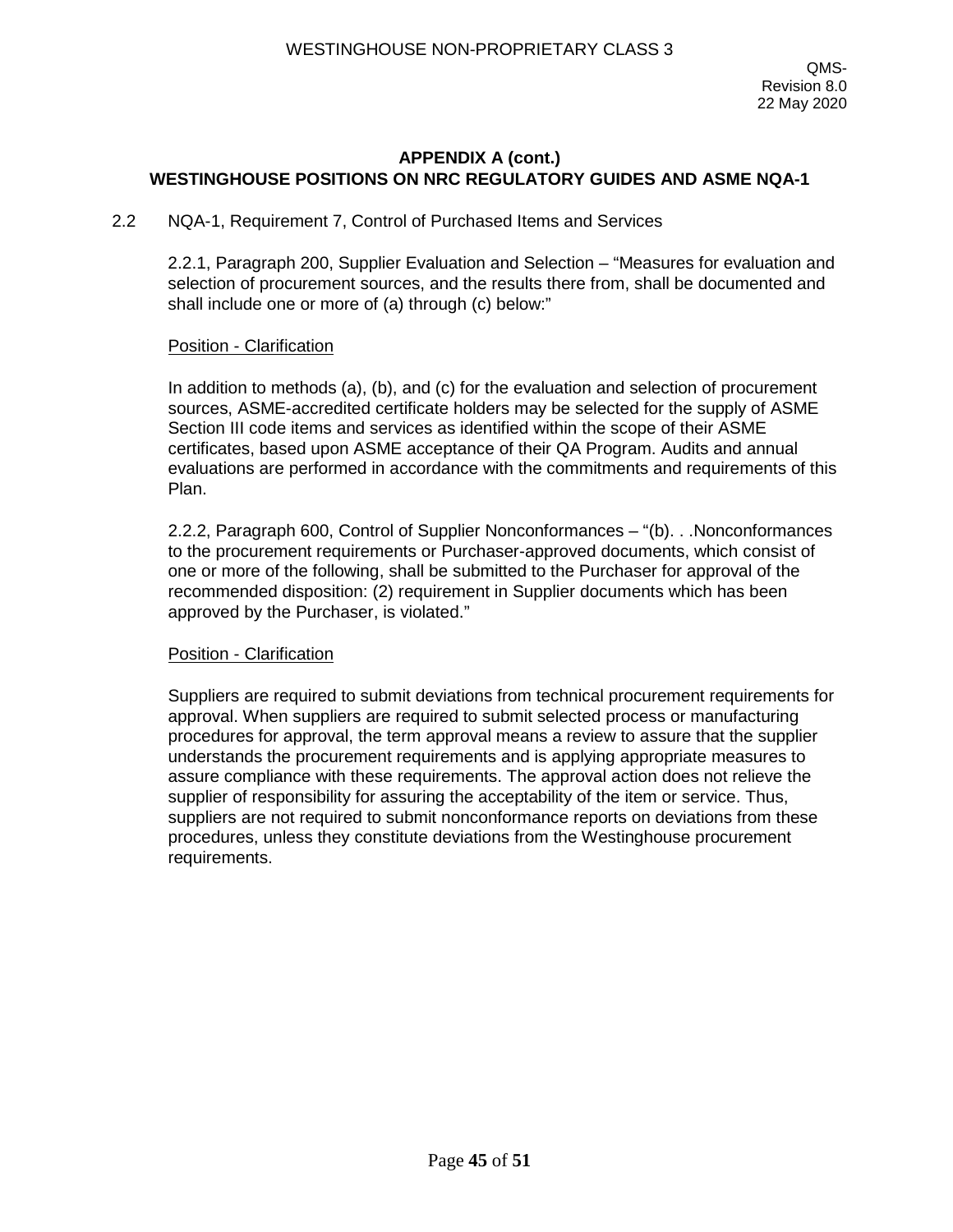#### 2.3 NQA-1, Requirement 17, Quality Assurance Records

2.3.1, Paragraph 500, Receipt Control of Records – "Receipt controls shall provide a method for identifying the records received…"

#### Position - Alternative

Receipt control systems are maintained to fit individual organizations' needs and requirements. Each system is defined in procedures and identifies the types of records to be processed. Files are established in accordance with these procedures establishing a separate file location for each category of record. When a record is received, it is filed in its pre-assigned location. The large volume of records and the diverse nature of the activities being performed preclude keeping a running inventory of each record received into an in-process/working file. The presence of the document itself serves as the record of what has been received. When action is completed for a particular activity or component, the in-process information is checked to assure that all appropriate records are available.

#### 2.3.2, Paragraph 600, Storage

#### Position - 1

Long-term records storage in Boyers, PA is utilized as a permanent records storage facility for inactive records which are stored in duplicate and/or single records as accepted by the NRC (6/02/80 and 3/08/79 letters from Mr. W. P. Haass and 4/23/81 letter from Mr. U. Potapovs). This facility is located in an underground limestone mine that is no longer being worked and is approximately 200 feet beneath the surface. Entry is made down a gradual, graded, hard surface roadway to a 24-hour guarded steel gate. This records storage facility provides an alternate to the construction criteria for a permanent records storage facility (described as follows) which adequately protects records from possible destruction.

#### Position - 2

The walls which constitute the perimeter of this storage facility are limestone ribs, 15- 20 feet thick with 8-inch heavy duty concrete blocks constructed between the ribs from floor to ceiling with sealed expansion joints. Where there are doors in the perimeter to permit access, these doors are locked and monitored by video camera 24 hours/day.

#### Position - 3

The limestone mine, approximately 200 feet below ground level, is impervious to water and is 38 feet above the water table. Additionally, the entrance to the facility is located approximately 5 miles away and 100 feet above the nearest stream. Floor and roof drains are not necessary.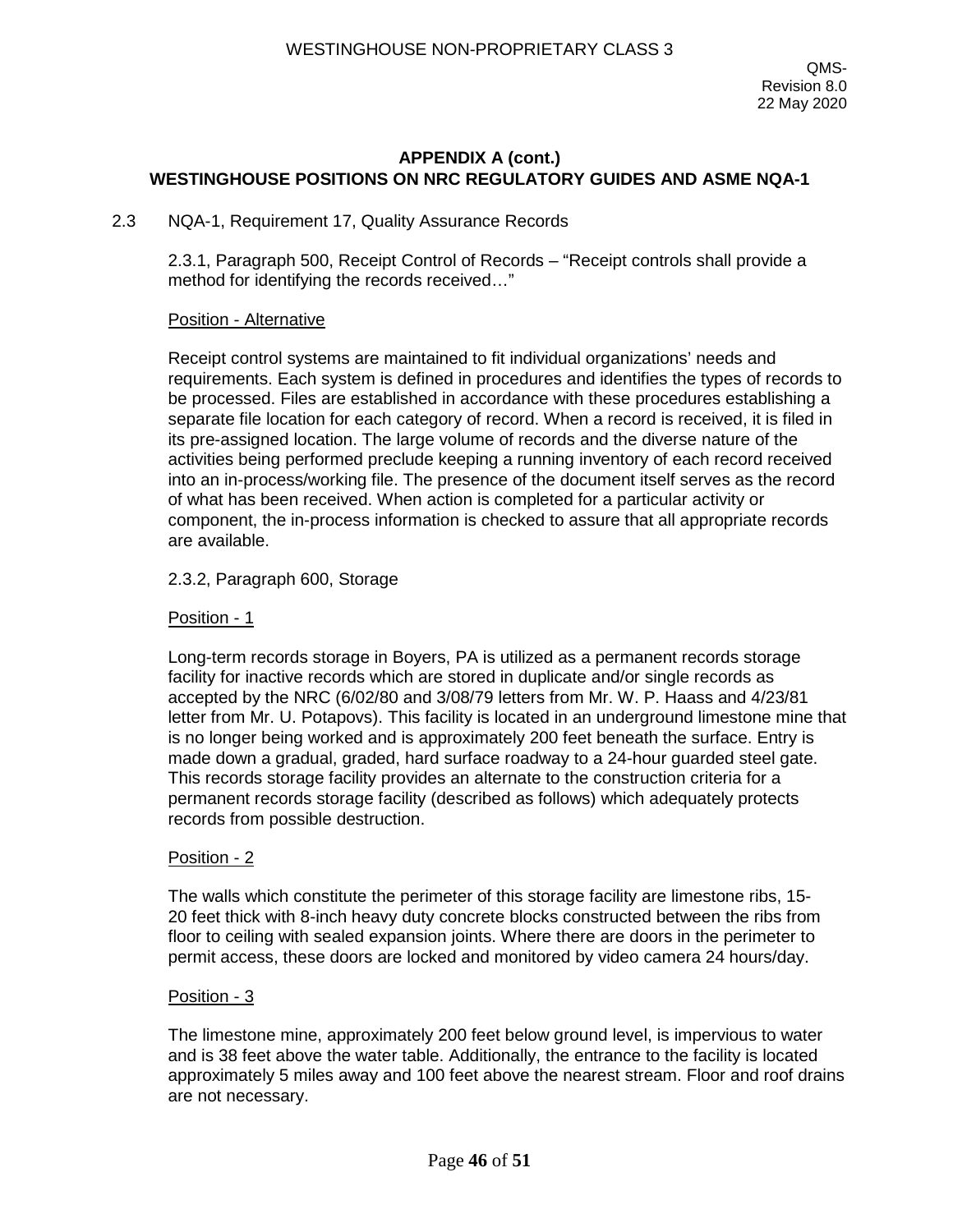#### Position - 4

All doors, frames, and hardware are constructed of non-flammable materials such as steel or brass.

#### Position - 5

Aluminum enamel paint is applied to the walls and ceiling as a sealant.

#### Position - 6

Floors in the storage area are constructed of either asphalt or concrete over 4 feet of limestone. The asphalt floors are coated with a sealant. Concrete floors are coated with hard, wearing deck enamel.

#### Position - 7

The foundation consists of a 4-foot thick limestone base covered with concrete or asphalt acting as the foundation sealant. Because of the underground location and the fact that limestone is impervious to water, no foundation draining is necessary.

#### Position - 8

A natural draft of air flows through the mine and passes through forced-air circulation fans when entering and existing the storage areas. This air is also filtered as it enters the storage facility. This system assures adequate air circulation through the storage areas. The ventilation openings are equipped with fire-rated dampers that close in a guillotine fashion upon sensing heat.

#### Position - 9

A series of smoke detectors are located at strategic locations throughout the storage facility which would alert the fire crew at the first sign of a fire. This alarm system is tied into a central fire alarm board at the guard station located at the mine entrance. A volunteer fire crew with equipment is located at the storage facility. Additionally, fire extinguishers are located throughout the storage areas. A guard tours inside the area every 4 hours during non-working hours. A volunteer fire department in a neighboring town is located within 1.5 miles of the mine entrance.

#### Position - 10

A single waterline is located within the storage facility to provide service water for sanitation and kitchen facilities. This line is equipped with shut-off valves both inside and outside the storage area. A drainage line is also located in the storage area to remove the discharge.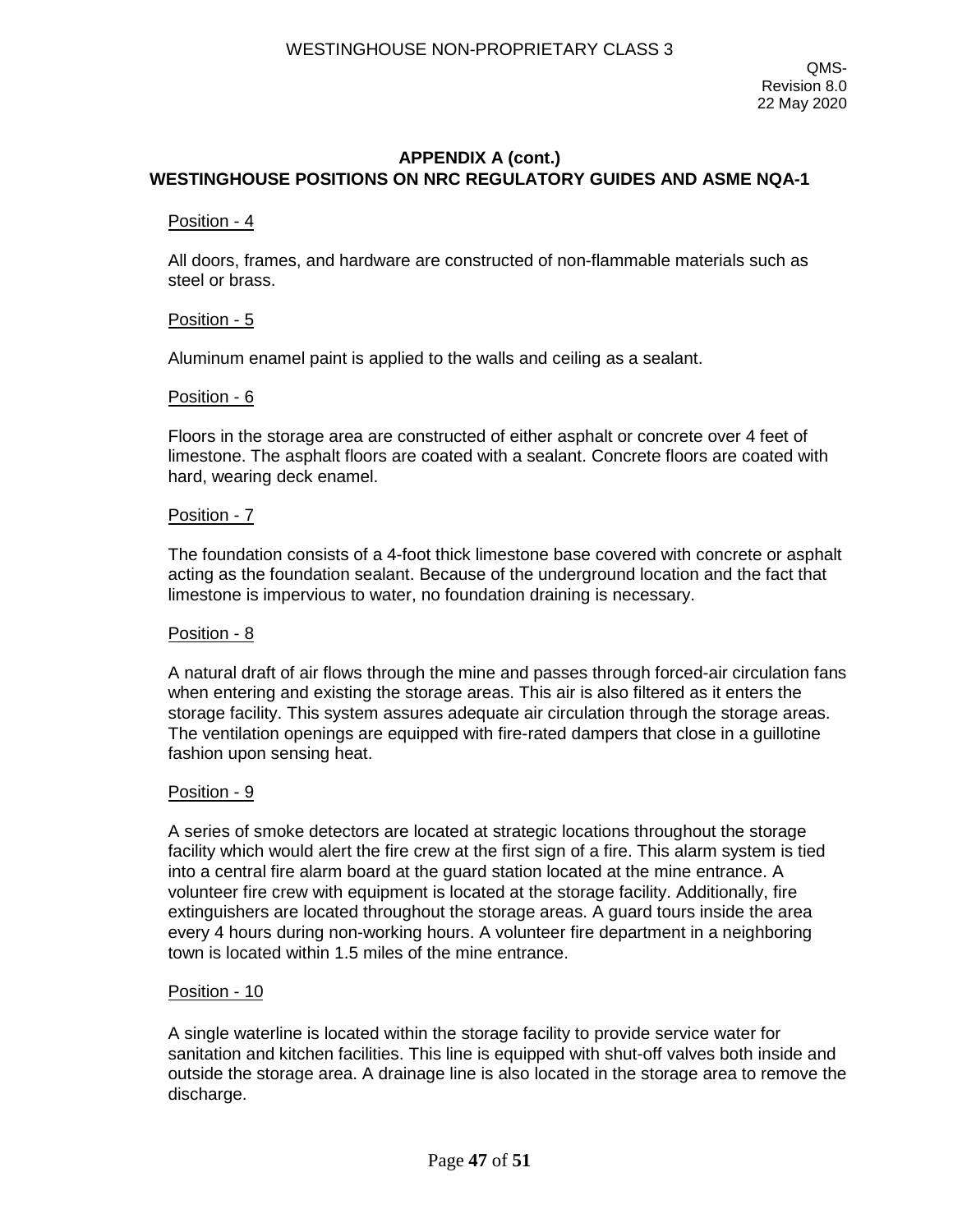#### **3.0 ASME NQA-1, PART II**

#### 3.1 Subpart 2.1, "Quality Assurance Requirements for Cleaning of Fluid Systems and Associated Components for Nuclear Power Plants"

Organizations follow the requirements of Subpart 2.1 for those portions of the construction/operation site work within their scope.

3.2 Subpart 2.2, "Quality Assurance Requirements for Packaging, Shipping, Receiving Storage, and Handling of Items for Nuclear Power Facilities"

3.2.1, Paragraph 402.3, Special Shipments

#### Position - Exception

For special shipments, Westinghouse implements requirements for bracing and tie down, identification of the shipment, use of impact recording meters and escorts, and investigation of the carrier and transportation route when appropriate. However, Westinghouse does not consider it desirable or feasible to implement subsection 402.3 in all situations. For example, it may not always be possible to install impact recording meters prior to handling. In summary, Westinghouse implements controls for special shipments based upon engineering judgment and experience to assure proper transportation of the special shipment.

3.2.2, Paragraph 306.2, Vapor-Proof Barrier Material

"Vaporproof barrier material should be colored to contrast with the material on which it is used."

#### Position - Alternate

Westinghouse utilizes vapor barriers in packaging processes that contrast with the material being packaged when such packaging materials are commercially available. A variety of colors for these packaging materials is not readily available because of the limited supply of material which meets other physical and chemical requirements.

#### 3.2.3, Paragraph 500, Receiving

#### Position - Clarification

Organizations follow this section for those portions of the construction site work within their scope.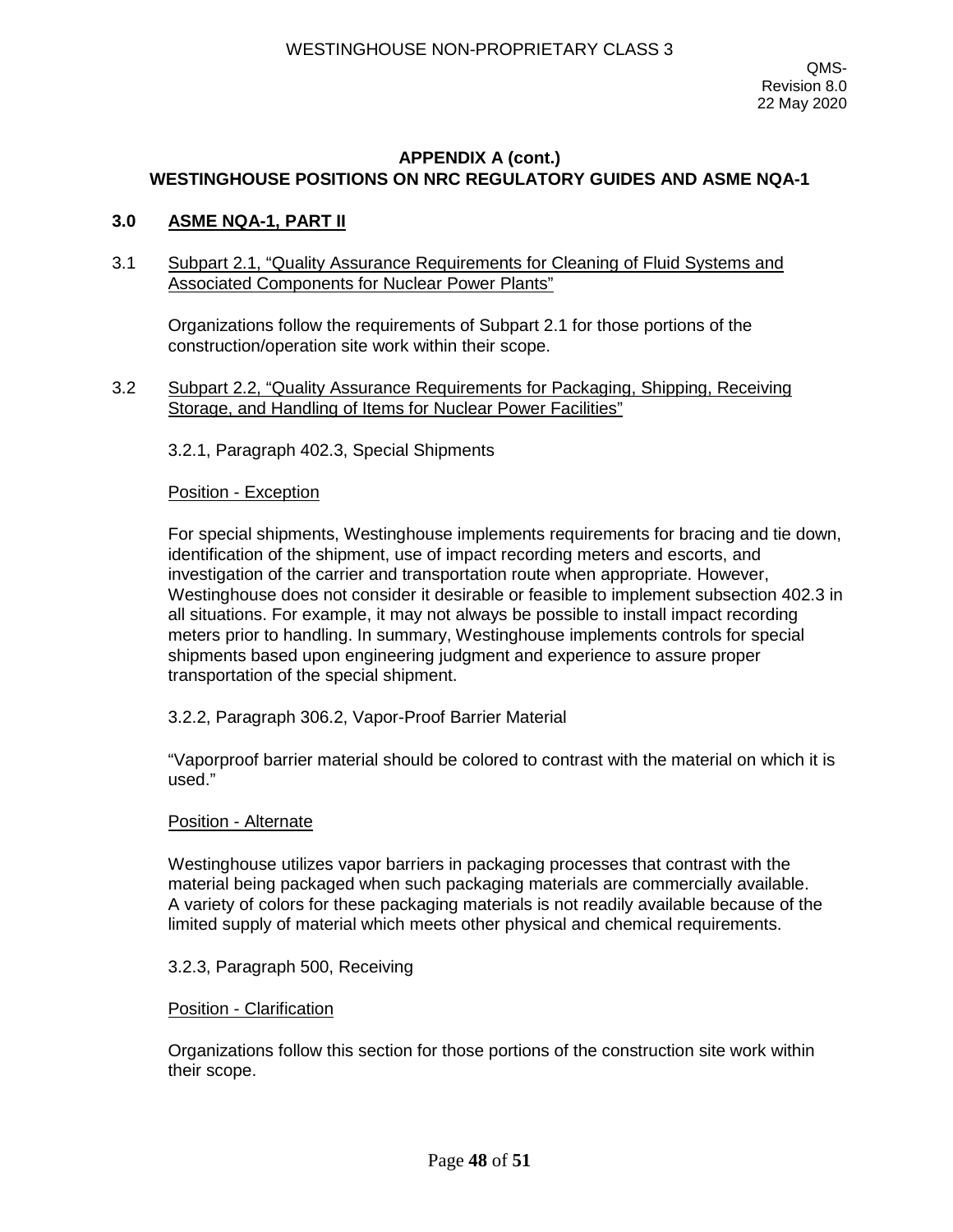3.2.4, Paragraph 600, Storage

Organizations follow this section for those portions of the construction site work within their scope.

3.2.5, Paragraph 700, Handling

Position - Alternate

Organizations and suppliers use conservative industrial engineering practices for controlling the lifting and moving of completed components during packaging and shipping operations.

3.3 Subpart 2.3, "Quality Assurance Requirements for Housekeeping for Nuclear Power Plants"

Organizations follow the requirements of Subpart 2.3 for those portions of the construction/operation site work within their scope.

3.4 Subpart 2.4, "Installation, Inspection, and Testing Requirements for Power, Instrumentation, and Control Equipment at Nuclear Facilities"

Organizations follow the requirements of Subpart 2.4 for those portions of the construction/operation site work within their scope.

3.5 Subpart 2.5, "Quality Assurance Requirements for Installation, Inspection, and Testing of Structural Concrete, Structural Steel, Soils, and Foundations for Nuclear Power Plants"

Organizations follow the requirements of Subpart 2.5 to the extent specified in the contract for those portions of the site work within their scope.

3.6 Subpart 2.7, "Quality Assurance Requirements for Computer Software for Nuclear Facility Applications"

Organizations follow the requirements contained in Subpart 2.7.

3.7 Subpart 2.8, "Quality Assurance Requirements for Installation, Inspection, and Testing of Mechanical Equipment and Systems for Nuclear Power Plants"

Organizations follow the requirements of Subpart 2.8 to the extent specified in the contract for those portions of the site work within their scope.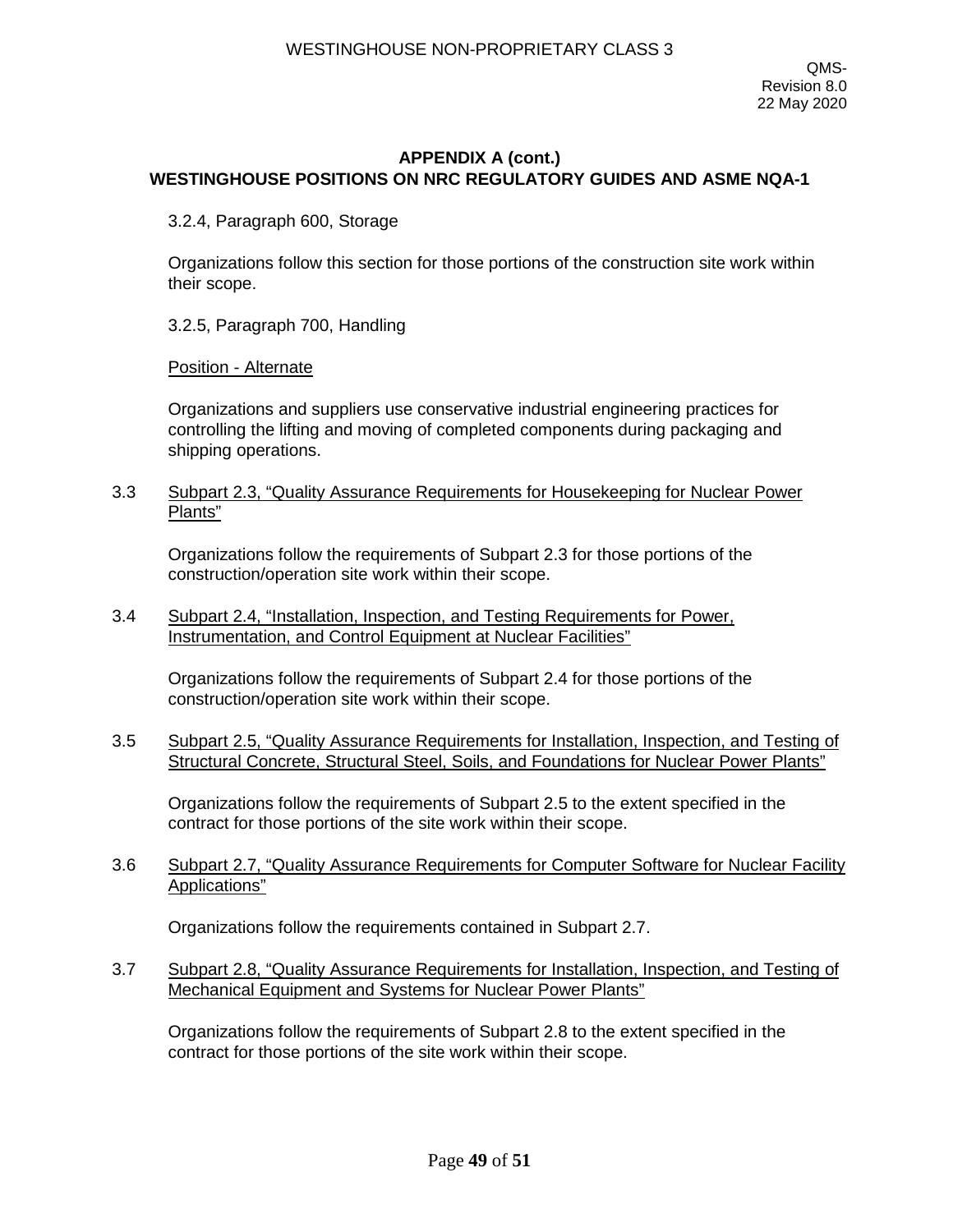## **APPENDIX B PROJECT QUALITY PLAN APPLICABILITY EXAMPLES**

International Standard Examples (not all-inclusive):

- International Atomic Energy Agency (IAEA) GS-R-3, The Management System for Facilities and Activities
- ISO 14001, Environmental Management Systems Requirements
- Occupational Health and Safety Standard (OSHAS) 18001 (or similar)

Country-Specific Examples (not all-inclusive):

#### **Belgium**

- Transposition to Belgium of the Regulatory aspects of Section III, Division 1 of the ASME Code
- Transposition to Belgium of the Regulatory aspects of Section XI, Division 1 of the ASME Code

#### Canada

• Canadian Standards Association (CSA) N286, Management System Requirements for Nuclear Power Plants

#### China

- HAF 604, Regulations on Supervision and Management of Imported Civil Nuclear Safety Equipment
- HAF 003, Regulations on Nuclear Power Plant Quality Assurance and Safety
- HAD 003/04, Nuclear Power Plant Quality Assurance Records

#### France

- CEFRI SPE-E-0400 Indice 18: Specification concerning Companies Employing Category A or Personnel Working in Nuclear Facilities
- ACT No. 2006-686 of June 2006 on Transparency and Security in the Nuclear Field at the last applicable revision
- Order of 12 December 2005 concerning nuclear pressure equipment at the last applicable revision